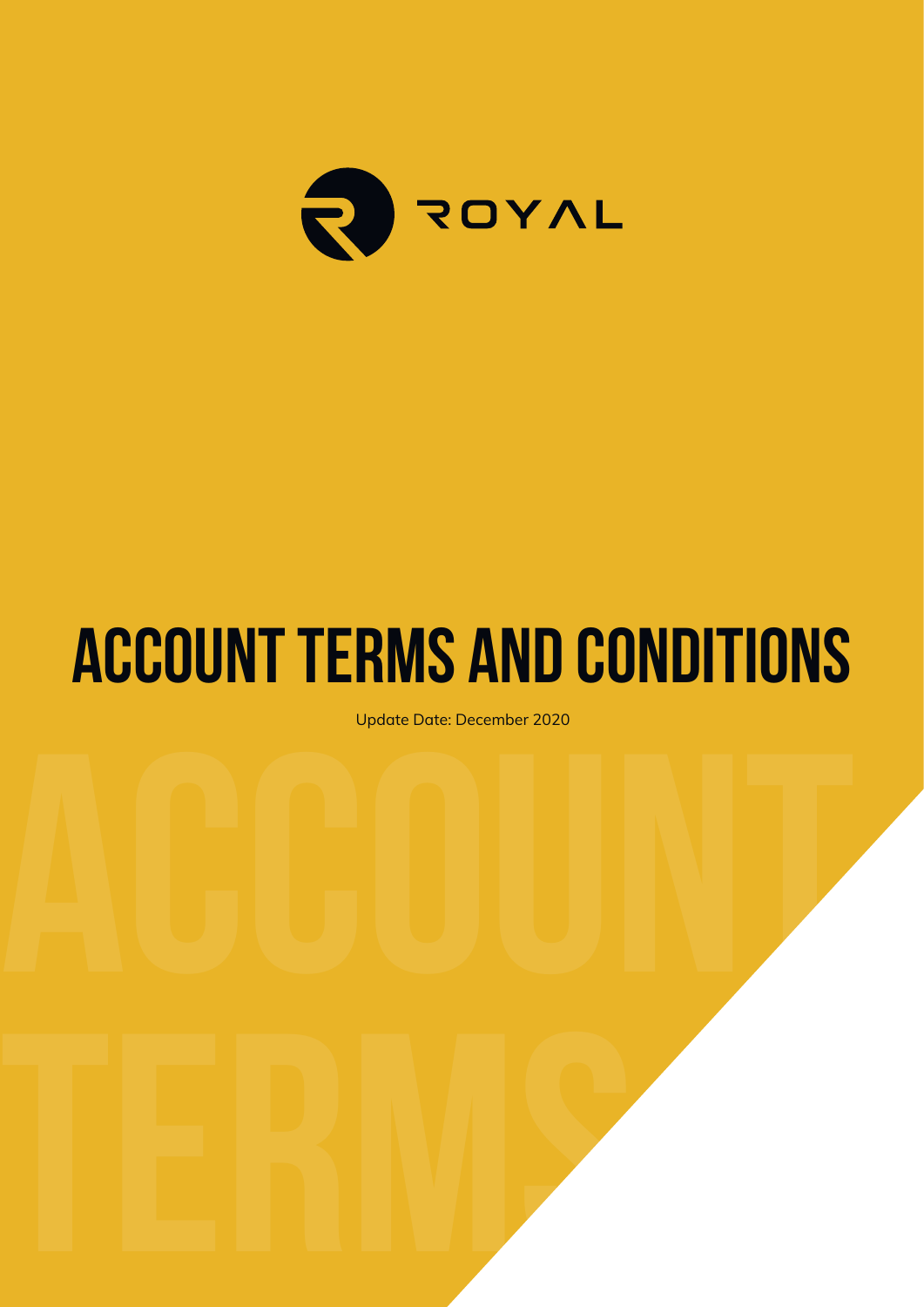

# **1. INTRODUCTION**

1.0 Royal Financial Trading Pty Ltd (ABN 30 157 780 259) registered at Level 7, 1 York Street, Sydney NSW 2000, Australia. Royal is regulated by the Australian Securities and Investments Commissions, and holds an AFS license. In this document the terminology used refers to "we'', ''us'', ''our'' it shall refer to Royal Financial Trading Pty Ltd and where the terminology used refers to ''you'', ''the client'', ''your'' it shall refer to the individual to whom this document pertains to.

1.1 These terms govern your Account with Royal. The particular terms which apply to you will depend on the Financial Products or financial services provided to you by Royal. All of the Financial Products or financial services are subject to the general terms in this document and to the Schedules which apply to particular financial services you may receive or particular Financial Products you may transact from time to time.

1.2 In relation to your Account, a reference to "Terms" is a reference to the terms in this document (including the Schedules) which are applicable to you, as amended from time to time.

1.3 In order to establish your Account, you will need to complete and return to Royal your completed Application Form. Royal may, in its absolute discretion, accept or decline to provide any one or more Financial Products or financial services that you have selected in your Application Form.

1.4 These Terms will apply to you in respect of your Account from the earlier of (a) the time Royal accepts your application in the Application Form in respect of a particular Financial Product or financial service; (b) the time Royal otherwise agrees to provide the Financial Product or financial service to you; or (c) the time you first place an Order in respect of a Financial Product with Royal or otherwise instruct Royal to provide the financial service to you.

1.5 You acknowledge and agree that you have read and understood all documentation provided to you by us including these Terms in relation to any Financial Products which you request Royal to make available to you in relation to your Account. You authorise Royal to open an Account for you.

1.6 .You acknowledge that all dealings in Financial Products and the performance by us of our obligations under these Terms are subject to the Corporations Act.

1.7 You acknowledge that we will not provide legal, tax, financial or accounting advice to you as part of the services that we provide to you in accordance with these Terms. By these Terms we do not act in a fiduciary capacity and Royal does not owe any fiduciary obligations to you in respect of its services provided to you in connection with these Terms except as expressly stated in these Terms.

1.8 These Terms do not constitute personal financial advice, nor a recommendation or opinion that a particular Financial Product or service is appropriate for you.

1.9 A liability of Royal accrues solely to that entity. Royal is not the agent, fiduciary, joint venturer or guarantor of any other person.

1.10 Royal has discretions under these Terms which can affect your Transactions. You do not have any power to direct how we exercise our discretions. When exercising our discretions we will comply with our legal obligations as the holder of an Australian Financial Services Licence. We will have regard to our policies and to managing all risks (including financial, credit and legal risks) for ourselves and all of our clients, our obligations to our counterparties, market conditions and our reputation. We will try to act reasonably in exercising our discretions but we are not obliged to act in your best interests or to avoid or minimise a loss in your Account.

# **2. INTERPRETATION**

2.1 Unless the context otherwise requires, any expressions or phrases not otherwise defined within these Terms have the meaning given to them in the Rules relevant to the Financial Product or financial service.

2.2 In these Terms, unless otherwise indicated, the following words and expressions have the meaning set out below:

Account means an account held in your name or for your benefit with Royal including all Transactions recorded in them, for the purposes of these Terms.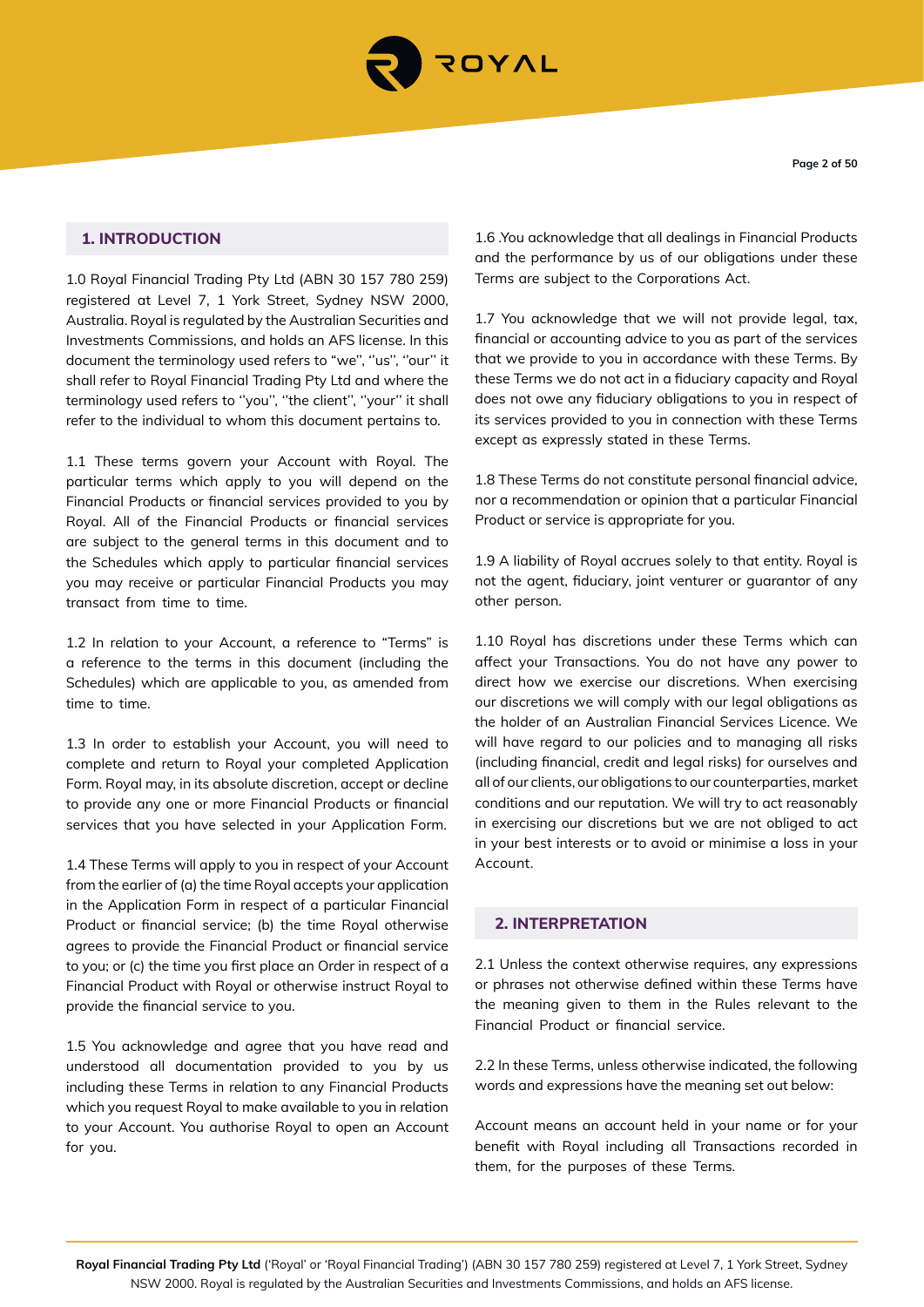

Account Value means the current value of your Account which is calculated by Royal by combining:

- (a) the equivalent balance of your Account in the Trust Account;
- (b) indicative costs to Close (e.g., Transaction Fees, Finance Charges); and
- (c) the values of Transactions not yet booked (if any).

Applicable Laws means, in relation to a matter, all laws, legislation, regulation and subsidiary regulation, instruments and Orders of a regulatory authority or a court, rules and procedures of a Financial Market or a CS Facility which apply to the relevant matter including for example, and without limitation, the Corporations Act and regulations made pursuant to the Corporations Act, ASIC Class Orders and other instruments, ASIC Market Integrity Rules, the ASX Rules, the ASX Clear Operating Rules, the ASX Settlement Operating Rules, and the ASX Clear (Futures) Operating Rules.

Application Form means the application form by which a person applies to become a Client of Royal and to open an Account. It can be in electronic form.

ASIC means Australian Securities and Investments Commission.

ASIC Market Integrity Rules means each of the ASIC Market Integrity Rules (ASX Market) 2010 and the ASIC Market Integrity Rules (ASX 24 Market) 2010 as amended from time to time.

ASX means ASX Limited (ABN 98 008 624 691).

ASX 24 means Australian Securities Exchange Limited (ABN 83 000 943 377).

ASX 24 Operating Rules the operating rules, procedures, directions, decisions, requirements, customs, usages and practices of ASX 24, as amended from time to time.

ASX Clear means ASX Clear Pty Limited (ABN 48 001314503).

ASX Clear Operating Rules means the operating rules, procedures, directions, decisions, requirements, customs, usages and practices of ASX Clear, as amended from time to time.

ASX Clear (Futures) means ASX Clear (Futures) Pty Limited (ABN 91 050 615 864).

ASX Clear (Futures) Operating Rules means the operating rules, procedures, directions, decisions, requirements, customs, usages and practices of ASX Clear (Futures), as amended from time to time.

ASX Rules means the operating rules, procedures, directions, decisions requirements, customs, usages and practices of ASX and includes the ASX Operating Rules and ASX 24 Operating Rules, as amended from time to time.

ASX Settlement means ASX Settlement Pty Limited (ABN 49008 504 532) or another clearing facility approved to clear securities and other Financial Product Transactions effected on the Exchanges operated by ASX.

ASX Settlement Operating Rules means the operating rules, procedures, directions, decisions requirements, customs, usages and practices of ASX Settlement, as amended from time to time.

Authorised Person means the person (if any) described as your authorised agent in the Application Form or another person notified by you to us under clause 5.

Base Rate means the amount nominated by Royal for this term from time to time, as notified to you (including through the Online Service) or posted on its website.

Black Swan Event means an event or occurrence with reference to the Underlying Security which deviates beyond what is normally expected of a situation and that would be extremely difficult to predict and which in the opinion of Royal has a material impact on the Royal Contract.

Business Day means a weekday which is not a gazetted public holiday in Sydney.

Claim means any or all, actual or potential claim, action, complaint, suit, cause of action, arbitration, debt due, costs,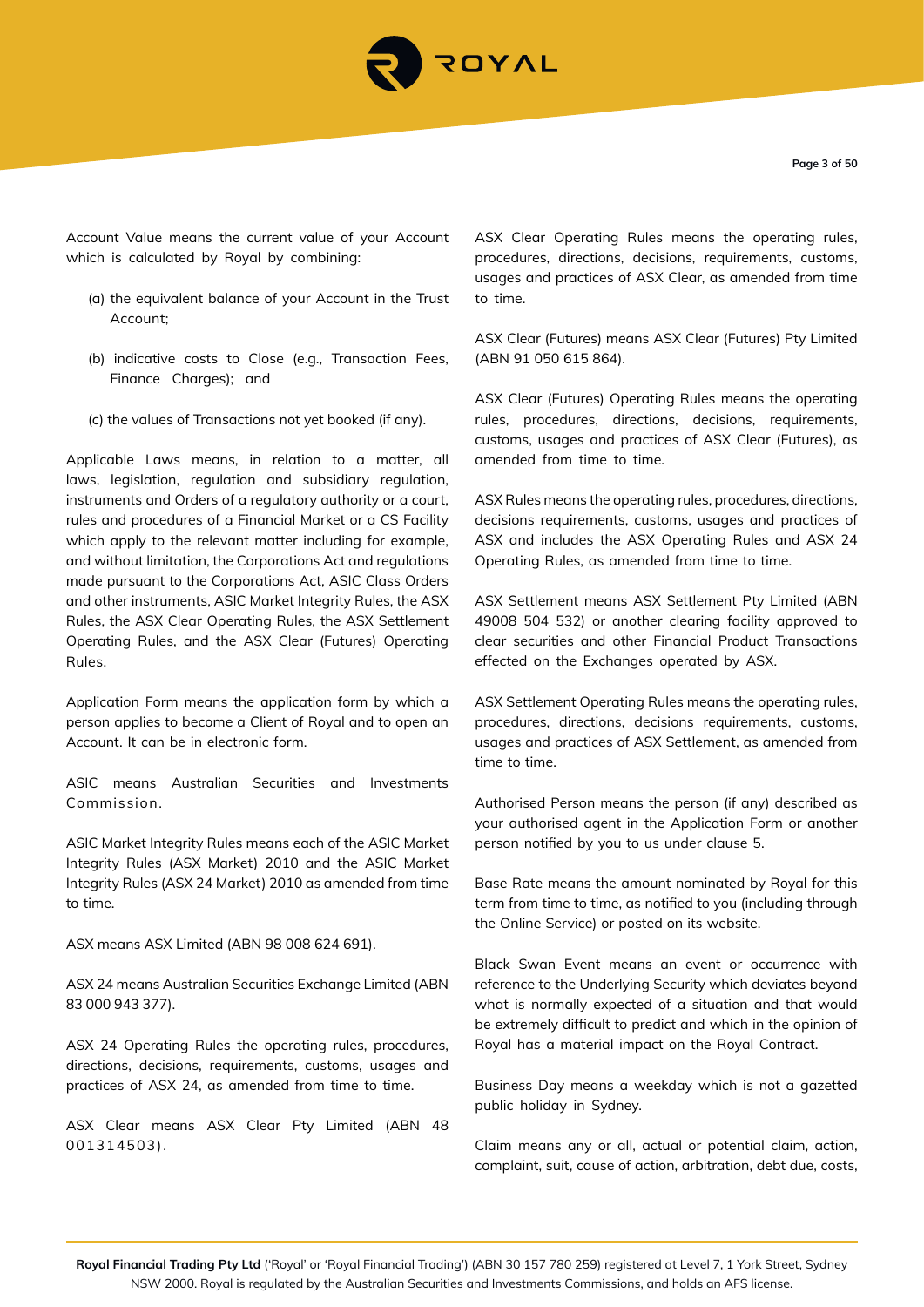

claim, entitlement, allegation, demand in respect of damages and any other benefit verdict and judgment whether both at law or in equity or arising under the provisions of any statute, award or determination whether known at the date of these Terms or not.

Client means the person who is (or persons who are) recorded as having an Account.

Close Out, Closed Out and Closing Out in relation to a Transaction means discharging or satisfying the obligations of the Client and Royal under the transaction and this includes matching up the Transaction with a Transaction of the same kind under which the Client has assumed an offsetting opposite position.

Closing Date means the date on which the Transaction is agreed to be Closed Out, or earlier, if deemed to be Closed Out in accordance with these Terms.

Confirmation means any confirmation of a Transaction issued by us to you and includes an electronically transmitted confirmation or a substantially continuously available account statement which contains the information which would be in a confirmation.

Contract Size means the standard volume per 1 Lot expressed either in ounces or number of contracts.

Corporations Act means the Corporations Act 2001 (Commonwealth) and regulations made under it, as amended from time to time.

CS Facility means a clearing and settlement facility, within the meaning of the Corporations Act (which includes, for example, any clearing or settlement facility through which Transactions are cleared or settled), whether located in Australia or overseas.

Current Market Price means the price available to Royal from its Hedge Counterparty or as quoted on the trading platform.

Default has the meaning in clause 24.1 and, if applicable, as supplemented by a term in a Schedule.

Derivative means derivative as defined in section 761D of the Corporations Act.

Exchange means the ASX 24 operated by the ASX, the Australian Securities Exchange operated by ASX, the Australian Clearing House operated by ASX Clearing Corporation Limited, or any other exchange or market in which Royal participates from time to time.

Exchange System means, in relation to a Financial Market or CS Facility the trading, clearing or settlement facility or system (or both) operated by or on behalf of the relevant Financial Market or CS Facility.

Finance Charge means a charge payable in accordance with clause 13.

Finance Charge Adjustment and Finance Credit Adjustment means the amount charged or credited (as applicable) to your Account by Royal for Transactions.

Finance Rate displayed as a swap long percentage or swap short percentage on the website or the Online Service means the interest rate percentage for the cost of funding the Open Position Overnight nominated by Royal for this defined term from time to time, as notified to you (including through the Online Service) or posted on its website.

Financial Market means a financial market within the meaning of the Corporations Act (which includes, for example, any market on which prices of Financial Products are quoted), whether located in Australia or overseas.

Financial Product has the meaning given in part 7.1 division 3 of the Corporations Act (including, for the avoidance of doubt, as amended by the Corporations Regulations and ASIC Class Orders).

Foreign Exchange means currency including Australian Dollars and foreign currency.

Forward Purchase and similar expressions mean the purchase of a currency (or other agreed security or commodity at a Price agreed at the time of the purchase, which purchase is to be settled at a future time.

Free Margin means the value of funds that are available for opening and maintaining a position. It is calculated by Royal by subtracting from the Account Value the required Margin.

GST means tax that is imposed as a goods and services tax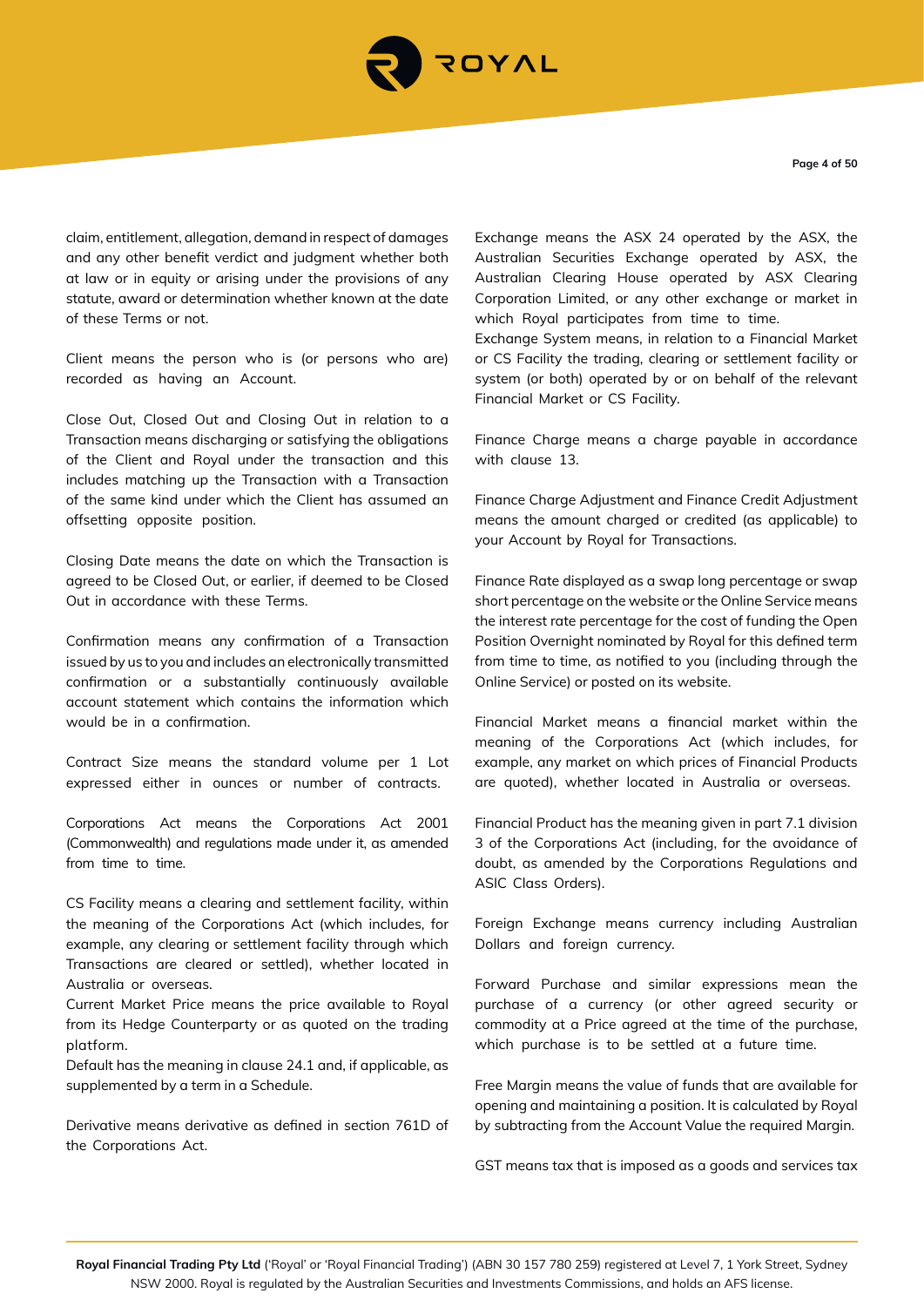

under any of:

- (a) A New Tax System (Goods and Services Tax) Act 1999; or
- (b) Any regulation made pursuant to the A New Tax System (Goods and Services Tax) Act 1999.

Hedge Counterparty means a person with whom Royal may enter into a hedge contract to hedge Royal's exposure to Synthetic Equities or other Financial Products.

Initial Margin means the amount which you are required to pay to Royal (depending on your Financial Product or financial service), as the initial Margin Cover for any Transaction which you propose to enter into.

Liquidation Level means the minimum Margin Cover allowable before there might be automatic Close Out of all or some of your Open Positions.

Long Party means the party to a Transaction (including a Synthetic Equity) who is treated as having notionally bought the Underlying Security (or, in the case of an index Synthetic Equity, a right in respect of payment arising from a change in the level of an index).

Loss means a damage, loss, cost, expense or liability incurred by the person concerned, however it arises, and whether it is present or future, fixed or unascertained, actual or contingent.

Lot means the unit that represents the volume of a Transaction, taking into consideration the Contract Size. It can be represented as a portion of a Lot, subject to the minimum lot size, for example (0.1 of a lot) being referred to as a mini Lot or (0.01 of a Lot) being referred to as a micro Lot. For example, 1 Lot in EURUSD equals 100,000 EUR being the Sold Currency unit and 0.1 Lot is therefore 10,000 units of Sold Currency.

Margin means the amount of cash or other assets paid to Royal and credited to your Account as Margin.

Margin Cover means the amount of Margin available for margin trading on your Account. It is calculated by Royal by subtracting from the Account Value: (i) the required Margin; and (ii) a percentage of the value of Open Positions.

Online Service is defined in clause 8.1.

Open Contract has the meaning given to Open Contract under ASX Rules and Open Position under ASX Rules.

Open Position means, at any time, a Transaction which has not been Closed Out, or settled prior to the time agreed for settlement.

Order means any Order placed by you with us to purchase or sell or otherwise deal in Financial Products.

OTC Transaction means a Transaction which is an overthe-counter contract (in contrast with an exchange-traded contract).

Overnight means continuing beyond the end of a trading day at 17:00 EST/EDT depending on whether Daylight Savings time needs to be considered.

Pip Value means the smallest increment by which a unit of currency changes and is quoted depending on the number of decimal places in which the currency is quoted. For example, a USD/JPY Foreign Exchange Transaction is quoted with only two decimal places.

Price means, in relation to a Transaction, the price or rate quoted by Royal as finally determined when an Order is implemented.

Royal Contract means a contract for the parties to pay in cash the difference in prices/index level of securities on the Terms, whose term continues until the Closing Date.

Rules, in relation to a Financial Market or a CS Facility, means the operating rules, procedures, customs and usages of the of the Financial Market or CS Facility (as applicable).

Security Information means any of your email address, logon code, password or trading password.

Segregation or segregated means, in relation to an account or an asset, that:

(a) the party holding the assets in the account:

(i) holds the asset separately from its own property;

(ii) holds the account separately from its own accounts;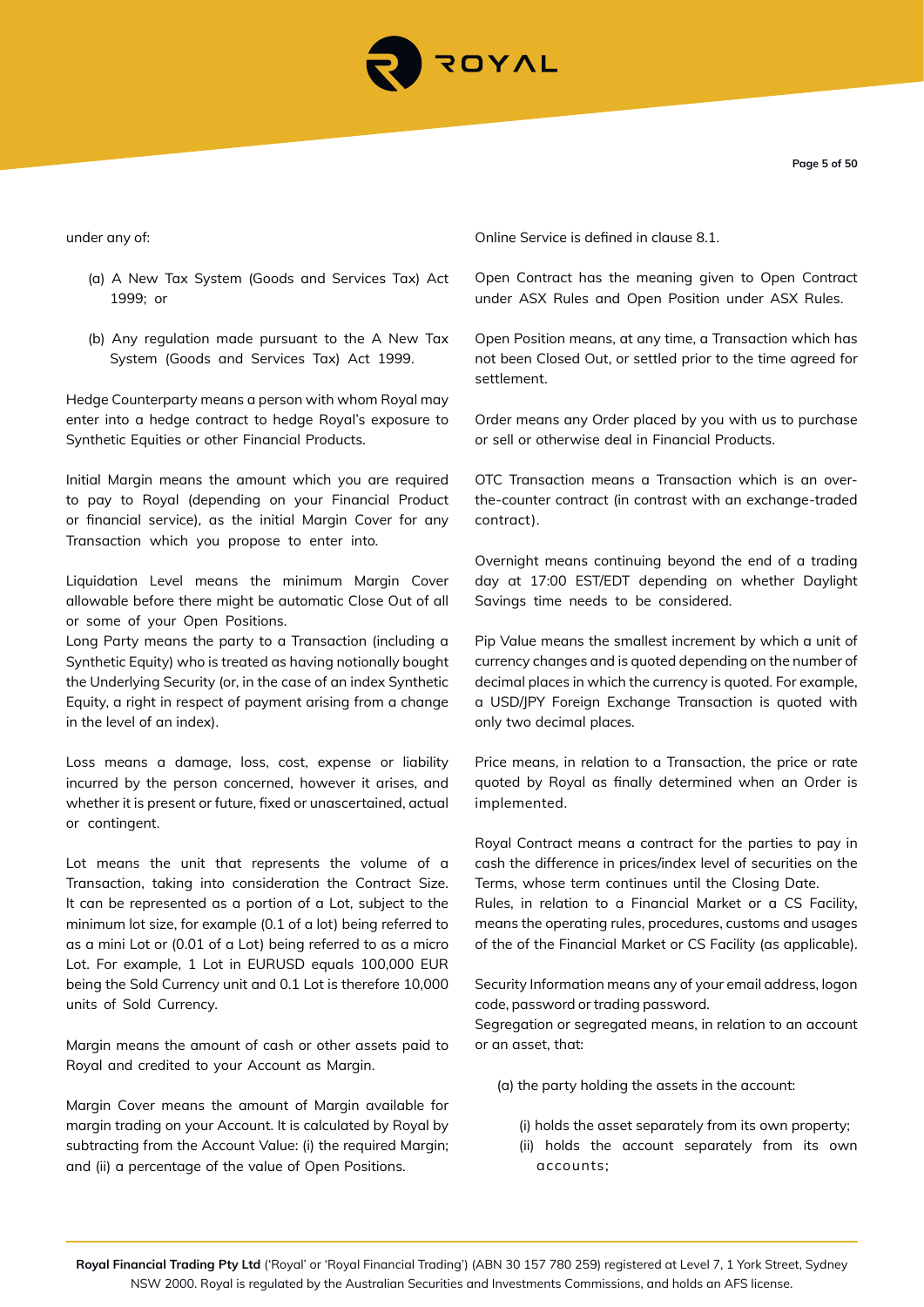

- (iii) does not record or deposit any assets of its own in the account;
- (b) records in relation to such an asset or account must:
	- (i) be kept separate from records in relation to any other account of the holding party or any Others;
	- (ii) record separately the particulars associated with that asset and account;
	- (iii) record separately in respect of each client particulars of the amount or property deposited in or withdrawn from the account;
	- (iv) ensure that assets in the account are separately classified;
	- (v) correctly record and explain dealings in relation to the assets in the account.

The account must be described as the Trust Account, the Client moneys trust account, the Clients' segregated trust account or a custody account, as the case may be.

Settlement Time means the time by which a Transaction must be settled, as set out in the Confirmation for the Transaction.

Short Party means the party to a Transaction (including a Synthetic Equity) who is treated as having notionally sold the Underlying Security.

Swap Rate means the rate nominated by Royal for this defined term from time to time, as notified to you (including through the Online Service) or posted on its website.

Synthetic Equity means a Transaction, being a Derivative, which derives its value by reference to one or more Underlying Securities and is on the Terms including the relevant Schedule. Tax means any present or future tax, levy, impost, deduction, charge, duty, compulsory loan or withholding (together with any related interest, penalty, fine or expense in connection with any of them) levied or imposed by any Government agency, other than any imposed on overall net income.

Term Currency means, in Foreign Exchange Transactions, the foreign currency that is being sold to another party. Terms is defined in clause 1.2 and see also clause 2.

Trading Conditions means the operating conditions for trading through the Online Service from time to time.

Transaction means any contract between you and Royal as principal:

- (a) to pay, or to agree to pay, an amount calculated in respect of an Underlying Security in one currency against the settlement in the same or another currency (or other agreed Underlying Security); and
- (b) in respect of which (other than in respect of Closing Out an Open Position as permitted under these Terms) you have, or you are taken to have, agreed (whether orally, electronically or in writing) to:
	- (i) the specification of the Underlying Securities involved;
	- (ii) the amount of Underlying Securities involved and, if applicable, the amount of the specified currency involved;
	- (iii) the Price;
	- (iv) Transaction Fee and Finance Charges; and
	- (v) any other features agreed by Royal.

Transaction Fee means the fee or commission from time to time specified by Royal to be the amount payable by you to Royal in respect of each Transaction.

Trust Account means an account (however named or styled) maintained by Royal in accordance with Part 7.8 of the Corporations Act.

Underlying Security means any security, Financial Product, Foreign Exchange, commodity, index or other item (or any combination of one or more of those) the subject of a Transaction, including a value determined by reference to an index or an index multiplied by an amount of currency, in any jurisdiction, whether or not through an Exchange or other market facility. References in these Terms to an Underlying Security which is a share or other similar equity financial product also apply when the Underlying Security is different, for example, a futures contract, an exchange traded option, a currency (or pairs of currencies) (with any necessary adaptation to the particular kind of Underlying Security).

Underlying Security Price means the market price of the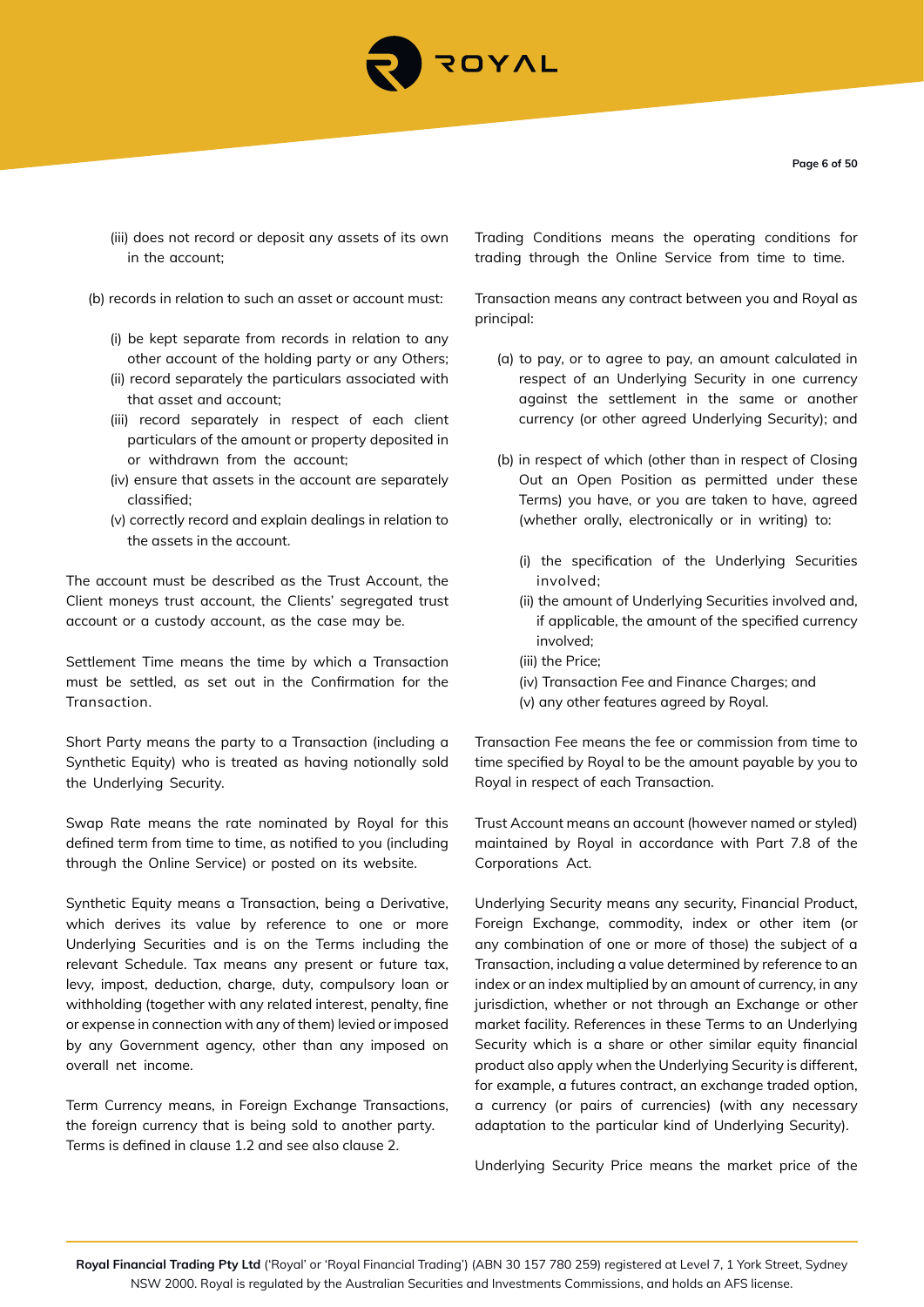

security, Financial Product, Foreign Exchange, commodity (or other relevant thing) which is the subject of a Transaction, including a value determined by, including a value determined by reference to an index or an index multiplied by an amount of currency, in any jurisdiction, whether or not through an exchange or other market facility, in any case as calculated by Royal, having regard to the purposes of the calculation and the intent to make a reasonable determination in good faith but without having to consider the specific personal interests of any person.

We, us, or our, means Royal.

Royal means Royal Financial Trading Pty Ltd (ABN 30 157780 259) and its successors and assignees.

Withdrawable Funds means the amount of cash which would be paid to you from the Account if requested. There are Withdrawable Funds only if your Free Margin is a positive amount. The amount of the Withdrawable Funds is the lesser of the cash balance of your Account and the Free Margin. If your Free Margin is not positive, there will be no Withdrawable Funds.

You means the Client, being the person or persons in whose name we open an Account (including any Authorised Person), following our acceptance of an application by that person or those persons.

2.3 Headings used in these Terms are used for convenience only, and do not affect interpretation. The following rules also apply in interpreting this document, except if the context makes it clear that a rule is not intended to apply.

- (a) A reference to legislation (including subordinate legislation) is to that legislation as amended, reenacted or replaced, and includes any subordinate legislation issued under it.
- (b) A singular word includes the plural and vice versa.
- (c) A word which suggests one gender, includes the other genders.
- (d) If a word or phrase is defined, any other grammatical form of that word or phrase has a corresponding meaning.
- (e) A reference to time is to local time in Sydney, New South Wales.
- (f) Anything permitted to be done by Royal in accordance with these Terms may be done in its absolute discretion, and any opinion or view required to be formed by Royal may be formed in its absolute discretion.
- (g) For the avoidance of doubt, time will continue to run on days which are not Business Days.

2.4 If a specific provision in a Schedule is inconsistent with another provision in these Terms, the specific provision prevails over the other provision to the extent of the inconsistency.

# **3. ACCOUNT**

3.1 Royal will establish one or more Accounts in respect of the Financial Products or financial services it provides to you. Transactions entered into by you, pursuant to these terms, will be recorded in the relevant Account established by Royal for that Financial Product or financial service. Unless you have specifically requested Royal to open separate Accounts, you will be taken to have only one Account, with Transactions in respect of each Financial Product or financial service provided to you being recorded in that Account.

3.2 The calculations, reporting and administration may be performed by Royal separately for each Account, so that (without limitation):

- (a) Margin calculations may be managed and enforcement action may be taken for each Account separately; and
- (b) Royal may at any time aggregate one or more Accounts (for reporting or managing Margins or otherwise for the purposes of these Terms), even if you cannot immediately access reports for aggregated Accounts.

3.3 Royal may set off any amount owing by you (including any negative balance in one or more Accounts) against any amount Royal owes you in any other Account, without notice. Royal may choose, in its absolute discretion, which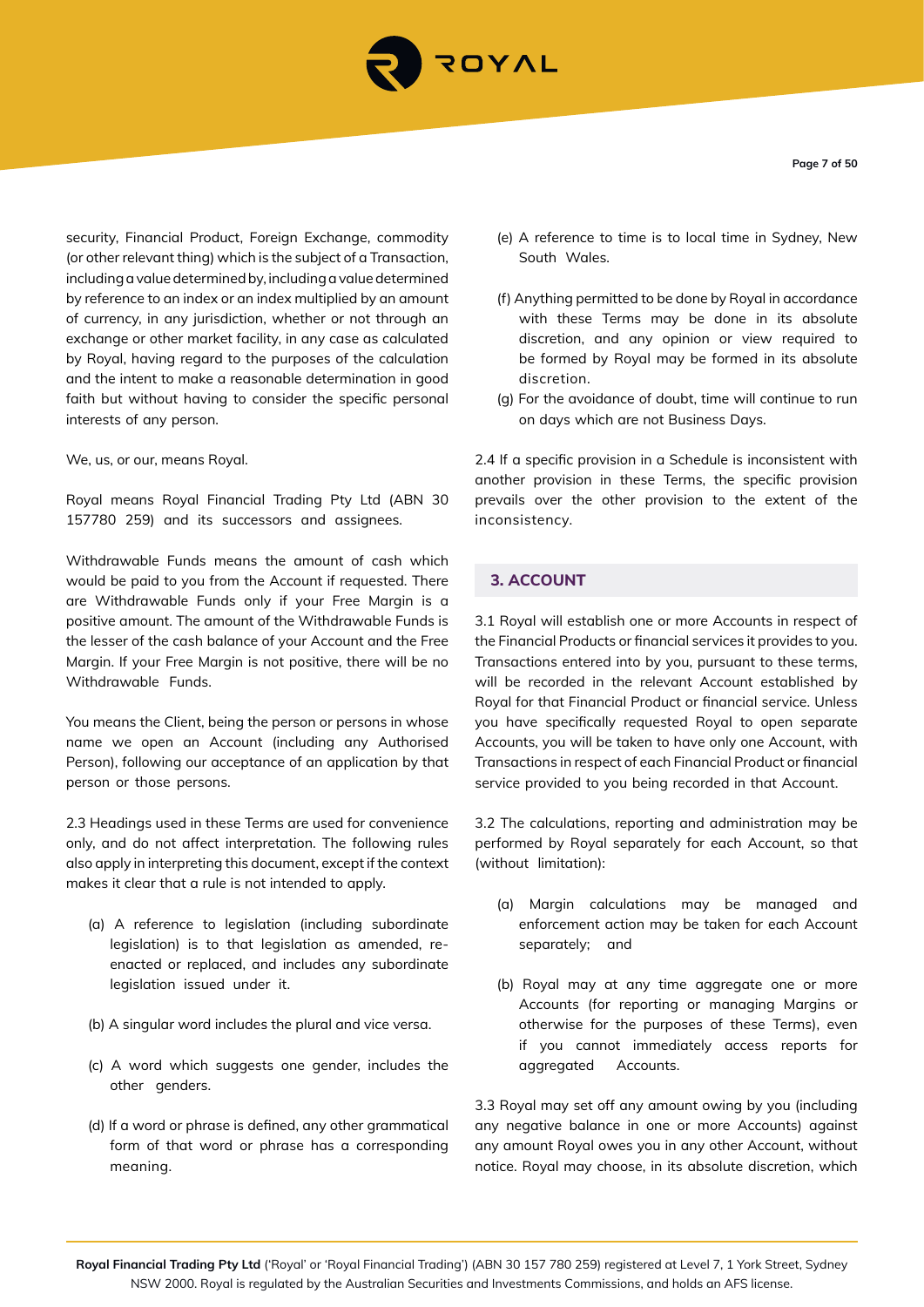

Financial Products, Transactions, cash, or account balance or other property to apply to offset the debt. For the avoidance of doubt, this right of set off (and other rights of set off under these Terms) apply in respect of rights and obligations across more than one Account. You agree that Royal may apply the set off as among one or more Accounts, before Default and on and following Default.

3.4 The Account Value may reflect any such aggregation or set off any debt or other amount owing from time to time.

3.5 All Accounts will be denominated in Australian dollars unless we agree with you that one or more Accounts may be denominated in a foreign currency. You may only instruct Royal to effect a Transaction denominated in another currency if you have established a relevant Account denominated in that currency. Royal will not convert any Transaction or any Account balance from one currency to another without an express instruction from you to do so.

3.6 You must maintain Margin in the currency of the relevant Account, even if Royal converts that Margin into Australian dollars for the purposes of managing reports about your Accounts. The conversion for reporting will be at the rate determined by Royal and that rate will not represent any actual conversion or agreed rate for actual conversion.

3.7 You must maintain Margin for Foreign Exchange Transactions in the Term Currency. If you do not have Margin in the Term Currency in your Account or your Account has a negative account balance in Term Currency but you have sufficient funds in another currency (at the current market rate), Royal may allow those other funds to be used to offset the required Margin. Royal may withdraw that permission at any time, without reason or prior notice to you.

3.8 You must, whenever required by Royal and at your expense, take or defend all legal proceedings which Royal determines in its discretion is appropriate for the protection of the Account (or any part of it) or money paid as Margin to it for itself, whether those proceedings are or might be reasonably be expected to be in the interests of Royal, or your interests, or partly both.

3.9 A Client may be comprised of two or more persons. If the Client is comprised of more than one person then the Account will be deemed to be held by the persons as joint tenants despite any actual or constructive notice to Royal of any partnership or other agreement between the persons. The joint holding will be only be deemed not to be held as joint tenants if there is a court determination that it is not held as joint tenants.

## **4. CALCULATIONS AND VALUATIONS**

4.1 Royal may from time to time calculate and report the Account Value for an Account.

4.2 Royal may from time to time calculate and report the Withdrawable Funds for an Account.

4.3 Royal may from time to time calculate and report the Realised/Unrealised Loss and Realised/Unrealised Gain for an Account.

4.4 The current value of your Open Positions will be similarly marked to market on a continuous basis, using the Current Market Price.

4.5 Where in the reasonable opinion of Royal there has been or there is a Black Swan Event, Royal may amend or cancel the Royal Contract.

4.6 Terms and expressions used in these Terms for reporting and calculating amounts may differ from time to time from terms or expressions used in Online Services usage or desk usage or market practice. You should have regard to the statements, Confirmations, guides and dealing practices used from time to time.

4.7 If the composition or calculation of an Underlying Security is adjusted by its issuer, regulator or any other third party, Royal will make such adjustment to the Transaction at the time determined by Royal which reasonably preserves the intended economic effect of the Transaction, but without being obliged to consider your particular circumstances or any adjustments. Royal need not give notice of the adjustment. If the Underlying Security becomes subject to a take-over bid, a take-over offer, scheme of arrangement or other mechanism for change in control, then Royal may elect to Close Out the Transaction on a new Closing Date determined by Royal.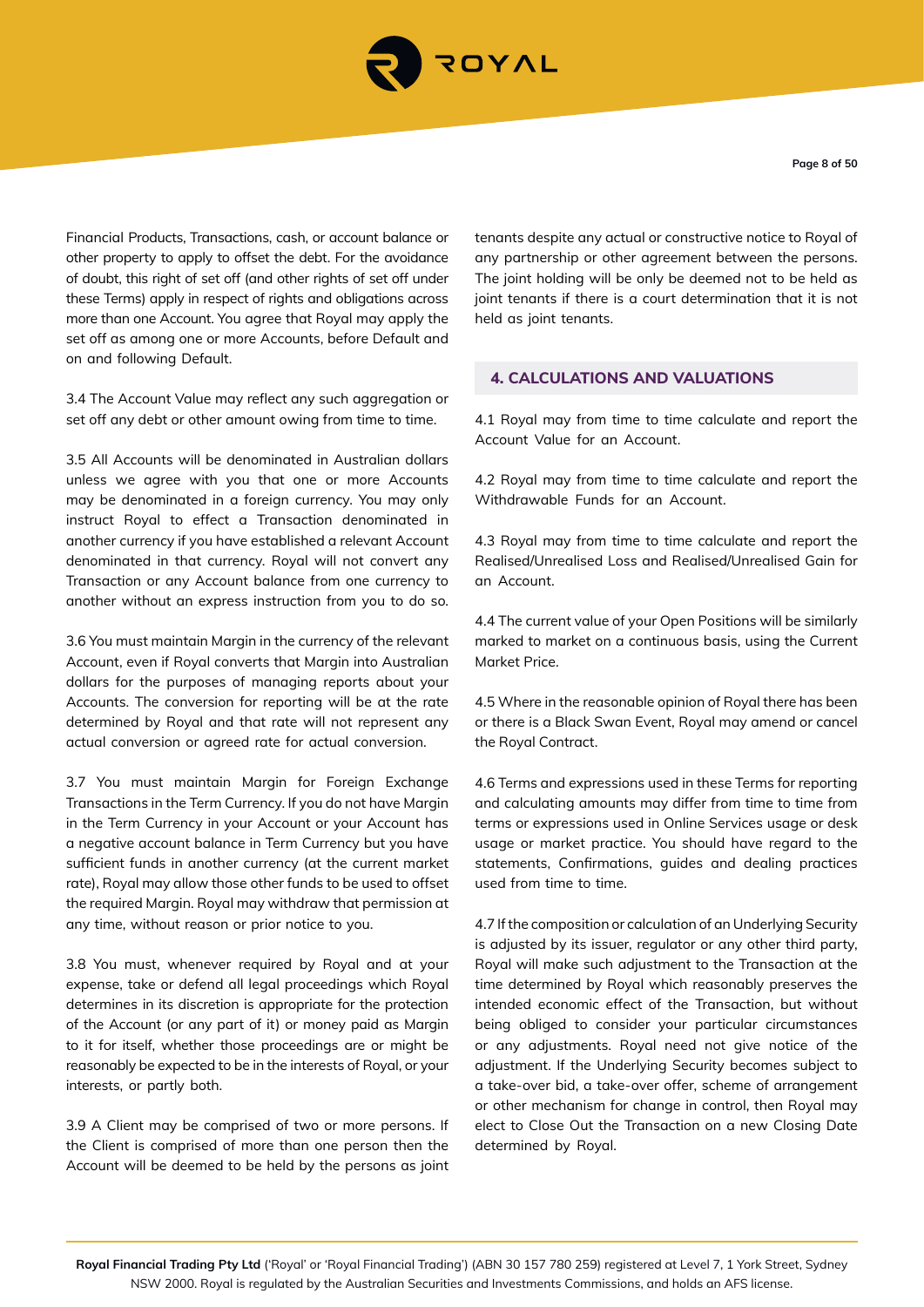

4.8 For Synthetic Equity Transactions, ordinarily the Long Party will be credited with an amount equal to the gross unfranked amount of any dividend payable to the holder of the Underlying Security (as determined by Royal) and the Short Party will be debited with an amount equal to the gross unfranked amount of any dividend payable to the holder of the Underlying Security (as determined by Royal).

# **5. APPOINTMENT AND AUTHORISED PERSONS**

5.1 Royal may accept your authorisation of another person (Authorised Person) to give instructions and place Orders on your behalf. You must notify Royal in your Application Form or otherwise in writing of any such authorisation, setting out the full name, telephone number, fax number, email address and specimen signature of that person and any other information required by Royal to identify the Authorised Person.

5.2 Any change or revocation of such authority is only effective upon receipt by Royal of a signed written notice of change or revocation from you. If another person is later appointed an Authorised Person, the notice must include the full name, telephone number, fax number, email address and specimen signature of that person and be verified by an Authorised Person and any other information required by Royal to identify the Authorised Person and, if you are a body corporate, by a director.

5.3 You may appoint an attorney (under a power of attorney in the relevant jurisdiction) to give instructions and place orders on your behalf or otherwise to do anything which you are entitled to do in connection with or under these Terms. You must notify Royal in writing of any such appointment setting out the attorney's details. You must provide Royal with a written power of attorney; Royal may accept or reject this power of attorney.

5.4 Royal may allow a Client which is a corporation or other legal entity to authorise a person (who is by that authorisation an Authorised Person) or an attorney to do anything which the Client is entitled to do under these Terms, including on conditions determined by Royal.

5.5 Royal may allow any other Client to authorise its Authorised Person or attorney to do anything which the

Client is entitled to do under these Terms, including on conditions determined by Royal.

5.6 For the purposes of these Terms, Orders placed by, and other instructions or directions given by, an Authorised Person (or which appear to us on the face of the Orders or other instructions or directions to be placed or given by an Authorised Person) are taken to be your Orders, instructions, or directions.

5.7 You are and remain solely liable and responsible for all acts and omissions of your Authorised Person notwithstanding the act or omission of the Authorised Person was:

- (a) outside their actual or ostensible authority; or
- (b) in error, fraudulent, negligent, in breach of their fiduciary duties or criminal.

5.8 You agree not to make, and you release us from any liability to you under your right to make, any Claim against us for any Loss incurred or suffered by you which arise directly or indirectly due to us relying on instructions from or other communications from or acts or omissions by your Authorised Person (including your attorney).

## **6. ORDERS**

6.1 You may from time to time place Orders with us to enter into Transactions. Subject to these Terms, we will execute your Orders with you as principal in accordance with your instructions.

6.2 We will not be responsible for delays or errors in the transmission or execution of your instructions (except to the extent that responsibility cannot be excluded by law).

6.3 We may refuse to accept an Order and we may place a limit on any Order or place other conditions on the receipt of instructions or Orders, in our absolute discretion and for any reason. We may at any time use, add and change filters within a trading system which prevent delivery of Orders or execution of Orders. We will notify you of any refusal or limitation as soon as reasonably practicable, unless we are prevented by law or a direction from a regulatory authority from notifying you.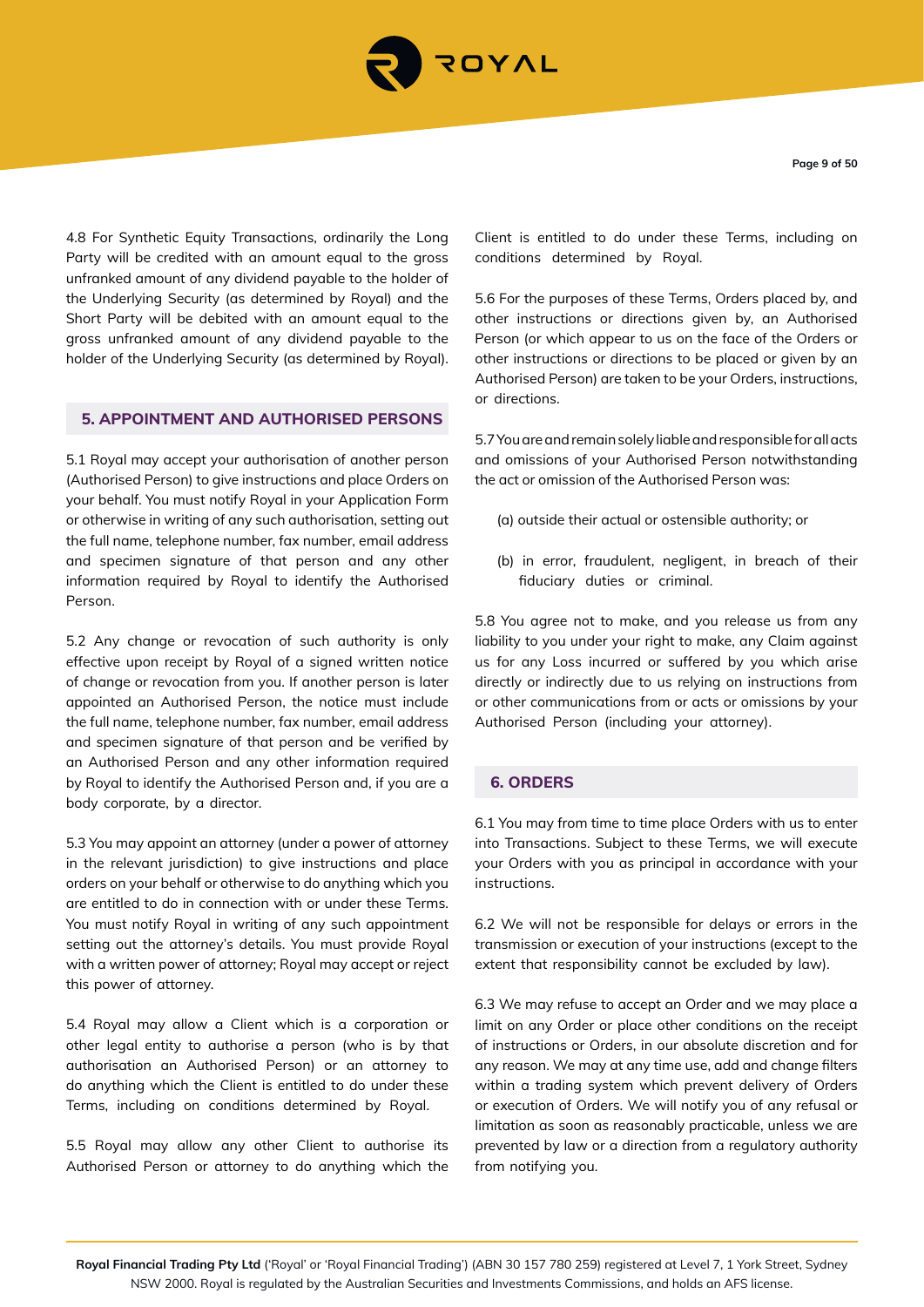

**Page 10 of 50**

6.4 We may cancel or amend an Order at our absolute discretion:

- (a) if required by Applicable Laws to do so; (b) in the event of an error;
- (c) if Royal in its reasonable opinion suspects scalping, arbitrage, market manipulation, insider trading, fraud, deceit or any other kind of nefarious behaviour;
- (d) where in the reasonable opinion of Royal, there has been a Black Swan Event;
- (e) if we consider the cancellation appropriate, having regard to the desirability to maintain a fair and orderly market, our obligations as the holder of an Australian financial services licence or as a participant or user of the relevant Financial Market and our other legal and regulatory obligations; or
- (f) if the Financial Product the subject of the Transaction has been subject to a trading halt on a Financial Market and you have not reconfirmed instructions. You acknowledge that Exchanges have a range of powers, including the power to cancel or amend a Transaction. This power can be exercised without your permission or our agreement and so may give rise to us cancelling or amending an Order due to an Exchange exercising its powers even though your Transaction issued by us is an over-the-counter Transaction with no interest in any Financial product the subject of the Transaction and even though we might not have fully or even partly hedged our Transaction with you.

6.5 We will make reasonable efforts to effect any instructions to cancel or amend Orders as quickly as possible. If, however, an Order is filled prior to a cancellation or amendment instruction being effected, you are obliged to accept the Transaction on the original terms prior to your amendment or cancellation instruction, unless the Transaction is itself cancelled or amended.

6.6 We may execute Orders for you even in circumstances if we or our associates:

(a) hold a principal position or deal in the relevant

Financial Products;

- (b) provide similar services to other persons in relation to the relevant Financial Products;
- (c) have material price sensitive information relating to the relevant Financial Products if the individuals processing your Order are prevented from knowing or taking into account such information (including, but not limited to, by reason of procedures known as "Chinese walls"); or
- (d) have a potential conflict of interest or duties including, for example, a conflict of interest of which you are not aware and which we are unable to disclose to you.

6.7 Notwithstanding any rule of law or equity to the contrary, Royal is not disqualified from contracting with any person and no contract, transaction or arrangement in which Royal is in any way interested is avoided or rendered voidable by virtue of your agreement with us. Royal is not liable to account to you for any profit realised by any such contract, transaction or arrangement in connection with these Terms or a Transaction. Royal is not required to make any disclosure to you concerning any such contract, transaction or arrangement.

6.8 We and our related bodies corporate may enter into Transactions with you as principal, whether in respect of Financial Products able to be traded on a Financial Market or in respect of over-the-counter Transactions such as Derivatives or Foreign Exchange related Transactions. When permitted by law and the Rules, we or an associate may take the opposite position in a Transaction with you. Your Orders may match opposite Orders of another person who is our Client, and this may entitle us to receive commission from both Transactions. Similarly, because we deal as principal, then your Orders may match opposite Orders entered by us as principal and you authorise us and consent to us charging you the Transaction Fees and Finance Charges in respect of the Transaction provided by these Terms.

6.9 You are aware of and acknowledge the right of Royal and its related bodies corporate, directors and employees, either on their own account or on behalf of other clients or persons, to deal in any Transaction or take the opposite position to you in Transactions, if permitted (or, if not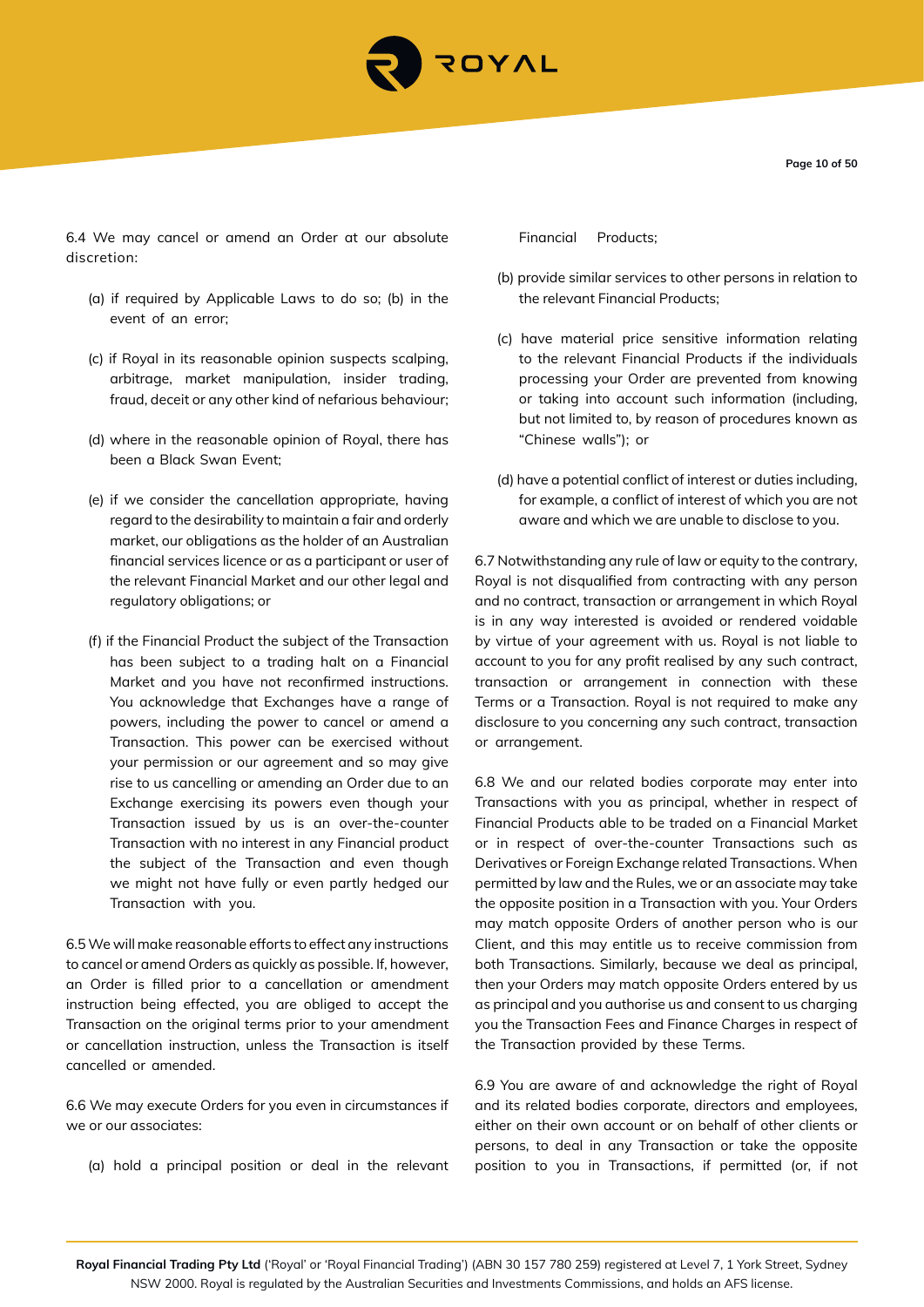

expressly permitted, then if not prohibited) to do so by the Corporations Act and the Rules.

6.10 You acknowledge that we do not operate any discretionary accounts and we will, unless otherwise expressly provided by these Terms, only act on your instructions (including those given by your Authorised Person).

6.11 Unless otherwise specified in these Terms, all Orders will remain open until either cancelled by you or purged by the Online Service. Once an Order has partially traded, only the remaining volume can be cancelled and you remain liable for the volume traded. We do not accept responsibility for reinstating lapsed Orders or for contacting you to seek new instructions.

6.12 If a security code or identifier changes, you are responsible for replacing all live and contingent Order codes with the new relevant security code or identifier. We will not be responsible for any live or contingent Orders with the incorrect security code or identifier.

6.13 You must not instruct us to submit an Order to enter into a Transaction which would breach or cause us or any other person to breach the Corporations Act, the Rules or any other Applicable Laws including, without limitation, any law or the Rules in relation to:

- (a) market manipulation, false trading, market rigging, fictitious transactions, wash trading or matching of Orders;
- (b) insider trading;
- (c) short selling;
- (d) creating a disorderly market or otherwise prejudicing the integrity or efficiency of the market; or
- (e) misleading or deceptive conduct.

6.14 Your instructions to Royal to enter into a Transaction, your Order to Royal to enter into the Transaction and the Transaction remains valid and enforceable against you, without affecting your other liability to Royal even if you (or your Authorised Person) are not authorised by your own rules (such as a corporate or trust constitution or an investment management agreement).

6.15 You agree not to make any Claim against Royal for any Loss incurred or suffered by you which arises in connection with the exercise of any power by ASIC or by the ASX pursuant to the ASX Rules or by any other Exchange which directly or indirectly affects your Transaction, including by way of Royal directly or indirectly, fully or partly hedging your Transaction (whether or not Royal has given you a Confirmation in respect of any affected Transaction).

# **7. ALLOCATION POLICY**

7.1 Royal will deal fairly and in due sequence with all client Orders having regard to Australian regulatory requirements and market practices.

7.2 To the extent that it is reasonably practicable to do so, Royal will allocate all Transactions (including Transactions effected pursuant to Orders placed on Royal's own account) in the sequence in which Royal receives those Orders, subject to filters and compliance review and to any delay or technical faults connected with or arising through the use of the Online Service, an Exchange System or any other delay that is outside the control of Royal.

## **8. ONLINE SERVICES**

8.1 This clause contains provisions which, in addition to the other Terms, govern the use of any online or other electronic trading or any information service we provide or make available to you (including, without limitation, all software and communication links) under which you may:

- (a) place your Orders or transmit other instructions to Royal or other persons;
- (b) enquire as to the availability or pricing or value of one or more Financial Products;
- (c) receive market data and other information in relation to one or more Financial Products; or
- (d) receive Confirmations, Account balances or other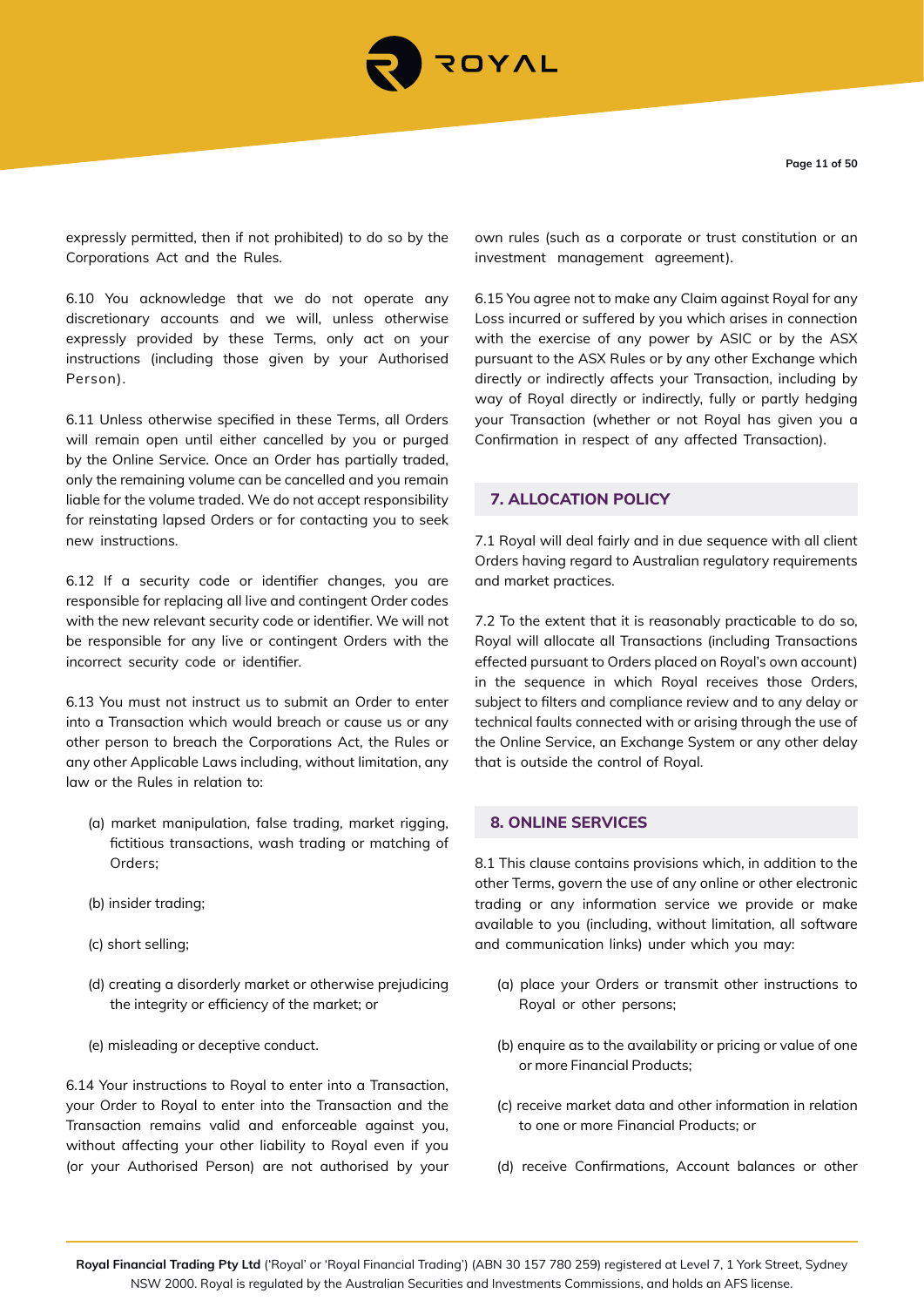

information in connection with your Account or Transactions.

In these Terms, we refer to such a service as an Online Service.

8.2 An Online Service may be a proprietary service provided by Royal, or a service provided to you by a third party pursuant to an arrangement with Royal (for example, by an Exchange or by a Hedge Counterparty). To the extent that the Online Service is provided to you by Royal, we grant you a non-exclusive and non-transferable licence to use the Online Service subject to these Terms.

8.3 Royal may refuse to accept or place any Order in itsabsolute discretion without having to provide a reason.

8.4 Royal will not be responsible for confirming the receipt of instructions or verifying the authenticity of your instructions.

8.5 Royal has no obligation to resubmit Orders purged from any Online Service.

#### 8.6 You agree that:

- (a) you must not use the Online Service (or permit or procure any other person including any Authorised Person to use the Online Service) until the Security Information has been provided by us;
- (b) the Security Information is confidential;
- (c) you are responsible for maintaining the confidentiality and use of that Security Information at all times and must procure that any Authorised Person maintains the confidentiality of the Security Information;
- (d) you will not permit, consent or allow any person (other than any Authorised Person in its capacity as your agent) to use the Security Information or to access or use the Online Service using that Security Information;
- (e) you will not provide, disclose or make available the Security Information to any person (other than an Authorised Person in its capacity as your agent); and

(f) you must notify us immediately upon becoming aware of any unauthorised use of the Security Information or the Online Service.

8.7 You acknowledge and agree that:

- (a) you are only permitted to access and use the Online Service, using the Security Information;
- (b) we are entitled to rely on all instructions given by, on behalf of, or apparently on your behalf, using the Security Information; despite any other provision of these Terms, we are not liable for any Loss caused by us acting on instructions or other communications using the Security Information;
- (c) there may be delays in the processing, execution, amendment or cancellation of an Order entered through the Online Service and:
	- (i) an Order may be wholly or partly filled before an instruction for its amendment or cancellation is processed;
	- (ii) you remain liable to settle the original Order, until any relevant amendment or cancellation is affected; and
	- (iii) without limiting clause 23, Royal will not be liable for any Loss incurred by you arising from any delay in the dissemination of market information or the processing of any Order or instruction to amend or cancel an Order;
- (d) the execution of an Order placed through the Online Service may be delayed by filters or other electronic features of the electronic system;
- (e) we are not responsible for the processing, execution or cancellation of any Orders submitted through the Online Service, regardless of who enters such Orders and regardless of whether or not there is an error in the Order entry or for any delays;
- (f) any Online Service is provided on an "as is" basis and, except as required by law, we make no representations or warranties express or implied with respect to the Online Service;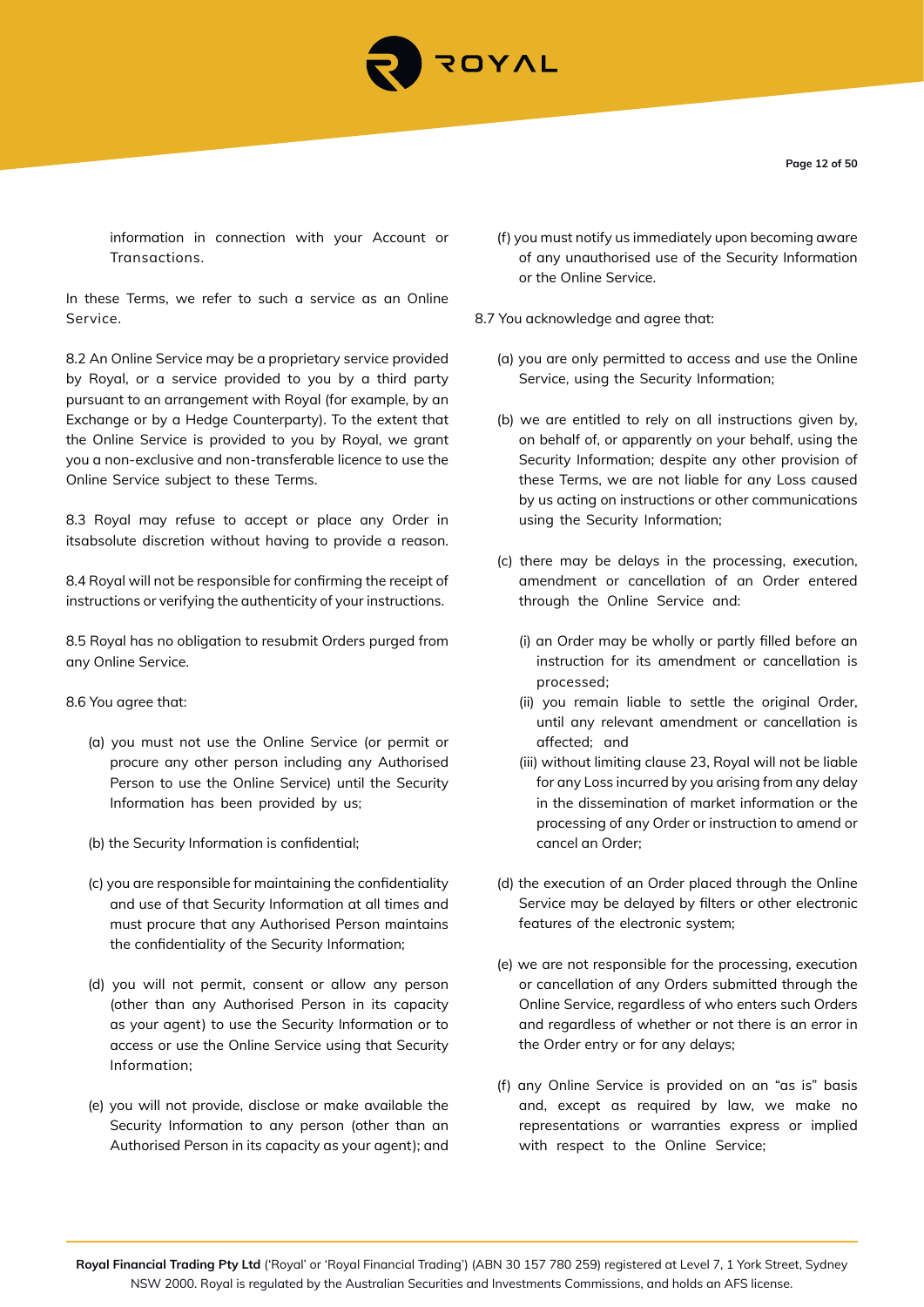

**Page 13 of 50**

- (g) the speed of information provided through the Online Service is subject to a number of factors including, but not limited to, the speed of the user's internet connection, the user's settings, the number of concurrent users accessing the Online Service and the volume of information being received and sent by the Online Service;
- (h) there are significant risks in trading through the Online Service because it is serviced by means of computer and telecommunications systems, even if generally accepted industry standards and practices are followed;
- (i) the features, components or terms of use of an Online Service may be changed by us or the provider of the Online Service without requiring an amendment to these Terms;
- (j) you are responsible for providing and maintaining the communications equipment and telephone or alternative services required for accessing and using the Online Service and for any communication service fees and charges incurred by you in accessing and using the Online Service;
- (k) you are responsible for ensuring you have in place alternative arrangements for the execution of Orders or other services available through the Online Service, if the Online Service or any aspect of it ceases to be available or subject to failure (including, for example, arrangements for the use of telephone or facsimile);
- (l) you must notify us immediately if you become aware of any inaccurate information being transmitted through the Online Service including, for example, inaccurate content as to Orders, Transactions or Account balances; and
- (m) you must only use the Online Service for your own internal business and investment purposes.

8.8 You also agree to be bound by any terms and conditions of access and use which we or any third party provider of an Online Service may specify and notify to you, from time to time.

8.9 You are responsible for reading, understanding and complying with the details of the operational aspects of the Online Service. It is important that you read and understand any user manuals and operational procedures or rules relating to the relevant Online Service and which are made available either by Royal or the provider of the Online Service. Further information on how to use and understand the Online Service can be obtained on our website or through the Online Service (as applicable).

8.10 Either you or your Authorised Person may place Orders with us using the Online Service. You authorise each person who is an Authorised Person from time to time to enter Orders using the Online Service in accordance with this document as your agent. You must provide us on request with a list of your Authorised Persons (containing their names and contact details) and any changes to the list.

8.11 You and each Authorised Person must satisfy any requirements (including without limitation requirements as to knowledge, training, testing, procedures and controls) notified by us to you from time to time and you are solely responsible for ensuring that an Authorised Person satisfies these requirements.

8.12 You are responsible for the consequences of any unauthorised disclosure or use of the Security Information, and for any actions or omissions by an Authorised Person.

8.13 We (or any third party providing the Online Service) may suspend, terminate or impose conditions on the use by you or any Authorised Person of the Online Service at any time without notice to you.

8.14 If you are uncertain as to whether your Order has been received, you must make all reasonable attempts to verify whether the Order has been received, approved and effected prior to taking further action. You agree to issue specific cancellation or amendment instructions with respect to an existing Order and not to attempt to effect changes by placing a second or duplicate Order. You will be solely responsible and liable for any duplicate instruction that you place.

8.15 You agree not to contest the validity or enforceability of any electronic communications between yourself (including your Authorised Person) and Royal.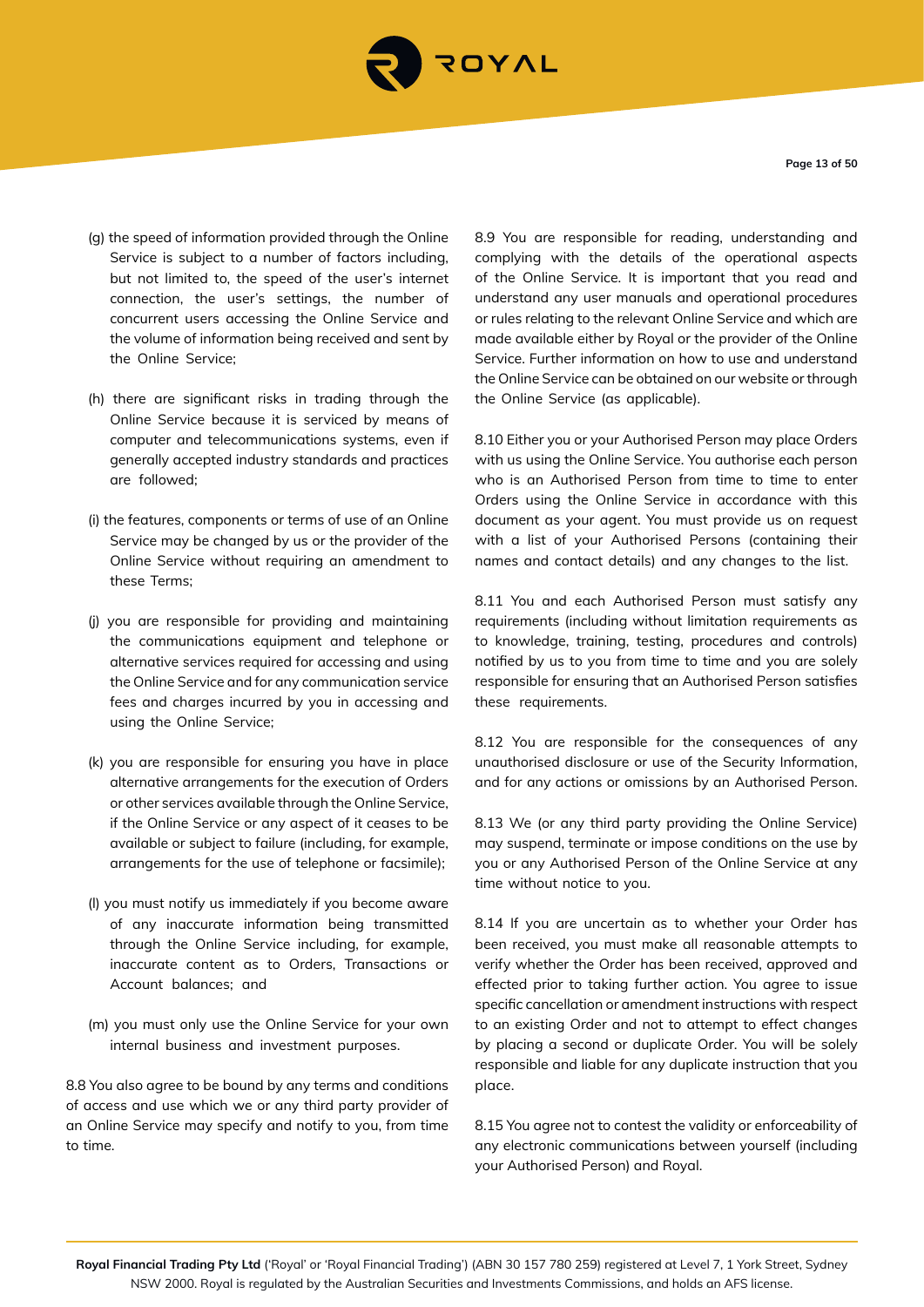

**Page 14 of 50**

8.16 If a failure, interruption or malfunction of electronic communication between the parties prevents an Order from being placed, cancelled or amended then, without limiting clause 23, neither party is liable to the other party for any Loss caused then by that failure, interruption or malfunction.

8.17 You acknowledge that all market data and information in relation to trading, volumes and pricing for a Financial Market provided through any Online Service may be proprietary information of the relevant Exchange or Financial Market or another person and any display, dissemination or other use of that information may be subject to restrictions imposed by the Financial Market or other person. You are responsible for complying with any such restrictions.

# **9. CONFIRMATIONS**

9.1 We will, if required by Applicable Laws, give you a confirmation (Confirmation) in respect of each Transaction which Royal enters into with you. You consent to receiving Confirmations by electronic means including, for example, through any Online Service. If our service provides conditions by accessing a substantially continuously available service, you consent to your Confirmations being available by those means instead of being sent to you.

9.2 You can agree with us, if permitted by Applicable Laws, not to give you a Confirmation or to provide Confirmations to an address or person nominated by you.

9.3 Each Confirmation given by us is subject to the Applicable Laws and the correction of errors and omissions. Royal may, at any time, reissue a Confirmation in order to correct any errors or omissions.

9.4 You are responsible for promptly checking each Confirmation. You must immediately notify us if you become aware that there is an error in the Confirmation. We are entitled to assume that the Confirmation is correct unless you notify us of any error within 48 hours following us (or someone on our behalf) giving you the Confirmation or the Confirmation (or its equivalent) becoming available to you.

# **10. CLIENT ACKNOWLEDGMENTS**

10.1 You, the Client, acknowledge and confirm to Royal for Royal's benefit in relying on the following:

- (a) you (or, if a corporate entity, the directors who apply to be bound by these Terms) have read and understood all documentation provided to you by us including these Terms in relation to any Financial Products which you request Royal to make available to you in relation to your Account;
- (b) all dealings in Financial Products and the performance by us of our obligations under these Terms are subject to Applicable Laws;
- (c) Royal relies on your representation that at all times you will be able to make payments and fulfil all commitments on your part arising under these Terms and under the conditions applicable to dealings between you and Royal;
- (d) that trading in Transactions incurs a risk of loss as well as a potential for profit;
- (e) we will not provide legal, tax, financial or accounting advice to you as part of the services that we provide to you;
- (f) by these Terms (including any Transaction made under it) we do not act in a fiduciary capacity in relation to you and Royal does not owe any fiduciary obligations to you in respect of its services provided to you in connection with these Terms;
- (g) the Client will provide to Royal on request such information regarding its financial and business affairs and identity, as Royal may reasonably require;
- (h) that all Orders to be placed and all trading to be conducted under these Terms must be lawful;
- (i) in executing and complying with these Terms, the Client will not infringe any provisions of any other document or agreement to which the Client is a party;
- (j) the Client will take all reasonable steps to obtain and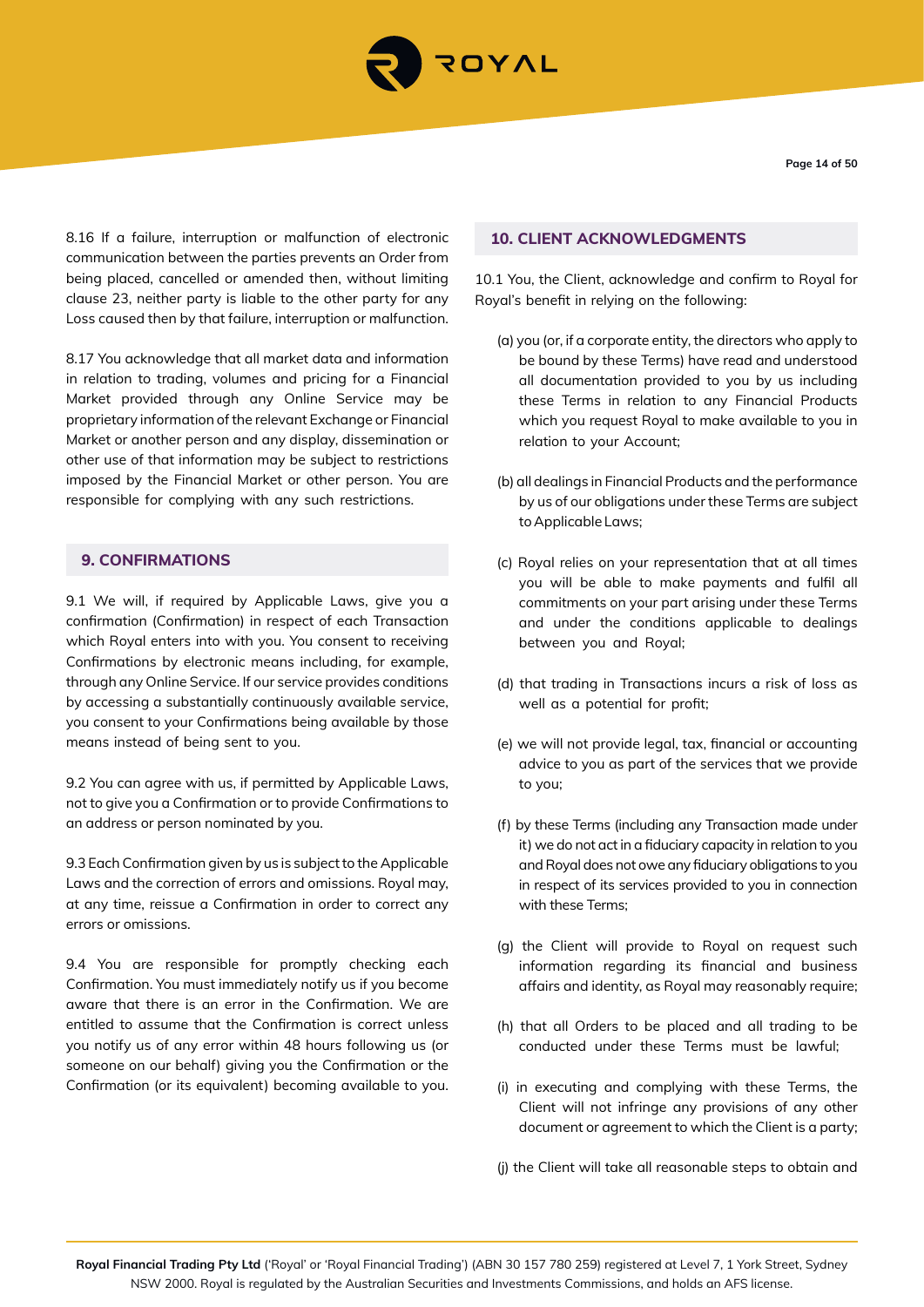

to communicate to Royal all information, and will deliver or cause to be delivered to Royal all documents with respect to dealings in the Financial Products which are requested by any person having the right to request such documents and information and the Client authorises Royal to pass on or deliver all such information and documents to any such person;

- (k) the Client will indemnify and keep indemnified Royal and each of its related bodies corporate and their respective directors, officers employees and agents from and against all sums of money, actions, proceedings, suits, Claims, complaints, demands, damages, costs, expenses and any other amounts whatever claimed against any of them;
- (l) Royal is not required to act in accordance with your instructions if in Royal's opinion to do so would or could constitute a breach by it or its agent or counterparty of the Corporations Act or any other Applicable Laws;
- (m) dealings in the Transactions may create an obligation to make a cash payment to Royal in accordance with these Terms;
- (n) Royal acts as principal in respect of the Financial Products issued by Royal;
- (o) subject to applicable legal or regulatory requirements, you consent to Royal either knowingly or unknowingly taking the opposite side to the Client in relation to any of the Financial Products, without notice to the Client;
- (p) subject to applicable legal or regulatory requirements, the Client agrees and acknowledges that Royal's directors, employees and associates (and their directors, employees) may and can deal on their own account in Transactions which may be the same as or differ from your Transactions;
- (q) Royal may, in its sole discretion and without explanation, refuse to deal with or on behalf of the Client in relation to any Transaction (including Closing Out existing Open Positions held in the Account on behalf of the Client) or to limit the number of Open Positions of the Client or both;
- (r) The information contained in these Terms are intended for persons located within Australia only. We do not offer financial products or securities to persons located in the United States or Japan or residents of countries where the offer of financial products is not permitted or unlawful. By transacting with us you acknowledge that you are not because of your jurisdictional location or residency prohibited from trading Royal Contracts.
- (s) if errors have occurred in the pricing of Transactions quoted by Royal to the Client, Royal may choose not to be bound by such Transactions (without further liability to the Client) if Royal is able to substantiate to the Client that there was a material error at the time of the Transaction;
- (t) there are risks associated with using an internet- based deal execution trading system which include, but are not limited to, the failure of hardware, software, and internet connection and since Royal does not control data lows, internet or power connection, routing via internet, configuration of your equipment or reliability of its connection, Royal will not be responsible for communication failures, distortions or delays when trading (including processing payments)) via the internet;
- (u) reports to the Client on the execution of Confirmations by Royal, and the content of such Confirmations being statements, unless otherwise objected to within 48 hours after communication to the Client, will be deemed to be conclusive proof of the accuracy of such contents and their execution in accordance with these Terms except only in the case of manifest error;
- (v) a notice issued by an authorised officer or agent of Royal stating the amount of money due and payable by the Client will be taken as conclusive evidence of notice except only in the case of manifest error;
- (w) Financial Products traded on the Online Service will not be settled by the physical or deliverable settlement of the Underlying Security on their Value Date. The Financial Products are rolled or «swapped» indefinitely until Closed Out; and

**Page 15 of 50**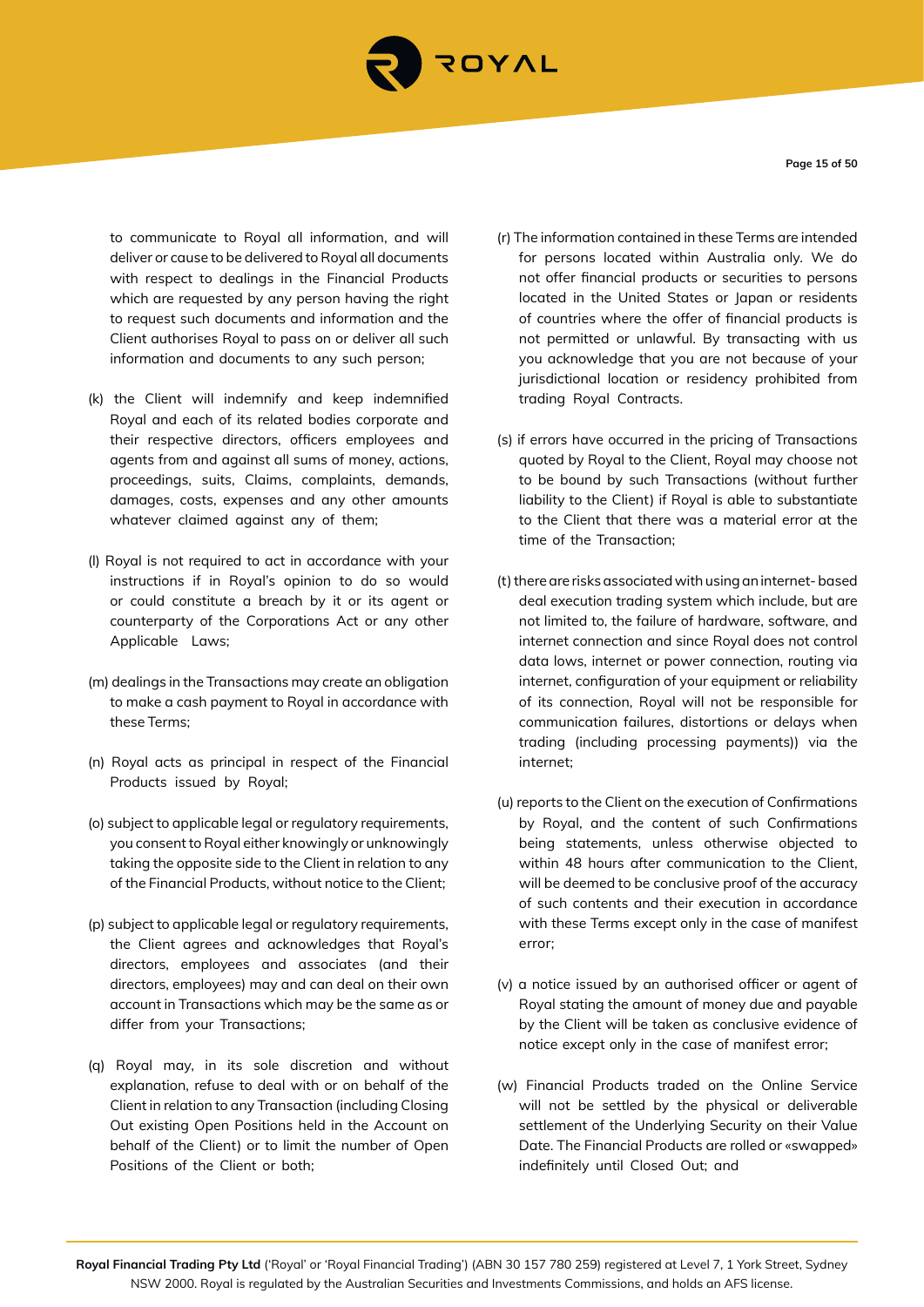

**Page 16 of 50**

- (x) All representations, warranties and acknowledgments given by you under these Terms are taken to have been made at the time you complete the Application Form and are taken to have been repeated by you:
	- (i) each time you place an Order with us;
	- (ii) each time you enter into a Transaction with us; and
	- (iii) each time we do anything or refrain from doing something under these Terms or as contemplated by these Terms in connection with your Account or any Transaction.

# **11. ROYAL UNDERTAKING**

11.1 Royal will act honestly and in good faith and exercise due care and diligence at all times in its performance of these Terms.

11.2 Royal will use reasonable endeavours to execute your Orders, subject to these Terms.

11.3 Apart from any warranties and representations which are imposed or implied by law and which cannot be excluded, Royal makes no warranties in relation to any service or information provided or made available to you in connection with these Terms. To the full extent permitted by law, Royal excludes liability for all costs, expenses, damages and Losses (including consequential loss) arising in connection with such services or information, or these Terms (including, without limitation, liability for negligence).

# **12. RISKS OF TRANSACTIONS**

12.1 You acknowledge and understand that there are risks involved in Transactions, including:

- (a) the gearing or leverage involved in investing in Financial Products means that a small Initial Margin payment can potentially lead to large losses for you, including more than all of the Margin ever paid to Royal;
- (b) the geared nature of Transactions also means that acquiring and holding them can carry greater risks than directly investing in the Underlying Security

which generally are not geared;

- (c) a relatively small market movement can lead to a proportionately much larger movement in the value of your investment, and this can work against you as well as for you;
- (d) over-the-counter Transactions are derivatives not made on any Exchange so might be considered to involve a greater risk than an exchange-traded derivative since there is no exchange market on which to Close Out an Open Position - you are only able to open and close your positions with us;
- (e) markets outside of Australia might involve different risks to Australian markets, so the potential for profit or loss from Transactions relating to a non-Australian market or denominated in non-Australian currency will be affected by fluctuations in foreign exchange rates;
- (f) it is possible to incur a loss if, after your acquisition of an investment, exchange rates change to your detriment, even if the price of the Underlying Security to which the Transaction relates remains unchanged;
- (g) you may sustain a total loss of the Margin that you deposit with or pay to us to establish or maintain a position and if the market moves against you, you may be called upon to pay substantial additional Margin at short notice but if you fail to do so within the required time, your investment position may be liquidated at a loss to you and you will be liable for any remaining deficit in your Account;
- (h) you will be deemed to have received a notice requiring the payment of more Margin, even if you are not contactable, or actually contacted, at the telephone, mail or email address you gave us or do not receive the messages we leave for you, if the notices are delivered to your nominated contact addresses;
- (i) under some trading conditions it may be difficult or impossible to liquidate a position, such as (but not limited to) at times of rapid price movement if the price rises or falls in one trading session to such an extent that trading in the underlying market is suspended or restricted;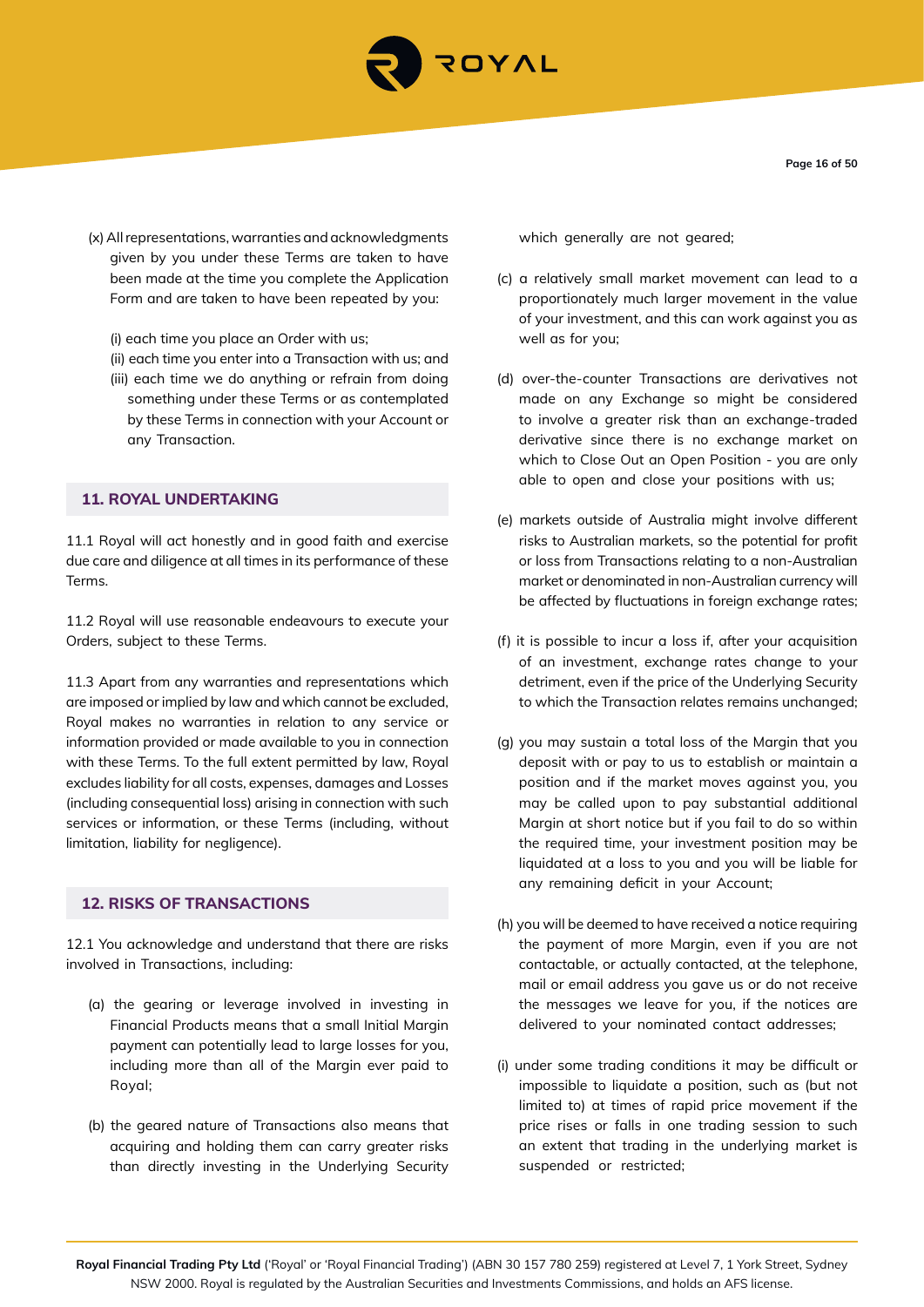

- (j) if you trade in denominated currencies other than the Account currency you may lose money or value of the investment due to exchange rate fluctuations and that these losses may be in addition to any losses on the value of the Underlying Security relevant to the Transactions;
- (k) gapping, whereby a market price falls or rises without the opportunity to trade, can result in significant losses even when a stop loss has been put on because it may not be possible to transact at the nominated price if the market has gapped;
- (l) in some circumstances the Underlying Security may be halted, suspended from trading or have their quotation for trading withdrawn from an exchange and these factors might affect the value of your Transaction relating to those Underlying Securities due to Royal exercising its discretion to determine the fair value of them;
- (m) a market disruption may mean that you are unable to trade when desired, and you may suffer a loss as a result, including examples of disruption include the "crash" of a computer based trading system, free or other exchange emergency or a regulatory body could declare an undesirable situation has developed in a particular contract and suspend trading; and
- (n) you may incur losses that are caused by matters outside our control for example, a regulatory authority exercising its powers during a market emergency may result in losses for the Client or a regulatory authority can suspend trading (for example in an Underlying Security) or alter the price at which a position is settled, which could also result in a loss to the Client.

12.2 No advice or recommendation is provided by Royal in relation to your Transactions unless expressly stated otherwise.

# **13. FEES AND CHARGES**

13.1 Any profit or loss net of any fees and charges (that is, the realised gain or loss) arising on Closing Out a Transaction will be credited or debited (as the case may be) against the Account Value, in the Account currency.

- 13.2 You must pay to us or as we direct:
	- (a) any Transaction charges including all Transaction commission, charges, fees, Margins, premia, settlement and clearing fees and charges, interest, default charges and Taxes (including GST but excluding Royal›s income tax or penalty tax and levies) and any other amounts due under these Terms on demand by Royal in cleared funds or otherwise as required by these Terms;
	- (b) a Transaction Fee for each Financial Product or Transaction (as the case may be) being the fee from time to time specified by Royal to be the amount payable by you to Royal in respect of each such Transaction;
	- (c) any royalty or other fee which must be paid for the use of prices or information provided to you via access through the Online Service or otherwise by any exchange;
	- (d) (if applicable) a monthly access charge for the use of the Online Service provided by Royal, as specified by Royal from time to time;
	- (e) Finance Charge Adjustments applicable to any Transaction or Account, at the rate specified by Royal from time to time;
	- (f) any fees, Taxes, stamp duty or other charges as may from time to time be levied on or in connection with any Transactions entered into with you; and
	- (g) in respect of any unpaid amounts required to be paid under these Terms including, (without limitation) any amounts due as a result of your failure to pay interest on all such amounts denominated in Australian dollars at the rate of the Finance Charge then generally applicable for debit amounts on Accounts plus 4% per annum, such interest to accrue daily from and including the due date to and including the date of its payment in full.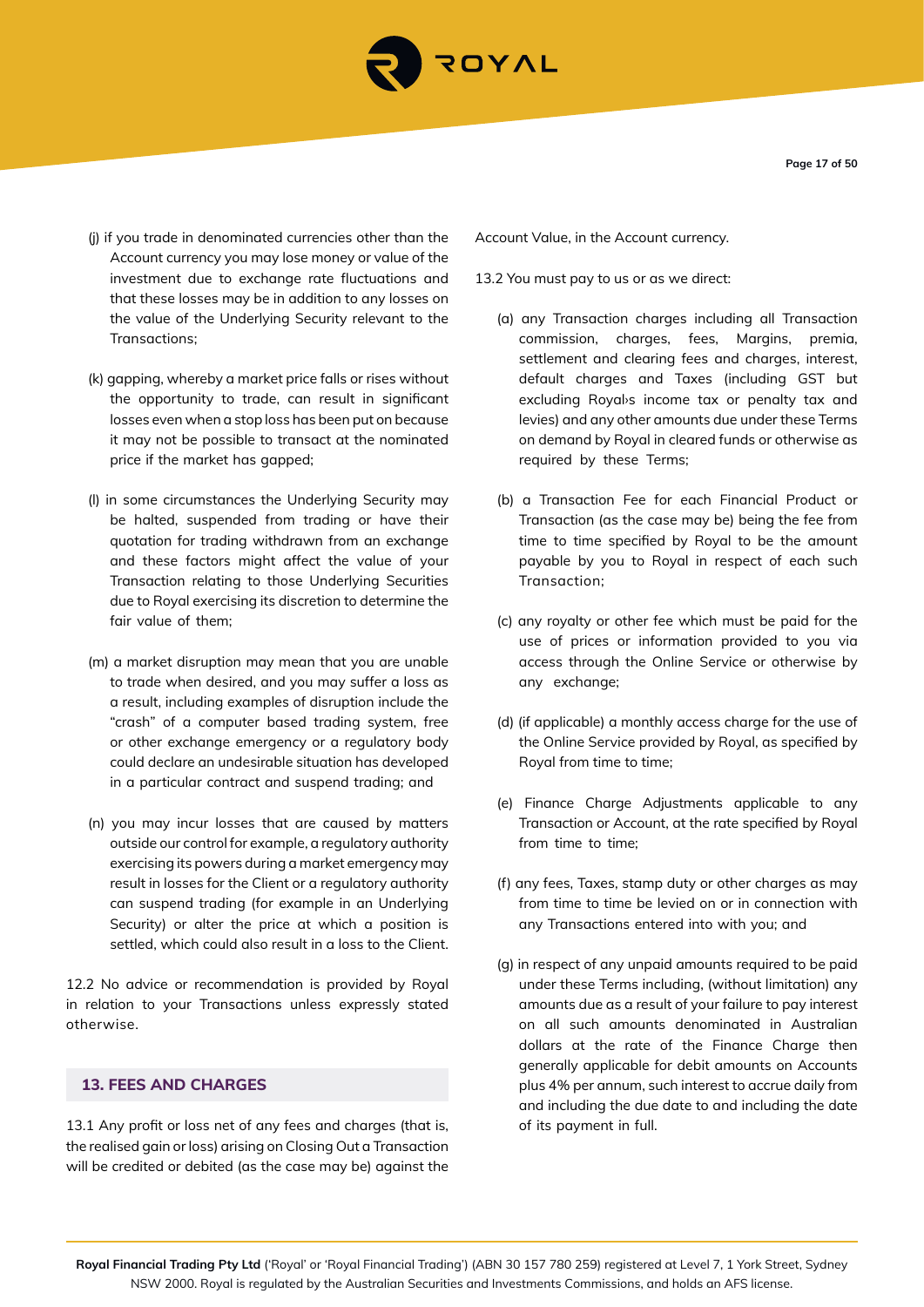

Guidance note: this is the rate of interest you pay if you default on making any payment to Royal. It is not the rate for any Finance Charge Adjustment.

Any amount or rate or formula which is to be specified by Royal may be specified by a supplementary disclosure document or in any other permitted way of notifying you, such as on Royal›s website. The amount of any fees and charges or other amounts payable by you to Royal in respect of any Transaction will be set out in the Confirmation of that Transaction to the extent known at the time.

13.3 You agree that Royal may, to the extent permitted by law:

- (a) debit your Account (on a monthly or any other basis) or deduct from the Trust Account and pay itself, without further reference to you:
	- (i) all administration fees, including but not limited to fees associated with returned cheques, payment processing, Short Message Service (SMS), debt collection and telephone transcript copies from your Account with Royal during the full term of these Terms while you use such services; and
	- (ii) all fees, charges and royalties which you owe to Royal;
- (b) withdraw from the Trust Account and pay ourselves the amount of any the Transaction Fee you owe and the amount of Margin which you must pay to maintain the required Margin Cover or to meet any Margin call made to you;
- (c) withdraw from the Trust Account and pay ourselves any moneys to which we are entitled in accordance with these Terms; and
- (d) deduct from the Account any amount reimbursable in accordance with these Terms.

13.4 Royal may receive commissions and other benefits, from other parties, in relation to Transactions Royal enters into with you or in connection with other services provided to you. Royal is entitled to retain such commissions and benefits.

13.5 If you have been referred to us or on behalf of a broker or other third party, that broker or third party may receive benefits in the form of a commission or rebate from us.

13.6 Unless otherwise agreed, the terms of any amounts payable by you under these Terms are stated exclusive of GST. You must pay the GST on the amount charged for the supply of the service, unless that is not permitted by law. Royal will when required by law and as far as practicable state in Confirmations the amounts as GST- inclusive.

13.7 The amounts of or basis of calculating the fees, commissions and charges referred to in this clause 13 will be as notified from time to time in writing by Royal, either by way of postings on the Online Service, notification to your contact address, posting to Royal›s website or as otherwise agreed with you or permitted by these Terms.

#### 13.8 If:

- (a) you are required to make a deduction or withholding in respect of Tax from any payment to be made; or
- (b) Royal is required to pay any Tax (other than income tax) in respect of any payment made in relation to these Terms at your request, Then you:
- (c) indemnify Royal against the Tax; and
- (d) agree to pay to Royal an additional amount to ensure Royal receives a net amount (after payment of any Tax in respect of each additional amount) that is equal to the full amount Royal would have received had a deduction or withholding or payment of Tax not been made.

13.9 You must reimburse Royal for all fees (both direct andindirect) and expenses charged in connection with any Transaction (other than Tax on the income of Royal) and for all costs and expenses incurred by Royal in implementing these Terms and in enforcing its rights under these Terms (including its legal costs of external or internal legal advisers on a full indemnity basis).

13.10 Open Positions held Overnight will be charged a Finance Charge Adjustment or will be entitled to receive a Finance Credit Adjustment as determined by Royal on an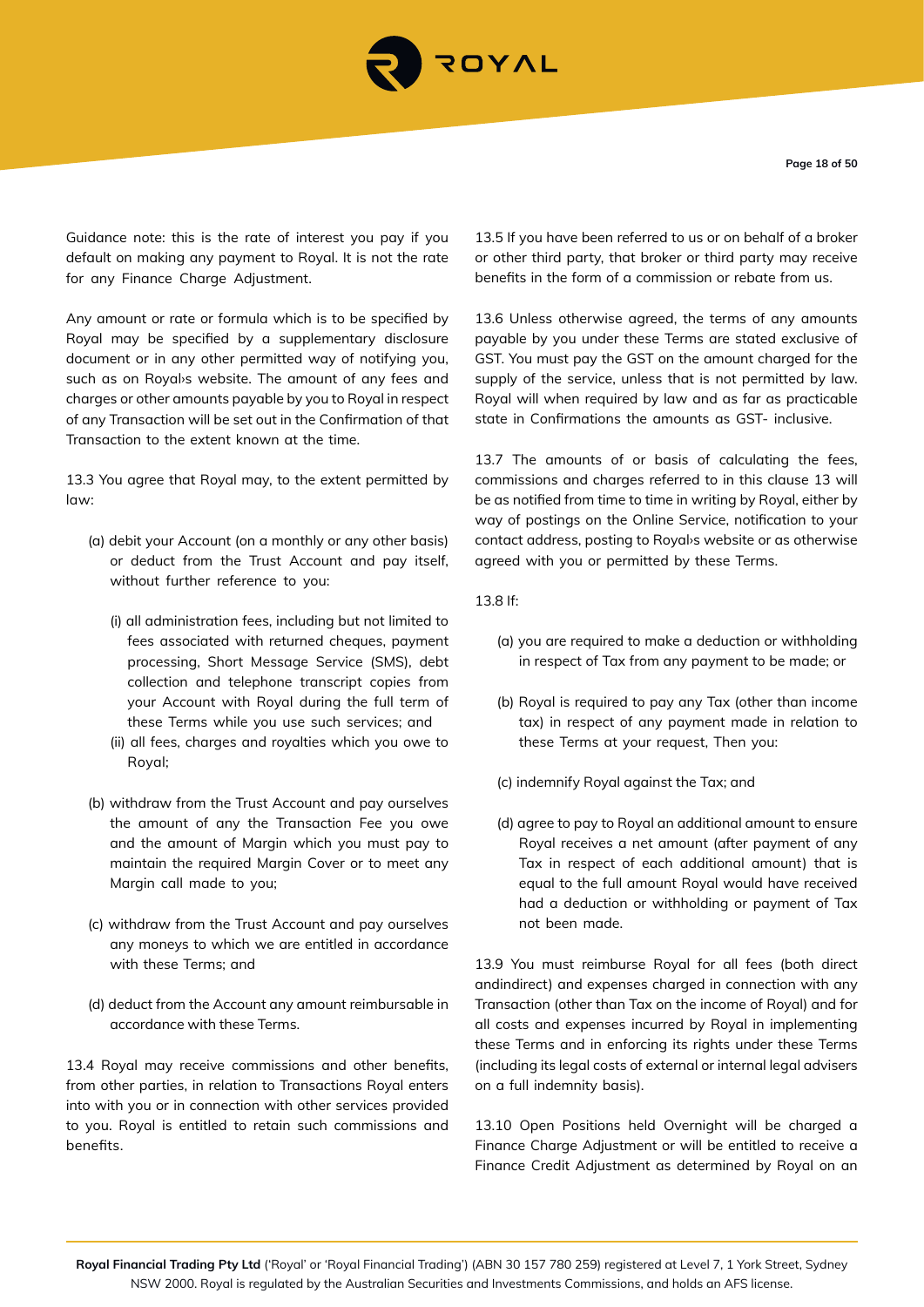

Account at any time chosen by Royal, such as (without limitation):

- (a) either immediately at the time of entering into the Transaction;
- (b) at days end, or months end;
- (c) at a rollover of the Transaction;
- (d) at end of the Transaction; or
- (e) at any other time after entering into the Transaction.

The calculation for an Overnight Finance Charge Adjustment or Finance Credit Adjustment for Foreign Exchange Transactions is as follows:

 $F = S * L * P$ 

Where:

F = Daily Finance Charge (negative)/Finance Credit (positive) S = Swap Rate (positive or negative) or notional value of interest earned/paid for deposit/ borrowing of currency

 $L =$  Number of Lots in the terms currency  $P =$  Pip Value in Account currency based on 1 Lot The calculation for an Overnight Finance Charge Adjustment or Finance Credit Adjustment for Synthetic Equities is charged on a daily basis and is as follows:

 $F = CV \times (BR/360 \text{ or } 365^*)$ 

(\* 360 or 365, depending on the Underlying Security). Where: F = Daily Finance Charge (negative)/Finance Credit (positive) CV is the current value of the Open Positions for the Synthetic Equities, calculated from the end of day price of the underlying security BR is the Base Rate (expressed as a percentage)

13.11 You remain liable to pay the Finance Charge Adjustment even though:

- (a) the Transaction is denominated in a currency other than Account currency; and
- (b) the rates will be as determined by Royal in its absolute discretion and you might not have prior notice of the current rate.

13.12 You acknowledge that you are responsible for your own legal costs associated with entering into these Terms and for all Taxes and expenses incurred by you in connection with these Terms, including any Transaction made under it.

13.13 All payments by you under these Terms are:

- (a) to be made without any set-off by you, counter claim or condition made by you and without you making any deduction or withholding for any Tax or any other reason unless the deduction or withholding is required by applicable law or the set-off arises by express application of these Terms; and
- (b) payable in any currency that Royal may require or determine.

13.14 Royal will give notice to you of any change in its fees and charges or other amounts payable by these Terms in accordance with Applicable Laws except rates will change at any time, as available via the Online Service.

13.15 If GST is payable on a taxable supply made by Royal under, by reference to, or in connection with these Terms, you must also pay the amount of GST payable in respect of that taxable supply. This clause does not apply to the extent that consideration for a supply is expressly stated to you to be GST inclusive. Terms which have a defined meaning in the A

New Tax System (Goods and Services Tax) Act 1999 have that meaning in this document.

# **14. CLIENT MONEYS AND TRUST ACCOUNT**

14.1 Royal must deal with any money and property which you pay or give to, or which is otherwise received by Royal in connection with financial services provided by Royal, in accordance with the Applicable Laws. For example, Royal may be required to pay such moneys into the Trust Account which complies with the requirements of the Corporations Act. You acknowledge and authorise that:

(a) your moneys and the moneys of other clients of Royal may be combined and held by Royal in a Trust Account, separate from the moneys of Royal;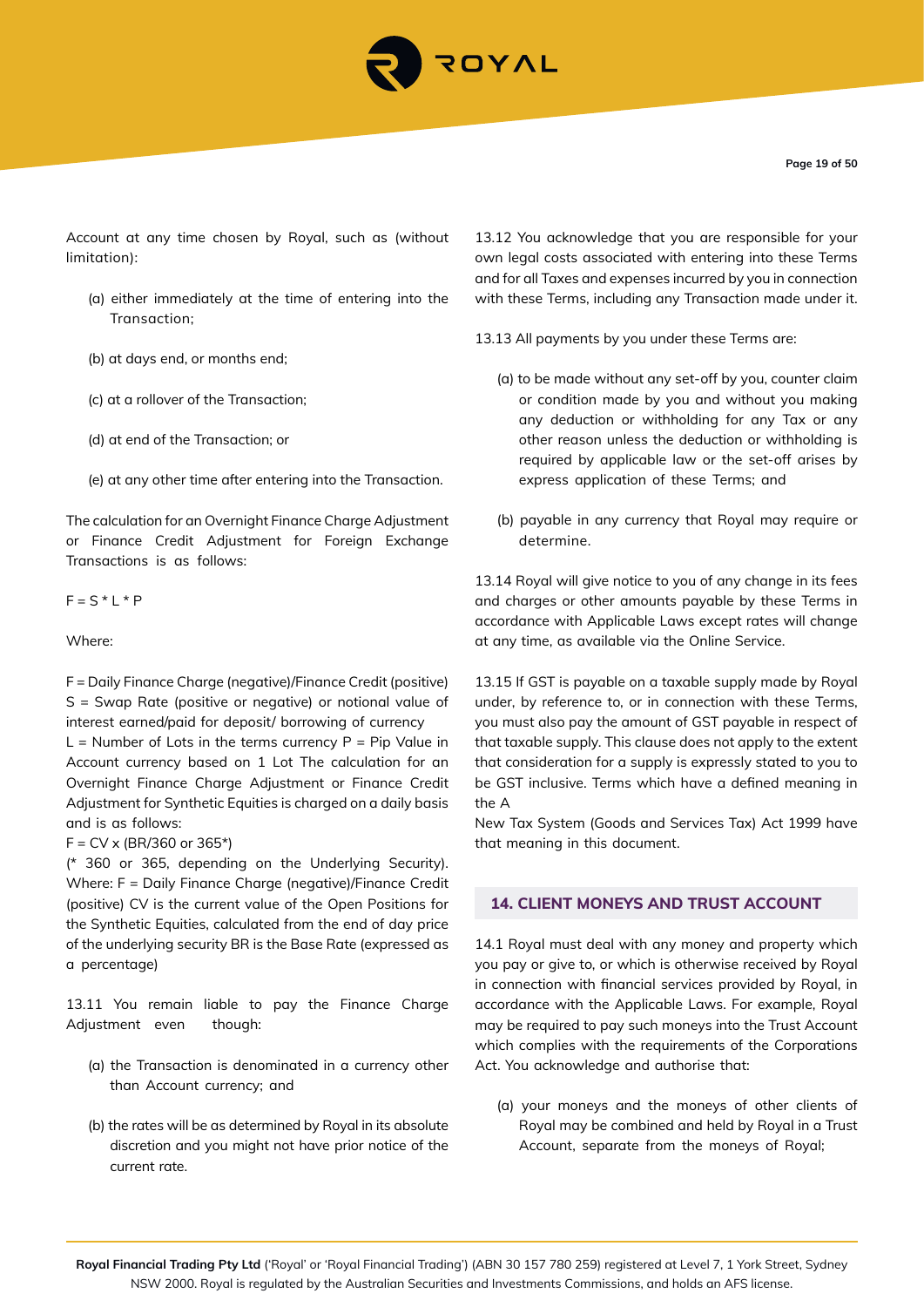

**Page 20 of 50**

- (b) all moneys credited to the Trust Account maintained by Royal may be used by Royal to meet the default of any client of Royal to the extent permitted by the Corporations Act (subject to Applicable Laws, including the Australian Client Money Rules);
- (c) moneys credited to any Trust Account maintained by Royal under the Corporations Act may be used by Royal for purposes unrelated to your Account to the extent permitted by the Corporations Act and accordingly such use of a Trust Account does not fully protect your money and property from risk of loss.

Sophisticated investor client money will not be used for the purpose of margining, guaranteeing, securing, transferring, adjusting or settling dealings in derivatives by Royal or on behalf of a person other than the client.

14.2 If Royal pays your funds to another person at your request, Royal is not liable to you for the performance by the other person who receives the benefit of the payment of your funds. In particular, without limitation, Royal is not obliged to enquire into:

- (a) the use of those funds by the third party;
- (b) any persons to whom the third party pays all or any of these funds;
- (c) the solvency of any of those persons;
- (d) the compliance by any of those person with the Corporations Act, Applicable Laws and Rules;
- (e) whether any of those persons hold any part of these funds on any nominee, segregated account, trust or any other basis for your protection or security.

14.3 You agree that Royal is entitled to all interest earned on moneys credited to any Trust Account unless you and Royal have otherwise agreed in writing.

14.4 The moneys to which you are entitled under these Terms and which are under the control of Royal will be paid directly to you and not to any third party, unless you have otherwise instructed us to do so and we agree. You must provide relevant account details for payment instructions in respect of payments to be made by Royal to you. Although Royal will take reasonable steps to comply with your payment instructions, Royal accepts no responsibility for any failure to comply with those instructions and, if such failure occurs, the relevant moneys will continue to be held by Royal in accordance with the Corporations Act and Applicable Laws.

14.5 To the extent permitted by law, you authorise and direct Royal to withdraw any or all moneys to which you are otherwise entitled in any Trust Account maintained by Royal to meet any liability, obligation or other Loss which you owe to Royal including to pay for your Financial Products (including payment for Premium, Margin or Margin Cover).

14.6 When you pay moneys to Royal in connection to a Transaction, you are also directing those moneys to be paid into a Trust Account and those moneys will remain in there until withdrawn by Royal.

14.7 If Royal determines that your Account has been inactive for a reasonably long period, you authorise Royal to withdraw any Withdrawal Funds from the Trust Account to be paid into your nominated bank account.

14.8 You acknowledge that Royal is entitled to be paid from those moneys to which you are otherwise entitled in any Trust Account maintained by Royal an amount sufficient to meet any liability, obligation or other Loss which you owe to Royal.

14.9 You acknowledge that from the time any funds are withdrawn from the Trust Account:

- (a) you lose the protections given to a Trust Account of that kind;
- (b) you are an unsecured creditor of Royal for its obligations to you. This includes exposure as an unsecured creditor for payment to you of the net Account balance (if any) after closing all your Open Positions;

(c) the funds are no longer held beneficially for you.

14.10 If you pay moneys into any Trust Account maintained by Royal, in anticipation of you creating and meeting any liability, obligation or other Loss which you will owe to Royal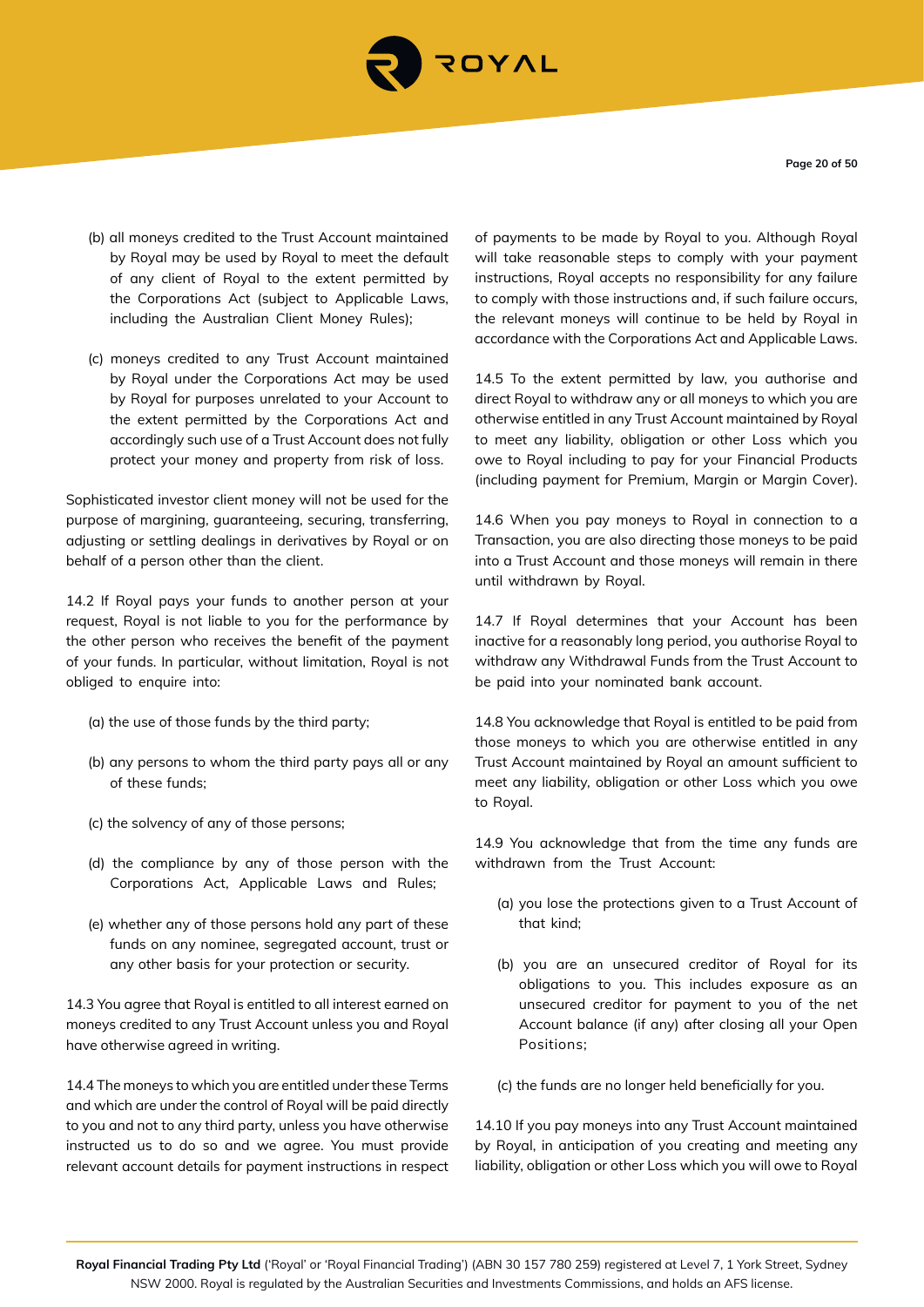

**Page 21 of 50**

including to pay for your Financial Products (including payment for Margin or Premium), by these Terms you authorise and direct Royal to withdraw those moneys to pay Royal for any liability which later arises. Your payment into the Trust Account will be deemed to be subject to this direction unless you tell Royal (in writing) otherwise.

You agree that these Terms are a sufficient written direction by you for the purposes of authorising and directing Royal to make the withdrawal on these Terms, subject to any other written direction you give Royal from time to time.

14.11 You acknowledge and agree that Royal may revalue your Account at any time and from time to time but is not obliged to revalue your Account on any particular frequency or at any particular time.

14.12 All currency exchange risks regarding any payment instruction or any Order or Transaction entered into by you with Royal is your responsibility. Any conversion from one currency to another required to be made for performing or executing any payment instruction, Order or Transaction may be effected by Royal in the manner and at the time and at the exchange rates that Royal, in its absolute discretion, decides.

14.13 You agree that these Terms are a sufficient written direction for the purposes of authorising and directing Royal to make the withdrawals from the Trust Account on these Terms, subject to any other written direction you give Royal from time to time which Royal accepts.

# **15. MARGIN COVER**

15.1 You agree and acknowledge with each of the following:

- (a) Margin Cover refers to the amount paid or payable to Royal as it requires (to protect against your liabilities on Transactions) and which is credited to your Account. The minimum amount of the Margin Cover is determined by Royal in its absolute discretion.
- (b) A Margin payment is the amount you pay Royal for crediting your Account as Margin Cover.
- (c) The time for your payment to maintain Margin Cover

and to satisfy any Margin call is of the essence.

- (d) You must maintain at least the amount of Margin Cover required by Royal whether or not Royal gives any notice to you to make those payments or you have actual notice of the required amount. The required amount of Margin Cover can change continuously and can change automatically, including over the weekend or other non- trading days. Your obligation to maintain at least the required amount of Margin Cover is continuous.
- (e) You must ensure that for so long that you have an Open Position, the Free Margin must always remain positive. If not, you may receive, and have to satisfy, a Margin call, in accordance with these Terms.
- (f) You have an obligation to satisfy a Margin call (in addition to your obligation to maintain Margin Cover) within the required time by any combination of Closing Out positions or making payments (or both) as accepted by Royal, in its absolute discretion. The payments to be made towards satisfying a Margin call must be made to the Trust Account.
- (g) Margin calls may be made by any means of notice permitted by these Terms, including by telephone call to you or your Authorised Person or by way of the Online Service (even if you do not access your Account during the time the Margin call requires payment). You acknowledge that it is fundamental that you remain contactable by Royal at all times by Royal using the contact details you give Royal from time to time and that your failure to be contactable or to receive notice of a Margin call at any contact address you give does not affect the validity of the Margin call or your obligation to satisfy it.
- (h) If no other time is stipulated by Royal for when you must satisfy the Margin call then you must comply within 24 hours of the Margin call being made, even if you have not received it or are actually aware of it and even if the time of making the Margin call or the time for satisfying it are outside of normal working hours of a Business Day. You acknowledge that Margin calls may be payable immediately if required by Royal.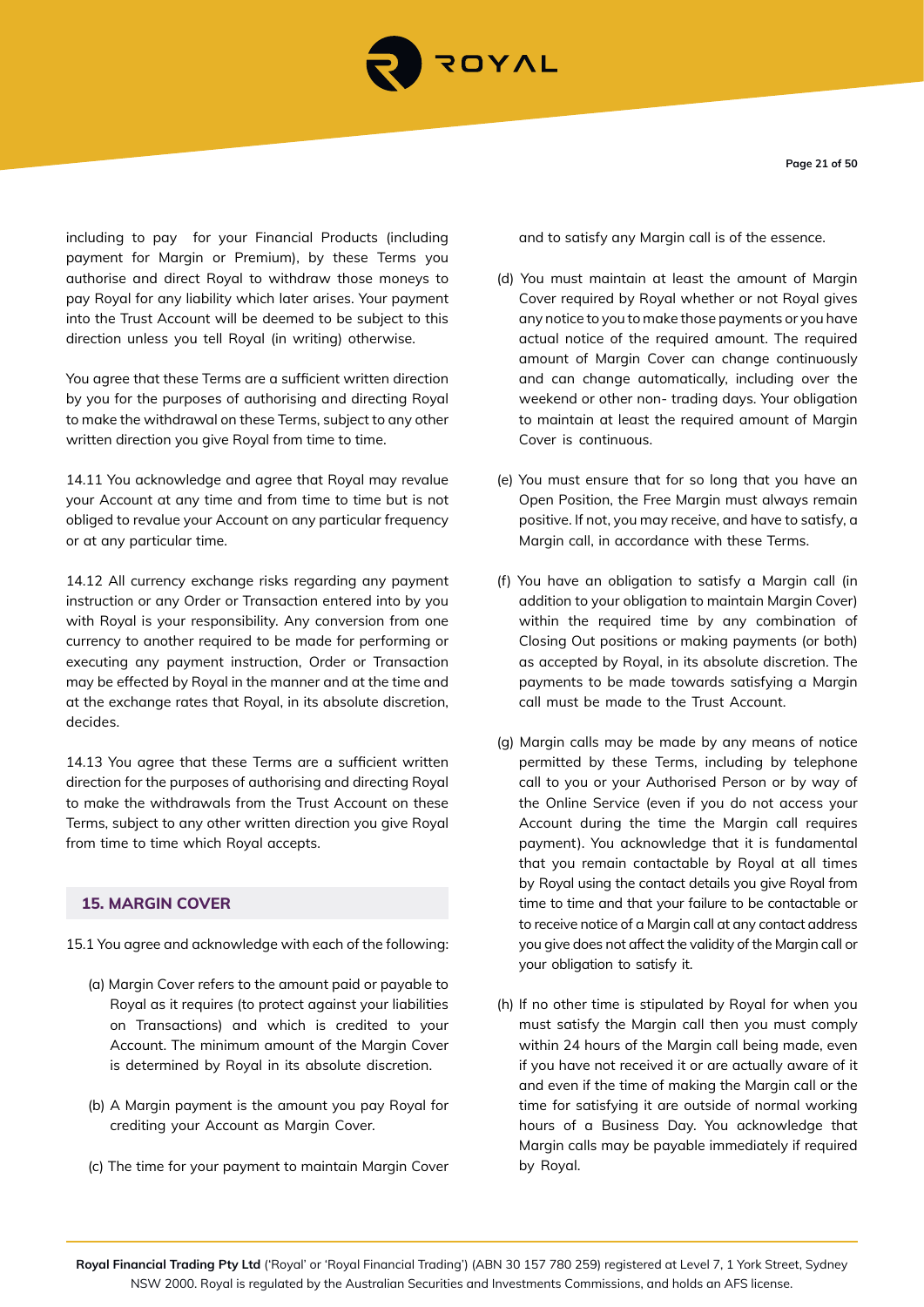

- (i) If you fail to satisfy the Margin call by the required time, then Royal may (without prejudice to any other rights or powers under these Terms) in its absolute discretion, and without creating an obligation to do so, Close Out, without notice, all or some of your Transactions, whether or not those Transactions caused the need for more Margin Cover.
- (j) Your obligations to maintain Margin Cover and to satisfy Margin calls arise at the time the Transaction is executed irrespective of the time any later Margin call is made.
- (k) It is solely your responsibility to monitor and to satisfy all Margin Cover and Margin call obligations, whether or not a Margin call is notified to you.
- (l) A Margin payment is credited by Royal at the time cleared funds have been received into the Trust Account or such earlier time as allowed by Royal, so a Margin Cover requirement or a Margin call for a Synthetic Equity or other OTC Transaction issued by Royal is not satisfied unless and until your payment is received in cleared funds into the Trust Account.
- (m) Without limiting any other right of Royal, in respect of any Financial Product issued to you by Royal acting as principal to you, you authorise and direct, by these Terms, that all of the funds which you deposit into the Trust Account be immediately withdrawn and paid to Royal for its own account, towards satisfying your obligations to pay Transaction Fees, Finance Charges, to maintain Margin Cover, to meet Margin calls, and to pay all other amounts owing under these Terms, even if:
	- (i) your payment (after deduction for Transaction Fees, Finance Charges and other amounts owing) is in an amount less than or more than the amount required to satisfy a Margin call or to maintain the total amount of required Margin Cover;
	- (ii) more than one Margin call is made after your payment to a Trust Account;
	- (iii) the required amount of Margin Cover reduces after your payment to a Trust Account;
	- (iv) there is any delay between the time you make the payment to the Trust Account and when Royal

makes the withdrawal;

- (v) you purport to withdraw your authority and direction but you still have at that time an obligation to Royal to maintain an amount of Margin Cover or to satisfy a Margin call which has not been satisfied; or
- (vi) you do not tell us your intended use of the Margin Cover which will be directed to your Account after your payment or you change your mind after you tell us and you deal in Financial Products for a lesser value than you told us or you do not deal.
- (n) Your liability in respect of Margin requirements is not limited to the amount, if any, initially paid to Royal for your Account. You are responsible to pay in cash any deficit owing to Royal after Close Out of a Transaction and if you default in payment of such deficit, Royal may pay the deficit out of the Account or realise any Financial Products held by Royal and apply the amounts or proceeds against that deficit and you are responsible for the full and prompt discharge of the deficit (which exceeds the value of the Account) by making payment in full to Royal immediately when that deficit arises.
- (o) Where money is held in an account that is inactive for at least 6 years, and we are unable to locate you the money will lodged with the New South Wales Office of State Revenue, where you may make a claim to retrieve it.

15.2 Royal may make Margin calls more frequently than daily and you must fully and punctually comply with such calls in accordance with this clause 15.

15.3 Royal may (without notice to you) Close Out, but will not be obliged to Close Out or to attempt to Close Out, some or all Open Positions, at that time or any later time as Royal determines (whether in its discretion or by automatic trading platform management) if:

- (a) your Account Value falls below the Liquidation Level; or
- (b) you fail to make a Margin payment by the due date and time, which may be immediately the call is made; or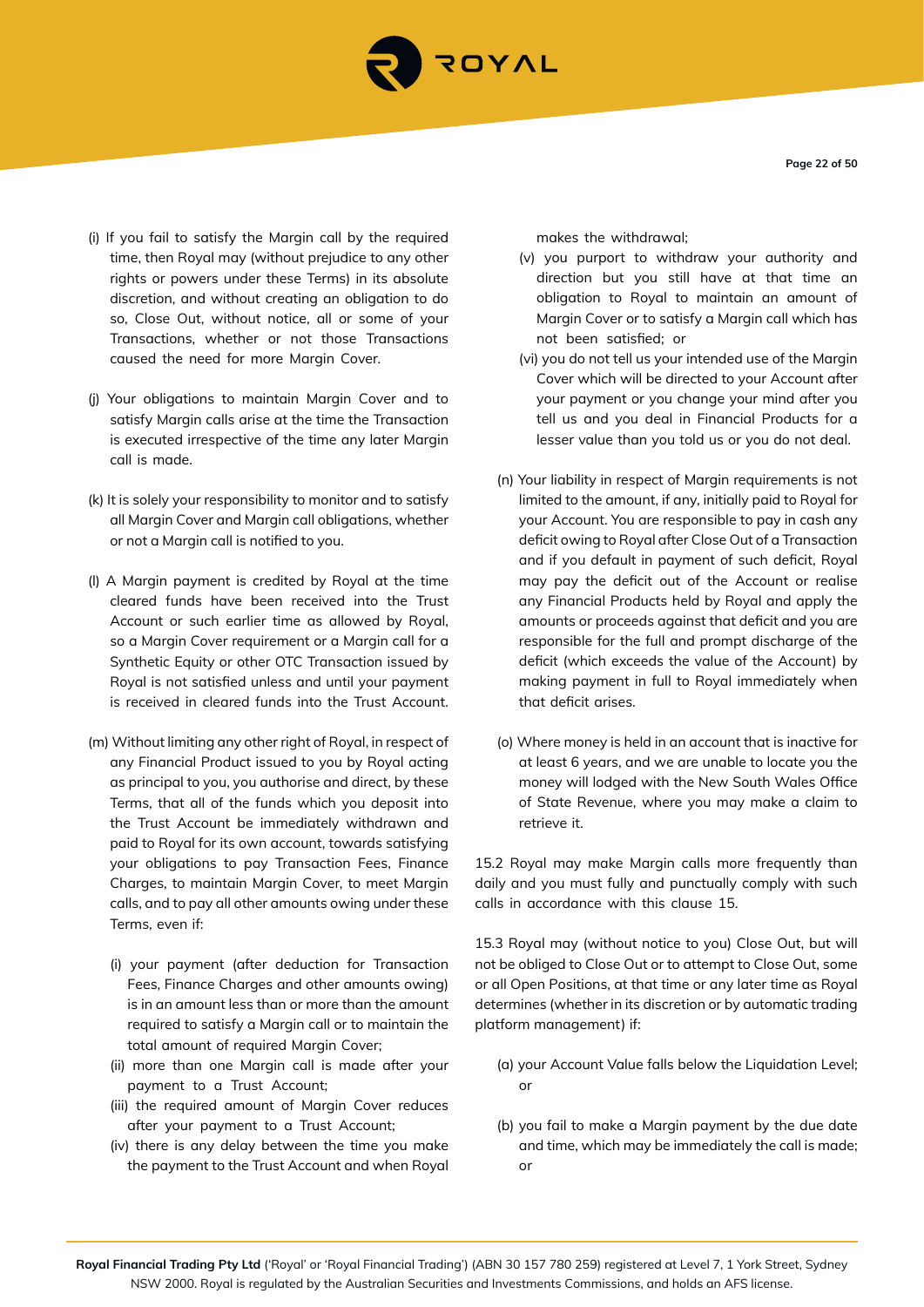

**Page 23 of 50**

(c) at any time, and from time to time, Royal determines that the value of all of your Open Positions (and not taking into account any cash balance in your Account) represents a substantial net unrealised loss to you such that, in Royal›s belief, the continued trading, or failure to Close Out, one or more of your Open Positions will or is likely to materially prejudice your Account Value.

#### **16. SETTLEMENT OF OPEN POSITONS**

16.1 If you want to Close Out an Open Position earlier than by other agreement with Royal, you must instruct Royal accordingly with at least two (2) Business Days' notice prior to the intended settlement date for Close Out of any Open Position, subject to the Rules (if applicable to Royal), prevailing market conditions or as otherwise agreed with Royal.

16.2 In respect of each Open Position, subject to:

- (a) prior Close Out of that Open Position; or
- (b) the express agreement of Royal to settle that Open Position, Royal is by these Terms instructed:
- (c) to vary the Open Position (in which case it will be deemed to be a new Transaction) so that its settlement date is deferred to a Business Day to be agreed between Royal and you (and failing agreement by 5:00 p.m. on the Business Day immediately prior to the then applicable settlement date as agreed previously, it will be the following Business Day); and
- (d) to Close Out the Open Position and enter into a new Transaction for the same Underlying Security and being the same bought or sold position except that the settlement date is to be one Business Day later and adjusted for any interest differential.

# **17. INFORMATION AND ADVICE**

17.1 Royal may provide (but is under no obligation to provide) you with information or data concerning interest rates, securities, Derivatives, foreign currency, property,

other Financial Products or markets generally. If such information or data is provided, it is provided on the basis that Royal believes the sources to be reliable but has not verified that information. You acknowledge that Royal is not responsible for the accuracy, completeness or currency of any information or data provided (including the sequence of trades) and that if you rely on that information or data you do so at your own risk. You acknowledge that no information or data provided by Royal to you takes into account your objectives, your financial needs or situation or your special circumstances.

17.2 When Royal provides services to you (including agreeing to provide Financial Products or financial services, open an Account, issuing to you, or dealing with you, as principal) Royal is not by these Terms or those acts providing, required to provide, or liable for, advice or recommendations in relation to the Financial Products, financial services, Orders or Transactions, except to the extent required by Applicable Laws.

17.3 You represent and warrant to Royal on a continuing basis that under these Terms, to the extent permitted by law:

- (a) you are not relying on any communication (written or oral) from Royal as financial services or other investment advice or as a recommendation to enter into, or vary or Close Out, any Transaction;
- (b) you will not consider or treat the information and explanations relating to the terms of a Transaction to be financial services or other advice on, or a recommendation to, enter into, any Transaction; and
- (c) you will not take any communication (written or oral) received from Royal as an assurance or guarantee as to the expected results of any Transaction.

17.4 You acknowledge that you are responsible for all Orders you place, or choose not to place, with Royal and it is your responsibility to obtain personal Financial Product advice (including legal, tax and financial advice) before making any investment or trading decision in respect of Financial Products.

17.5 To the extent that Royal would be obliged (but for this clause) to give you a statement recording any advice to you,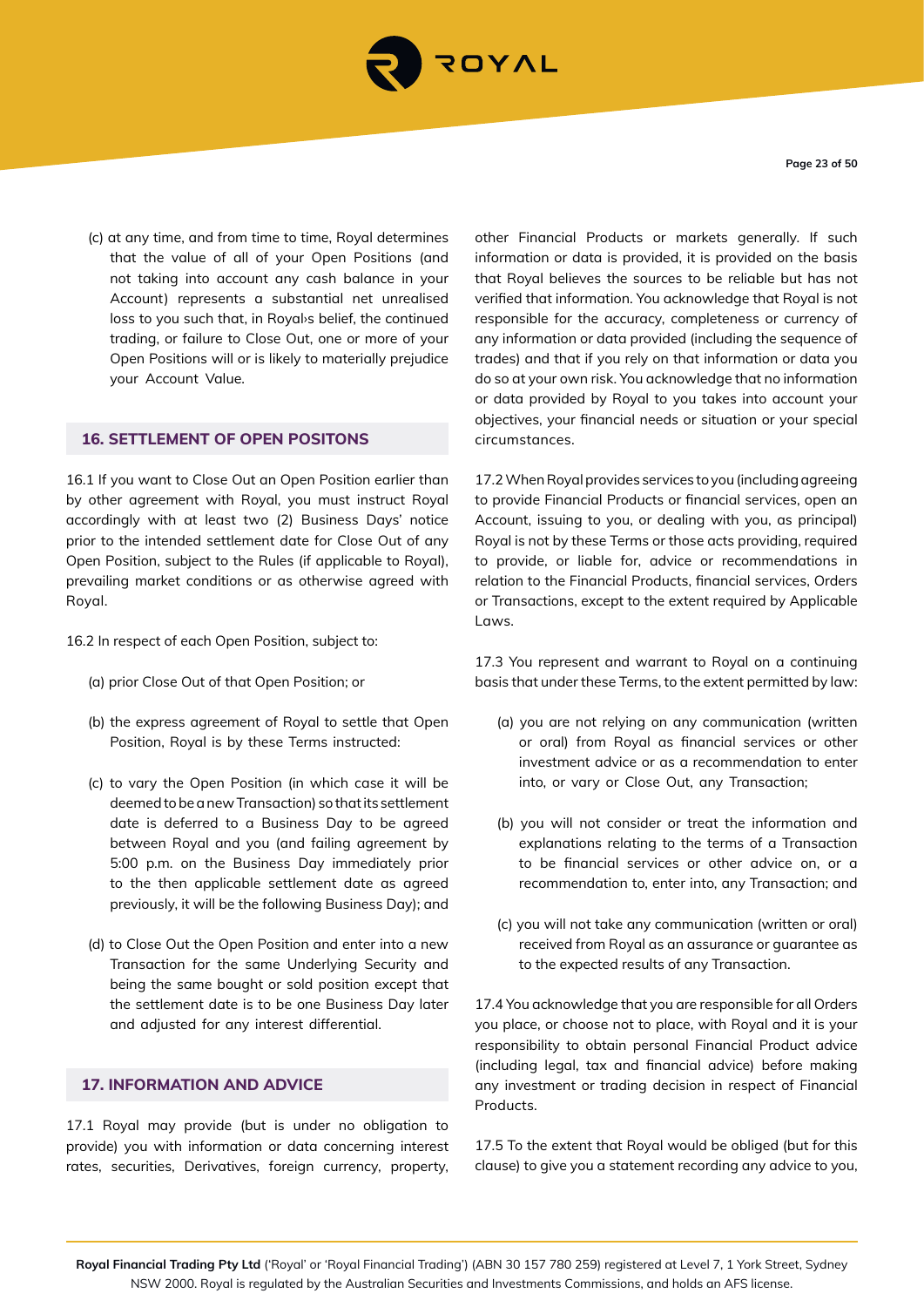

then to the extent permitted by Applicable Laws:

- (a) you consent to receiving any such written statement of advice after having been given the advice;
- (b) you consent to receiving any such written statement of advice after making the Transaction but within the period permitted by law; and
- (c) Royal does not need to give you a statement of advice.

#### **18. PRIVACY AND INFORMATION**

18.1 You authorise us to collect your personal information from you when we provide services to you under these Terms. You authorise us to use any information we collect from you or from others, or such other relevant documents:

- (a) to assess your request for us to provide our services to you;
- (b) to provide our services to you in accordance with these Terms;
- (c) for the purposes of complying with its obligations;
- (d) to allow Royal to communicate with third parties in connection with the matters contemplated by these Terms, such as in connection with the Account; and
- (e) to ensure that legal and regulatory requirements under Applicable Laws are met.

18.2 You must notify us in writing when any of the information provided by you changes.

- 18.3 You authorise us to disclose personal information to:
	- (a) our related bodies corporate, whether in Australia or overseas;
	- (b) any clearing or settlement participant responsible for the clearing or settlement of your Transactions (if your OTC Transactions are ever cleared by a third party);
- (c) our service providers (including marketing companies, data consultants and IT contractors);
- (d) our agents, contractors, and external advisers;
- (e) government and other regulatory bodies and authorities whether in Australia or overseas;
- (f) payment system operators; provide services to you; joint venture partner of, or investor in, Royal or a related body corporate or all or part of the business of Royal or a related body corporate; and
- (g) other financial institutions and credit providers who provides services to you;
- (h) on a confidential basis, a prospective purchaser of, joint venture partner of, or investor in, Royal or a related body corporate or all or part of the business of Royal or a related body corporate; and
- (i) any other relevant person to the extent required by Applicable Laws.

18.4 You authorise Royal to use and disclose the Tax conducted by you with Royal for the purposes of Transactions in accordance with any legal requirement.

18.5 You have a right to access any personal information that we hold about you. Sometimes there may be a reason why access will not be possible. If that is the case, you will be told why. to find out what kind of personal information we may hold about you, or to request access to any personal information, please contact us.

18.6 You agree that your personal information can be used or disclosed by us as contemplated in these Terms. You agree to take all reasonable steps to deliver information or documentation to Royal, or cause information or documentation to be delivered to Royal concerning Transactions which are requested by a person having a right to request such information or documentation (including, without limitation, ASIC, ASX, ASX Clearing Corporation Limited or ASX Settlement Corporation Limited). You understand that if you do not provide any information requested by us or do not agree to us using your information as set out in this clause 18, we may not be able to provide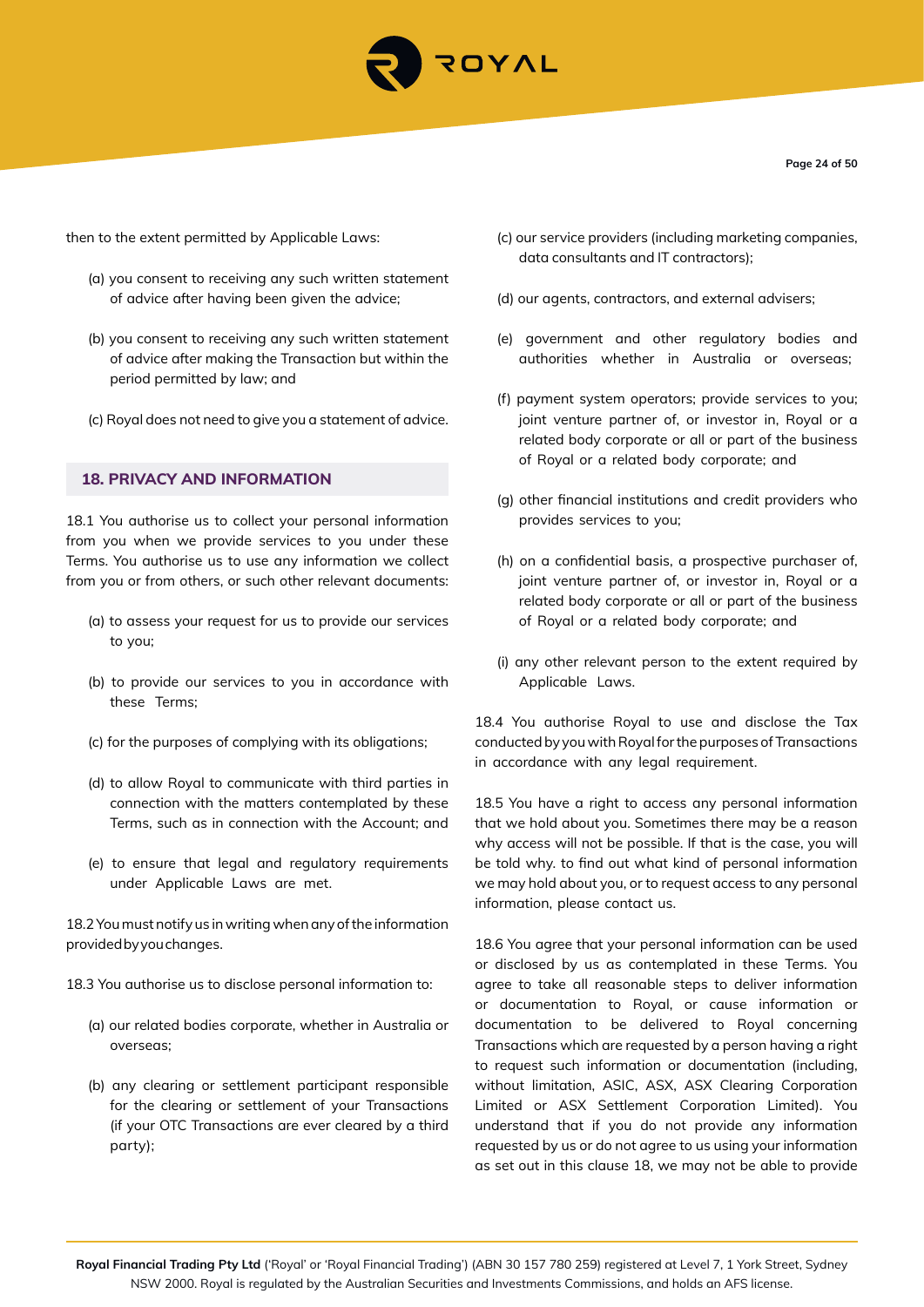

our services to you.

18.7 You agree that we may make such enquiries as we a credit agency, relating to your creditworthiness and disclose the result of those enquires and as a result of your disclosure to us including your tax file number) to any credit rating agency or to any clearing or settlement participant responsible for the clearing or settlement of your Transactions for the purposes of our or that participant's risk assessment.

18.8 Royal will comply with its obligations under the Privacy Act 1988 (Commonwealth) and the Australian Privacy Principles as amended from time to time, to the extent that they are relevant to these Terms.

18.9 You must, upon the request of Royal, take all reasonable steps to deliver to Royal all information and documentation relevant to trading in Financial Products.

# **19. DISPUTE**

19.1 You agree to examine the terms of each Confirmation immediately upon receipt and you agree that the contents of a Confirmation, in the absence of manifest error, will be conclusive evidence of the executed deal, unless within 48 hours of issue of a written Confirmation you notify Royal of any disputed detail in the Confirmation received by you,

19.2 Upon receipt of written notice within the 48 hour period to a disputed detail, Royal will investigate the dispute and in cooperation with you, must endeavour to resolve the dispute in good faith. Notwithstanding any such dispute, you will continue to satisfy its obligation to pay Margin calls made by Royal in respect of the derivative position as if the Confirmation was correct and the details contained in the Confirmation were not the subject of dispute.

19.3. Unresolved complaints will be referred to the Australian Financial Complaints Authority ('AFCA').

Using AFCA is free to consumers. If you would like to access the scheme, please lodge a complaint:

**Online:** www.afca.org.au Email: info@afca.org.au **Phone**: 1800 931 678

**Mail:** Australian Financial Complaints Authority GPO Box 3 Melbourne VIC 3001

#### **20. TAPE RECORDINGS**

20.1 You authorise Royal to record any or all incoming and outgoing phone calls with you without making a disclosure to you of this nature each and every time you speak with a representative of Royal. These calls may be recorded with or without an audible tone. You agree that Royal may use such recordings for the purposes of monitoring Royal's respective regulatory and contractual obligations and resolving disputes. If there is a dispute between Royal and you, you have the right to listen to any recording of those conversations (if still available).

20.2 Nothing in these Terms obliges Royal to make or to keep a recording or to notify you that we have eliminated a recording.

20.3 Recordings may be used to assess the performance of or to train Royal's representatives, monitoring compliance with Royal's respective regulatory and contractual obligations and resolving disputes.

20.4 Royal is not obliged unless Applicable Laws require for it to keep any transcripts or copies of any telephone recording or conversation nor to tell you when it disposes of the record.

20.5 Royal agrees that upon request, copies of any telephone recording or transcript relating to your dealings will be provided to you if there is a dispute or anticipated dispute with respect to such dealings. You agree to pay any reasonable

cost associated with providing any such transcript or copy.

# **21. YOUR CAPACITY, REPRESENTATIONS AND WARRANTIES**

21.1 We provide services under these Terms on the basis that you undertake as primary obligor all obligations arising on the execution of Transactions which we enter into for you regardless of your legal capacity.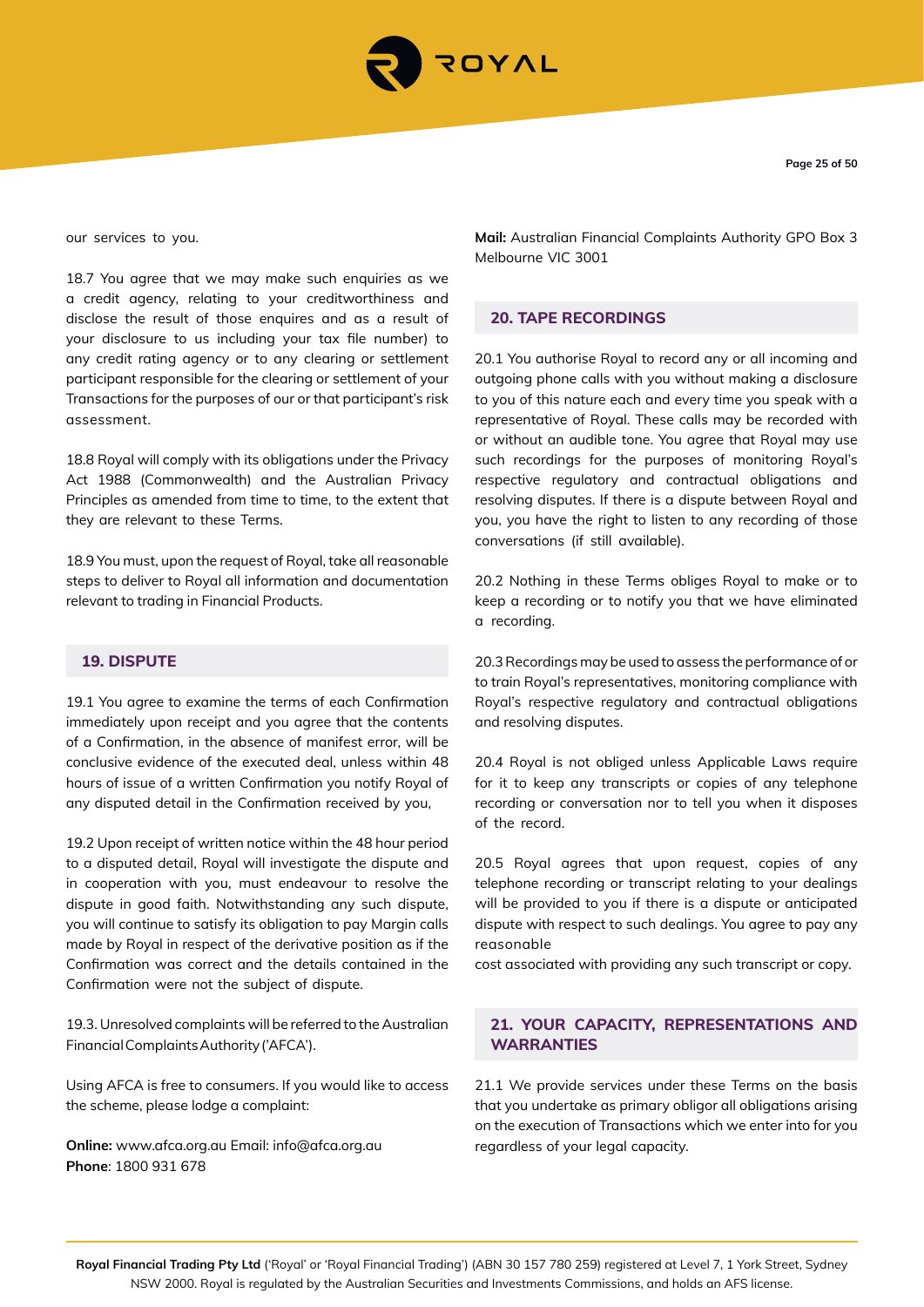

- 21.2 You represent and warrant to us that you are:
	- (a) acting as principal;
	- (b) acting as an intermediary on another's behalf and on behalf of the other person and (if required) currently authorisations to do so; or
	- (c) acting in accordance with the terms of a trust deed (if you are a trustee of a trust).

21.3 If you are constituted by more than one person (including, for example, if you are acting in a partnership or joint venture), then each person constituting you are jointly and severally liable for the obligations under these Terms, and we may act on the instructions of any one of those persons.

21.4 If you are a corporation, you represent and warrant that:

- (a) you hold a valid ACN, ABN or ARBN (as applicable) under the Corporations Act;
- (b) you have full corporate power to enter into, and perform your obligations under, these Terms; and
- (c) you have taken all necessary corporate action to authorise the performance of your obligations under these Terms, and these Terms constitute the legal, valid and binding obligations, enforceable against you.

21.5 If you are acting as a trustee of a trust, a responsible manager of a managed investment scheme, a trustee of a superannuation fund or an agent under an investment management agreement, the additional representations, warranties and undertakings set out in Schedule 1 apply.

- 21.6 You represent and warrant that:
	- (a) you have read and understood all documentation provided by Royal to you in relation to the services provided by Royal;
	- (b) you are a person with whom Royal is lawfully entitled to deal pursuant to any Applicable Laws and that all dealings by you with Royal or requested to be done

by Royal are and will be lawful under all Applicable Laws;

- (c) all information supplied on the Application Form or otherwise to Royal is true, complete and accurate in all respects and you will notify Royal immediately of any change in any information supplied (including but not limited to any change in your name, address, telephone number, facsimile number or e-mail address);
- (d) you will rely upon your own knowledge and judgment and will seek such advice (financial or otherwise) as may be prudent before placing an Order with Royal and you assume full responsibility for any Order placed with Royal;

(e) you fully understand the relevant provisions of:

(i) the prohibition of false or misleading markets and other market manipulation as described in Applicable Laws and section 1041A of the Corporations Act;

(ii) the prohibition of insider trading as described in section 1043A of the Corporations Act;

- (iii) the prohibition of false trading and market rigging as described in sections 1041B and 1041C of the Corporations Act;
- (iv) the prohibition of misleading and deceptive conduct described in section 1041H of the Corporation Act; and
- (v) Applicable Laws and the Corporations Act which stipulate the conditions upon which short selling is permitted on the ASX and the disclosure obligations imposed on short sellers;
- (f) at all times you will be able to make payments and fulfil all commitments on your part arising under these Terms and under the conditions applicable to dealings between yourself and Royal.

21.7 Apart from any warranties and representations which are implied by law and cannot be excluded, Royal makes no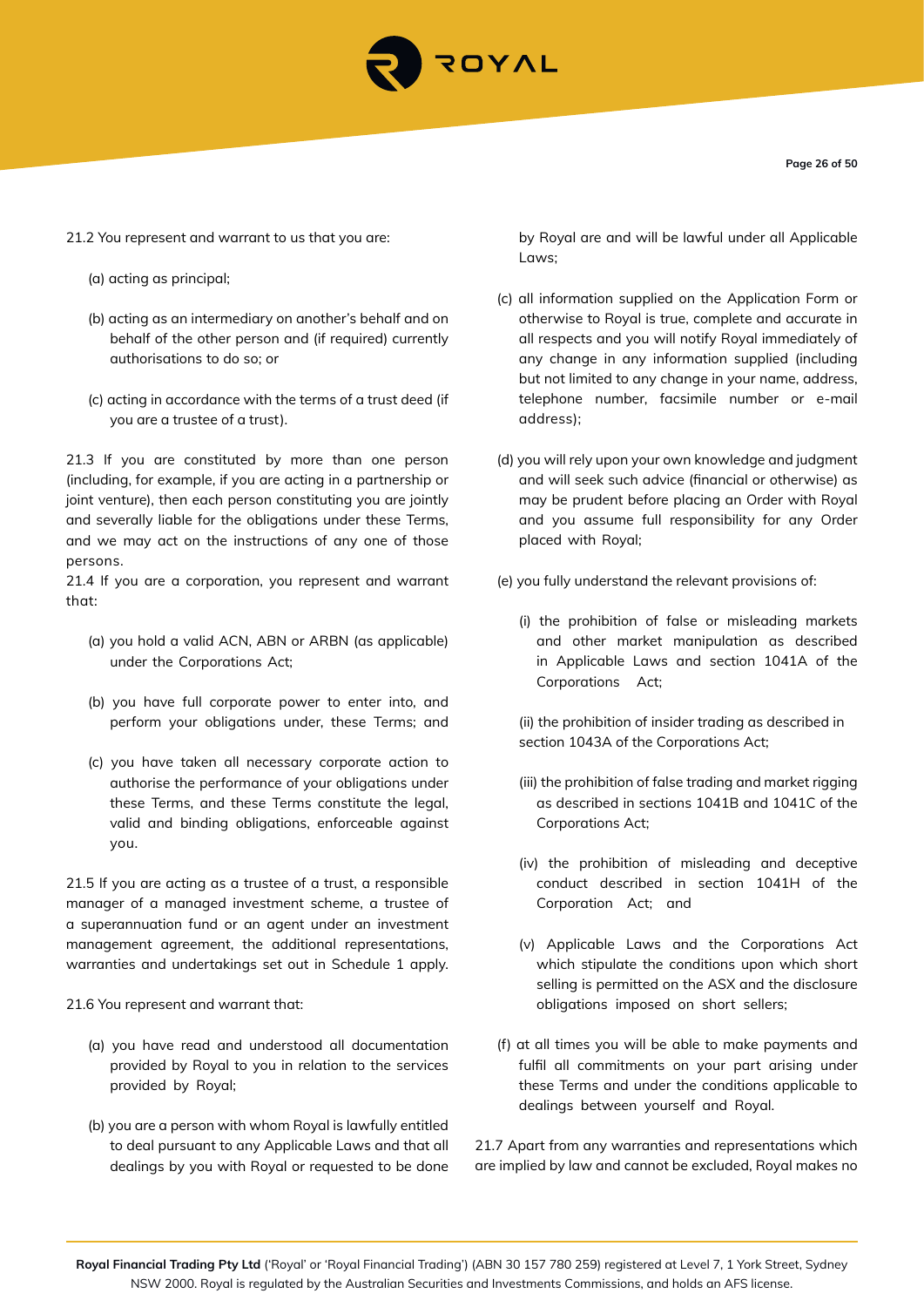

**Page 27 of 50**

warranties in relation to any service or information provided or made available to you in connection with these Terms. To the full extent permitted by law, Royal excludes liability for all costs, expenses, damages and Losses (including consequential loss) arising in connection with such services or information, or these Terms (including, without limitation, liability for negligence).

21.8 All representations, warranties and acknowledgments given under this clause 21, Schedule 1 or elsewhere in these Terms are taken to have been made at the time you complete the Application Form and are taken to have been repeated by you:

- (a) each time you place an Order with us;
- (b) each time you enter into a Transaction with us; and
- (c) each time we do anything or refrain from doing something under these Terms or as contemplated by these Terms in connection with your Account or any Transaction.

# **22. ANTI-TERRORISM/MONEY LAUNDERING**

22.1 You acknowledge that:

- (a) Royal is subject to various anti-money laundering and counter-terrorism financing laws (AML/CTF Laws) which may prohibit us from offering services or entering into or conducting Transactions; and
- (b) the AML/CTF Laws include prohibitions against any person dealing with the proceeds of or assets used in criminal activity (wherever committed) and from dealing with any funds or assets of, or the provision of finance to, any person or entity involved (or suspected of involvement) in terrorism or any terrorist act.
- 22.2 You agree that:
	- (a) Royal is not required to take any action or perform any obligation under or in connection with these Terms if we are not satisfied as to your identity or if we suspect on reasonable grounds that by doing so we may breach the AML/CTF Laws;
- (b) Royal may delay, block or refuse to make any payment or to provide any service if we believe on reasonable grounds that to do so may breach any law in Australia or any other country, and we will incur no liability to you if we do so; and
- (c) Royal will not incur any liability to you for any loss you suffer (including consequential loss) however caused by reason of any action taken or not taken by us as contemplated in paragraph (a) or (b) above.

22.3 You agree to provide all information and documents to Royal which we reasonably require to comply with any law in Australia or any other country, including any AML/ CTF Laws. You agree that Royal may disclose information which you provide to us, or about Transactions you have with us or which you seek to conduct with us, if we are required to do so by any law or Rule in Australia or in any other country.

22.4 You represent and warrant to Royal that the payment of moneys by us in accordance with this document, or any instructions given by you, will not breach any law in Australia or any other country.

# **23. LIMITATION OF LIABILITY, INDEMNITIES & PAYMENTS**

23.1 Subject to those provisions of the Competition and Consumer Act 2010 (Commonwealth), the Australian Securities and Investments Commission Act 2001 (Commonwealth), the Corporations Act, any other legislation and any other rights, duties or other obligations imposed or implied by law which cannot be excluded by agreement between the parties, to the extent each of the following is not prohibited by those laws:

- (a) we make no warranties either expressly or impliedly as to merchantability, fitness for a particular purpose, or otherwise (including as to accuracy, currency, availability, completeness or quality), with respect to any services we provide under these Terms including, without limitation, the Online Service;
- (b) Royal excludes all liability in contract, tort or otherwise relating to or resulting from use of any services we provide under these Terms and for any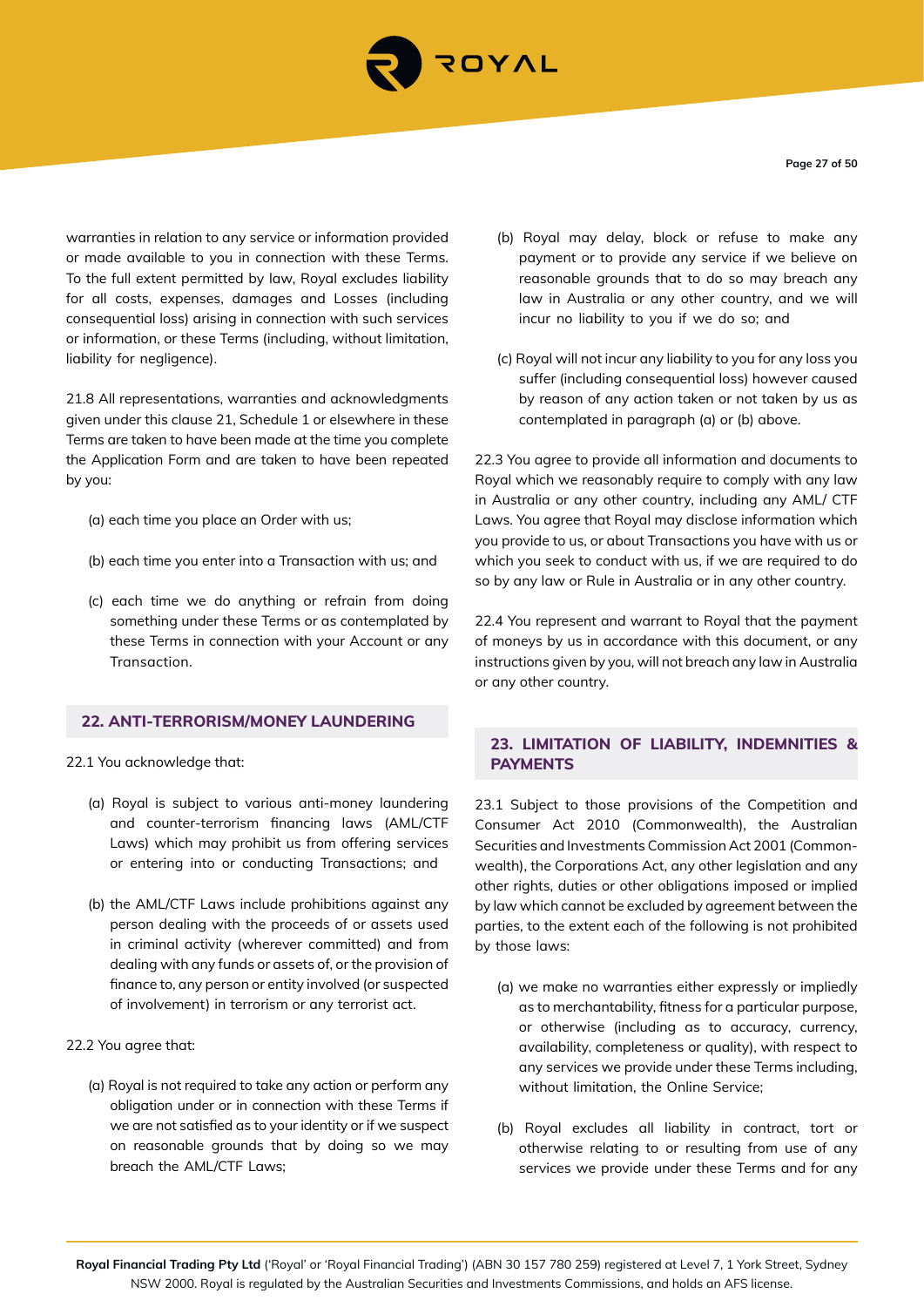

Loss incurred by you directly or indirectly, including without limitation as a result of or arising out of:

- (i) any inaccuracy, error or delay in or omission from any information provided to you under these Terms including the Online Service;
- (ii) any delays or failures or inaccuracies, or loss of access to, the provision of a service to you including, without limitation, any delay, failure or inaccuracy in, or the loss of access to, the Online Service or in respect of the transmission of Orders or any other information;
- (iii) any misinterpretation of your Orders or instructions which are unclear, ambiguous, or not specific;
- (iv) any government restriction, Exchange or market rulings, suspension of trading, computer or telephone failure, unlawful access to our Online Service, theft, sabotage, war, earthquakes, strike, force majeure and, without limitation, any other conditions beyond our control;
- (c) Royal is not liable in contract, tort (including negligence) or otherwise for any loss of prospective profits or expenses or special, indirect or consequential damages resulting from the supply of a service including, without limitation the Online Service;
- (d) Royal makes no representations or warranties either express or implied that:
	- (i) any Exchange System (or any part of it) or any service or any services performed in respect of it will meet your requirements or the requirements of any user; or
	- (ii) the operation of, or services performed in respect of, any Exchange System will be uninterrupted or error-free;
- (e) Royal is not liable for any breach of a provision of any relevant legislation, negligence, injury, death, lost profits, loss of files data or use, economic loss, loss or reputation or losses or damages incidental or consequential to the operation of any Exchange System, except to the extent that it is caused by the negligence or dishonesty of Royal or their employees, agents or representatives; and

(f) Royal›s liability to you is in any event limited to the supply of services.

23.2 To the fullest extent permitted by law, you release, discharge and indemnify and agree to keep Royal and its respective officers, employees, agents and representatives indemnified from and against all Claims arising out of:

- (a) any default, whether by your act or omission under these Terms or any Order or Transaction;
- (b) any breach by you of any Applicable Laws;
- (c) any representation or warranty made or given by you under these Terms proving to be untrue or incorrect;
- (d) any error, omission, fraud, malfeasance, negligence, misappropriation or criminal act or omission by you or by any of your clients, employees, agents or Authorised Persons, consultants or servants;
- (e) any failure of any of your computer or electronic systems or networks to perform, be available or successfully transmit data to Royal, or any error or inadequacy in the data or information input into such systems or networks by you;
- (f) any delays in processing any Order including, for example (but not limited to), as a result of systems or market delays, or due to verification or filtering procedures or unauthorised processes, email delays or due to telephone call waiting time or adherence to internal policies and procedures;
- (g) anything lawfully done by Royal in accordance with, pursuant or incidental to these Terms;
- (h) any instruction, request or direction given by you;
- (i) by reason of Royal complying with any direction, request or requirement of Applicable Laws, any Financial Market or CS Facility, any government body or any regulatory body having jurisdiction over Royal or any Hedge Counterparty;
- (j) arising from and in connection with or in any way related to Royal in good faith accepting and acting on instructions received by facsimile transmission, email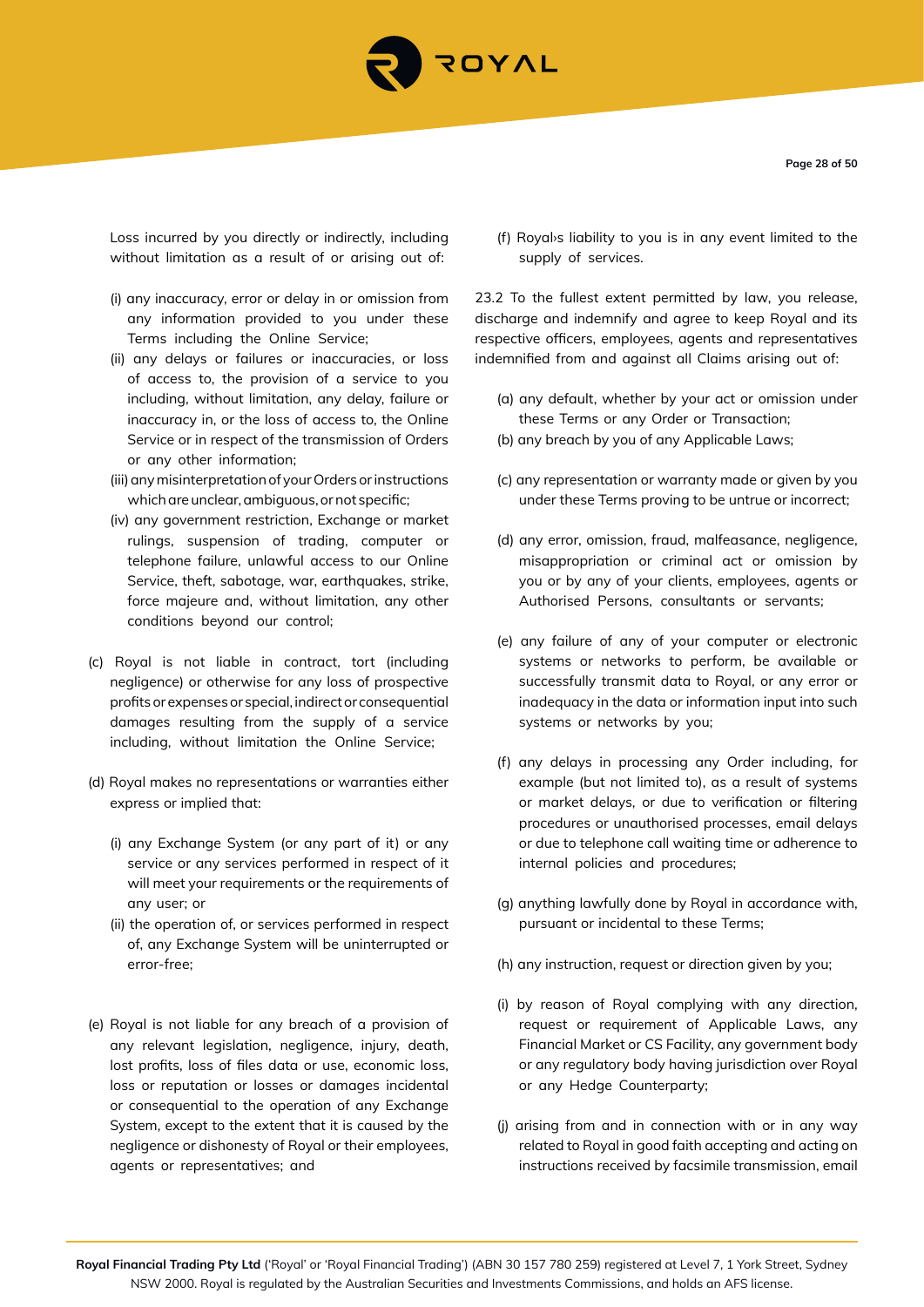

or by other means of any kind which are signed by or purported to be signed by you or any Authorised Person; or

(k) any failure or delay by a Hedge Counterparty to meet its obligations to Royal in respect of or in relation to (including by corresponding with) your Transactions and any payments made in respect of them, except only to the extent attributable to the breach of these Terms by Royal or the gross negligence or fraud by Royal.

23.3 If GST is payable on a taxable supply made by Royal under, by reference to, or in connection with these Terms, you must also pay the amount of GST payable in respect of that taxable supply. This clause does not apply to the extent that consideration for a supply is expressly stated to you to be GST inclusive. Terms which have a defined meaning in the A New Tax System (Goods and Services Tax) Act 1999 have that meaning in these Terms.

23.4 You acknowledge that you are responsible for your own legal costs associated with entering into these Terms and for all Taxes and expenses incurred by you in connection with these Terms, including any Transaction made under it.

23.5 All payments by you under these Terms are:

- (a) to be made without any set-off by you, counter claim or condition made by you and without you making any deduction or withholding for any Tax or any other reason unless the deduction or withholding is required by applicable law or the set-off arises by express application of the Terms; and
- (b) payable in any currency that Royal may require or determine.

## 23.6 If:

- (a) you are required to make a deduction or withholding in respect of Tax from any payment to be made; or
- (b) Royal is required to pay any Tax (other than income tax) in respect of any payment made in relation to these Terms at your request, then you:

(c) indemnify Royal against the Tax; and

(d) agree to pay to Royal an additional amount to ensure Royal receives a net amount (after payment of any Tax in respect of each additional amount) that is equal to the full amount Royal would have received had a deduction or withholding or payment of Tax not been made.

# **24. DEFAULT**

- 24.1 Each of the following constitutes a Default:
	- (a) you breach these Terms, whether by act or omission;
	- (b) you fail to pay, or provide security for, amounts payable by you to Royal;
	- (c) you fail to pay the amounts due in respect of any Transaction entered into pursuant to these Terms;
	- (d) you fail to perform any obligation arising pursuant to the exercise of an option contract or the settlement of a contract which arises pursuant to a Transaction;
	- (e) you fail to fulfil any settlement obligations in respect of a Transaction entered into pursuant to these Terms;
	- (f) you fail to comply with any limit or restriction imposed on you by Royal in connection with your Account (for example, a restriction on the kind, volume or value of Transactions or outstanding liabilities);
	- (g) a guarantee lodged or provided by you, or lodged or provided by a third party such as a direction, in favour of Royal, is alleged to be invalid or unenforceable or withdrawn without Royal›s consent or becomes ineffective and other replacement security acceptable to Royal is not provided;
	- (h) any security provided by you (to anyone) which is binding on your assets becomes enforceable and the holder of that security takes any step to enforce the security;

(i) any representation or warranty which you give under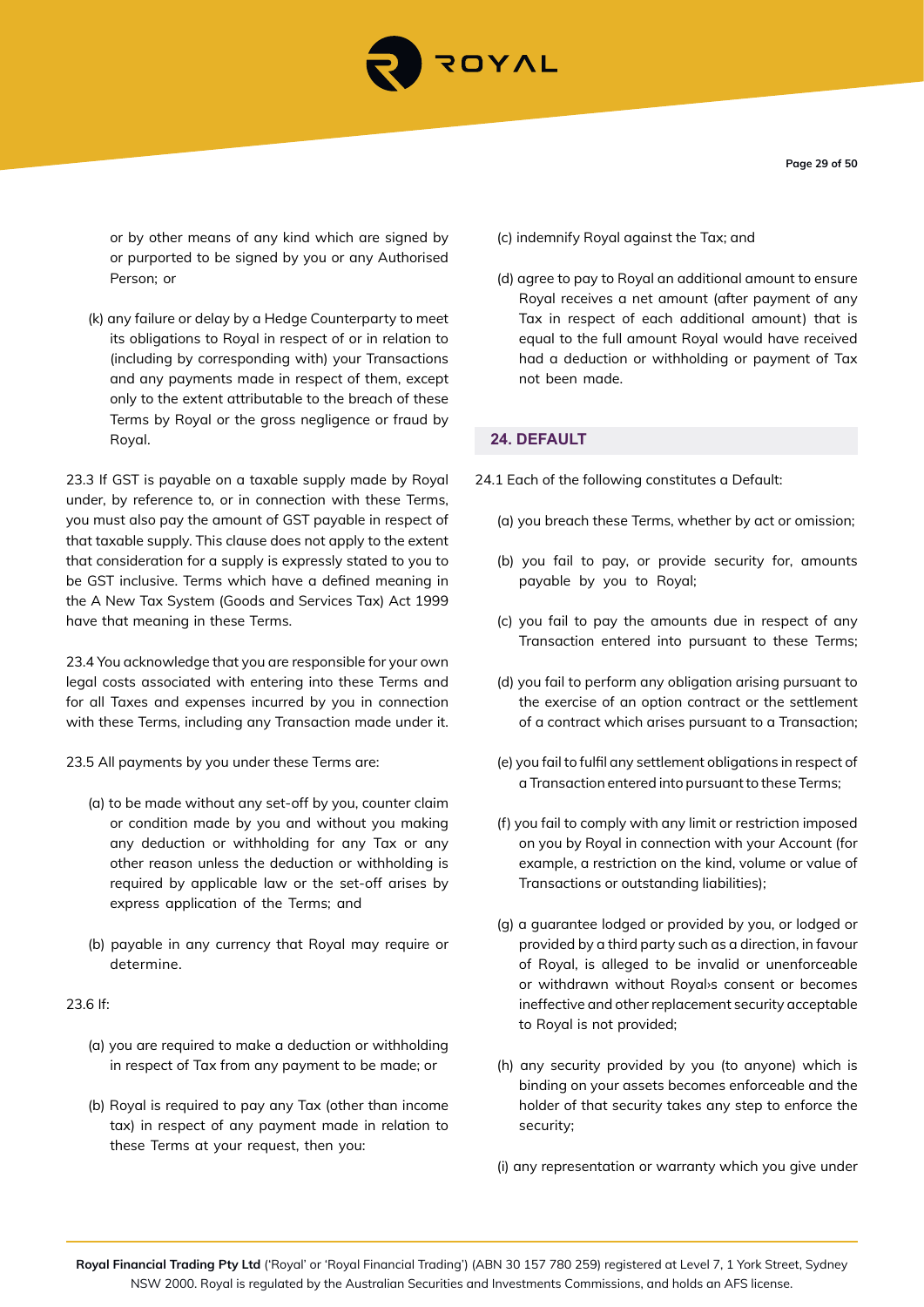

**Page 30 of 50**

or pursuant to these Terms is or becomes incorrect or misleading in any material way;

- (j) Royal determines that you may not be able to meet your obligations to Royal in respect of one or more Transactions including, without limitation, strict compliance with any time limits for performance by you;
- (k) you become insolvent or bankrupt;
- (l) you enter into a composition or scheme of arrangement for the benefit of creditors; if you are a body corporate:
	- (i) you go into liquidation, voluntarily or otherwise (except for the purpose of reconstruction), or you or another person appoint a liquidator, receiver, administrator or official manager in respect of your assets;
	- (ii) a director has not given (a reasonable time after request by Royal) a valid deed of guarantee and indemnity in respect Terms in favour of Royal and in a form acceptable to Royal; or
	- (iii) you have not notified Royal of a change of any director within seven (7) days of the change taking effect;
- (n) if you are acting on behalf of another person pursuant to authority provided by another person, the authority is varied in a way which (in Royal's opinion) negatively impacts on your authority or legal or financial capacity to perform your obligations under these Terms;
- (o) if you are a trustee, the relevant fund or trust of which you are trustee is terminated, vests or a distribution of capital of the trust or fund is made which would result in there being, in Royal›s opinion, insufficient assets of the trust or fund to meet your liabilities under these Terms or any Transaction;
- (p) if you are a natural person, you die or become of unsound mind or if you or your estate is liable to be dealt with in any way under any law relating to mental health;
- (q) you impose a moratorium on payments to creditors

or cease, or threaten to cease, carrying on business;

- (r) In respect of any action which Royal takes, or refrains from taking under this clause 24.2, you must account to Royal as if Royal took, or refrained from taking, the action on your instructions and, without limitation, you are liable for any deficiency and are entitled to any surplus which may result.
- (s) in the absence of making alternative arrangements, you are not immediately contactable by Royal in order for Royal to obtain instructions in relation to any of your Transactions; and
- (t) the occurrence of any other event referred to in a Schedule applicable to your Account as constituting a Default or which Royal and you have agreed constitutes a Default.

24.2 If a Default occurs, Royal may, in addition to any other rights which Royal has or may have against you (including rights arising in other parts of the Terms), without giving prior notice to you, take any action, or refrain from taking action, which it considers reasonable in the circumstances in connection with Transactions entered into pursuant to these Terms and, without limitation, Royal may:

- (a) cancel any outstanding Orders;
- (b) enter into one or more Transactions to affect the Close Out of one or more unsettled Transactions or any Open Positions;
- (c) settle any Transaction which has not at the time of Default settled;
- (d) in the case of Open Positions which involve Underlying Securities which are option contracts or an equivalent, deal with the Transaction by exercising one or more of those option contracts or abandon any one or more option contracts not yet exercised;
- (e) cover in whole or in part Open Positions by entering into Further Transactions;
- (f) apply any money that you have deposited into a Trust Account and to which you are entitled, by way of set-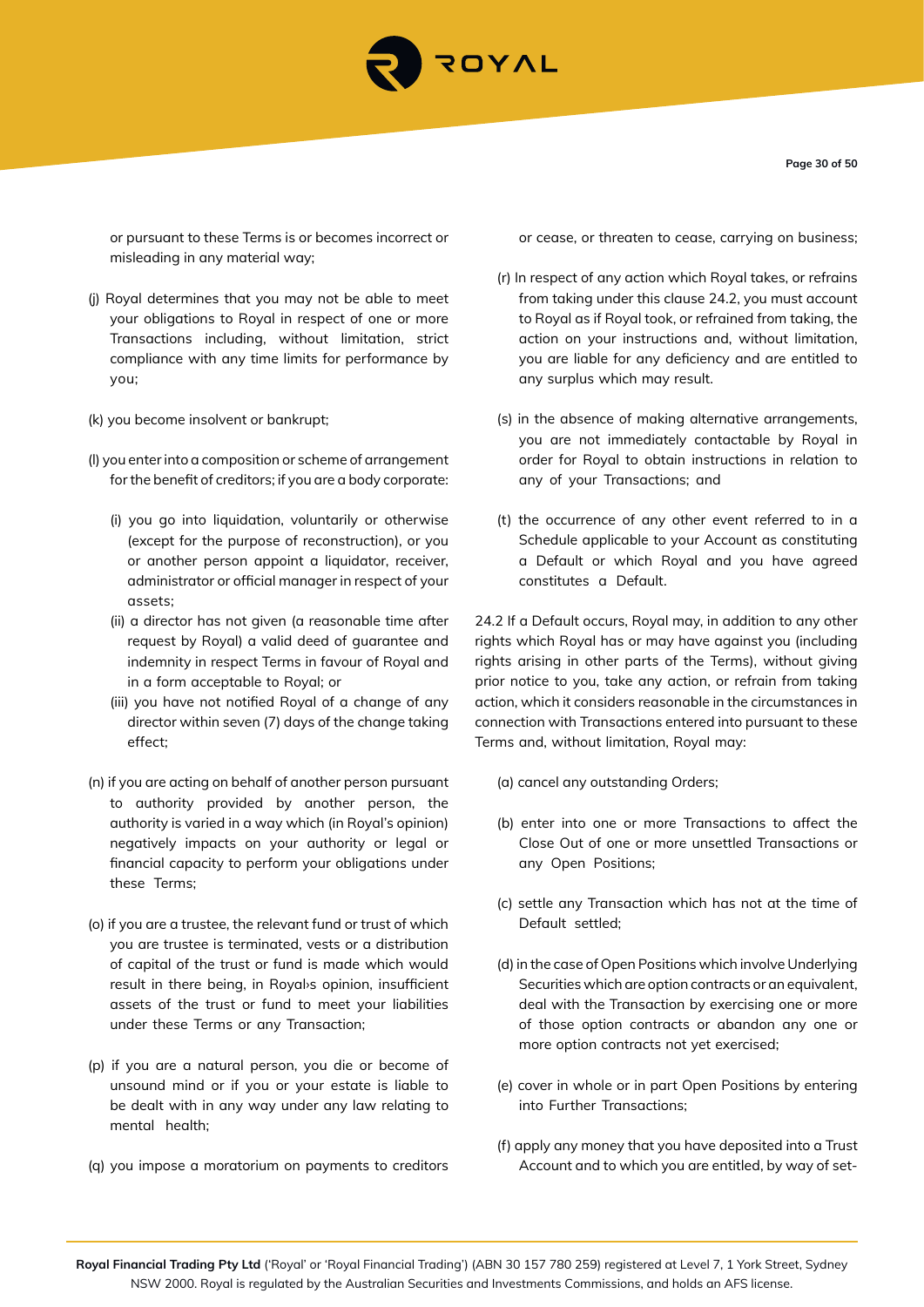

off or withdrawal and payment to us any amount you owe us;

- (g) immediately, or at a later time, terminate these Terms, one or more Schedules, one or more Accounts, one or more Transactions or any combination of these;
- (h) realise or enforce any security or guarantee provided in respect of your obligations to Royal;
- (i) convert any or all amounts owing by you to Royal or by Royal to you in a foreign currency into Australian currency;
- (j) calculate any or all amounts owing by you to Royal and declare such amount immediately due and payable; or
- (k) exercise any other rights conferred by Applicable Laws or these Terms or perform any other obligations arising under Applicable Laws or these Terms in respect of your Transactions.

24.3 Nothing in these Terms limits your rights to claim a default by Royal or for you to take any proper action you determine is appropriate to claim or to recover for any Loss arising from your claim. You agree that it is reasonable for you not have specific rights following default and specific events of default by Royal in order to avoid all Transactions of all of Royal's clients prematurely terminating, which could cause irrevocable loss to some or all clients and those losses could be irrevocably increased by such an automatic termination.

# **25. NOTICES**

25.1 Notices given by us may be sent to the address, fax number or email address specified in your application for an account or later notified by you, or by posting the notice on our website or through any Online Service we provide to you. Unless otherwise specified in these Terms any notice given by us is taken to have been received by you when actually delivered to your address or, if that cannot be reasonably established, on the Business Day following the transmission or posting of the notice, demand or Confirmation

25.2 Notices given by you must be in writing and sent by post or email to our address or email number specified by us on our website or as otherwise notified by us. A notice given by you is taken to have been given at the time it is actually received by us.

25.3 If an Account is opened in the joint names of more than one person, each person agrees that we may discharge any obligation we have to give a notice or a document to those persons under these Terms or Applicable Laws by giving notice to any one of those persons.

25.4 Royal may give notice to you of any change in its Transaction Fees or any rates, fees charges or other amounts payable by these Terms in any manner permitted by these Terms, including by posting to Royal's website or to Online Services or platform administration service, or as required by the Rules. Royal must give the minimum period of notice required by the Rules (if any).

25.5 If no minimum period is required or is not stated elsewhere in these Terms, notice of a change in Transaction Fees, charges or roles may be effective immediately Royal first generally publishes the information of any variation on its website or through Online Service or platform administration service.

#### **26. APPOINTMENT OF ROYAL AS ATTORNEY**

In consideration of Royal entering into the agreement on these Terms, you irrevocably appoint Royal and each director, secretary and principal executive officer and each employee (which employee's title of office includes the word "Manager" or "Head") of Royal severally as your attorney at any time and from time to time following a Default, to execute and deliver all documents and to do all things which your attorney may consider necessary or desirable to give effect to the provisions of these Terms, and in particular, without limitation, in connection with, or incidental to, the exercise of any of the rights and powers of Royal under these Terms. Those powers may be exercised in the interests of Royal notwithstanding any conflict with the interests of Royal. This appointment survives termination of these Terms.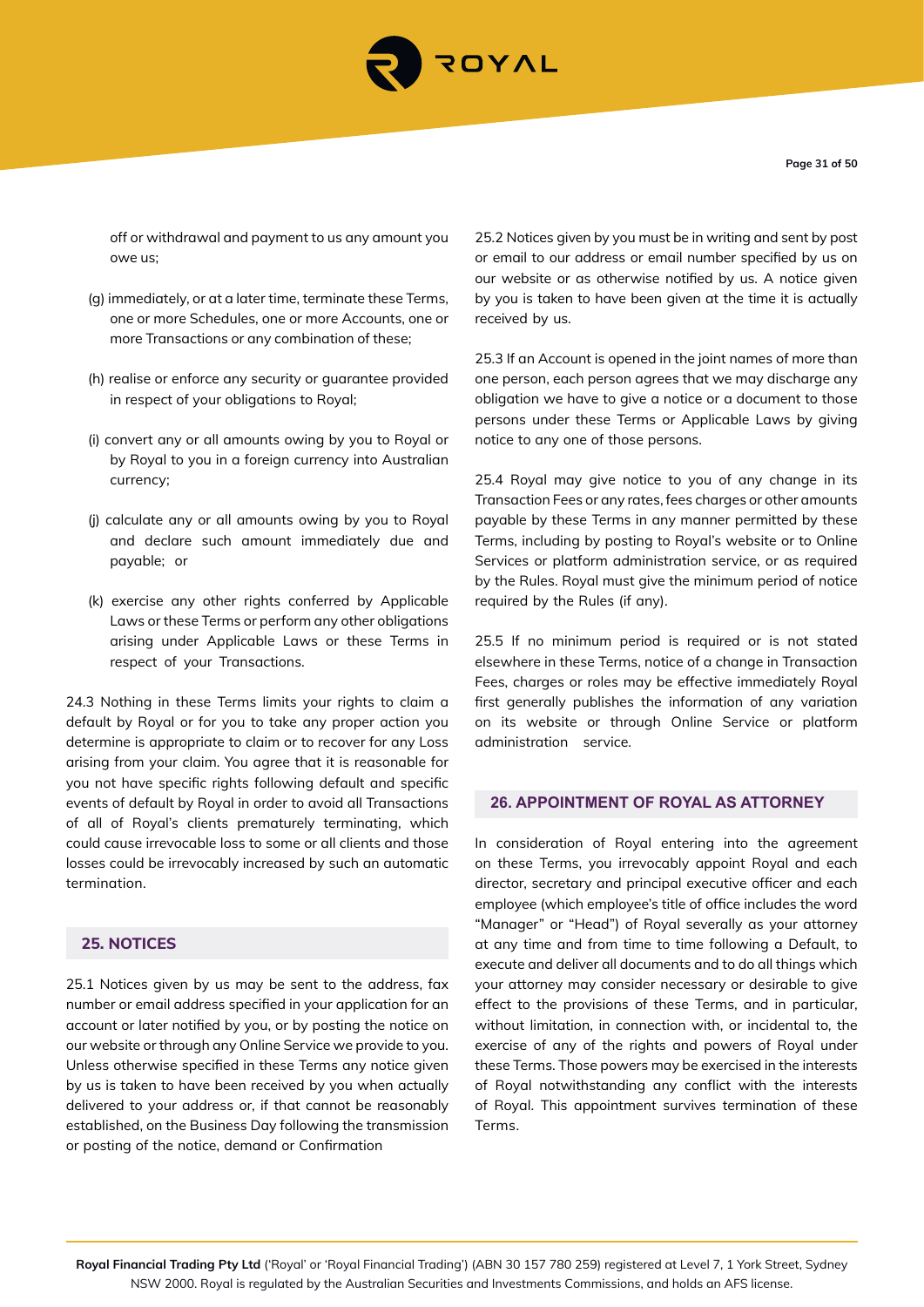

# **27. TERMINATION**

27.1 Without limiting clause 24.2, you and Royal may each terminate these Terms at any time by giving the other notice.

27.2 The termination of these Terms does not affect outstanding obligations under these Terms which remain undischarged at the time of termination, limitations of liability or recourse, indemnities provided for in these Terms or any other clause of these Terms which states or implies that they survive termination.

27.3 Each indemnity provided within these Terms survives the termination of these Terms.

27.4 You or Royal may terminate a Schedule within these Terms at any time and for any reason by giving notice to the other, without terminating another Schedule of these Terms. Termination of a Schedule under this clause 27 does not affect outstanding obligations under these Terms which are undischarged at the time of termination, either under the terminated Schedule or otherwise. Each indemnity in these Terms survives the termination of any Schedule.

27.5 Upon termination of these Terms (or a relevant Schedule under clause 27.4), and without limiting clause 24.2, this Clause survives and Royal may do one or more of the following:

- (a) cancel any outstanding Orders;
- (b) enter into one or more Transactions to effect the Close Out of one or more unsettled Transactions or Open Positions (and determine the value at which the Transaction or Transactions will be Closed Out);
- (c) settle any Transaction which has not at the time of termination settled;
- (d) exercise any other rights Royal has under these Terms; or
- (e) do, or refrain from doing, anything else which Royal considers reasonable in the context of these Terms (or any part of them) having been terminated.

# **28. GENERAL**

28.1 Royal may from time to time delegate any or all of its obligations, powers and discretions to anyone or more or all of its employees. Royal remains responsible for the acts or omissions of its employees. A delegation by Royal under this clause need not be in writing.

28.2 Complaints or disputes must be referred to us in accordance with our procedures from time to time for handling disputes. Unresolved complaints or disputes may be referred by you to the Australian Financial Complaints Authority or any other independent dispute resolution scheme of which we are a participant.

28.3 It is acknowledged that Royal is not a market intermediary of ASX or of any other Exchange.

28.4 These Terms and any relevant Application Form completed by you contain the entire understanding between you and Royal concerning the provision of the Financial Products or financial services and any other services referred to in or provided under these Terms, as later amended only in accordance with these Terms.

28.5 These Terms are governed by and construed in accordance with the laws in force in New South Wales and the parties submit to the non-exclusive jurisdiction of the courts of New South Wales.

28.6 We may vary these Terms by giving you notice of any variation by any combination of: document in writing, by updating our website to show the revised version of these Terms, by posting a message in the Online Service or by electronic mail. The notice of variation is effective even if you are unaware of the notice. The minimum period of notice will be the lesser of:

- (a) any minimum period of notice required by the Rules;
- (b) if no such minimum period is required by the Rules, then not less than two (2) Business Days' notice (unless paragraph (c) applies); and
- (c) subject to paragraph (a), if we believe a variation is necessary to maintain or restore the security of any Accounts or of our systems or to comply with any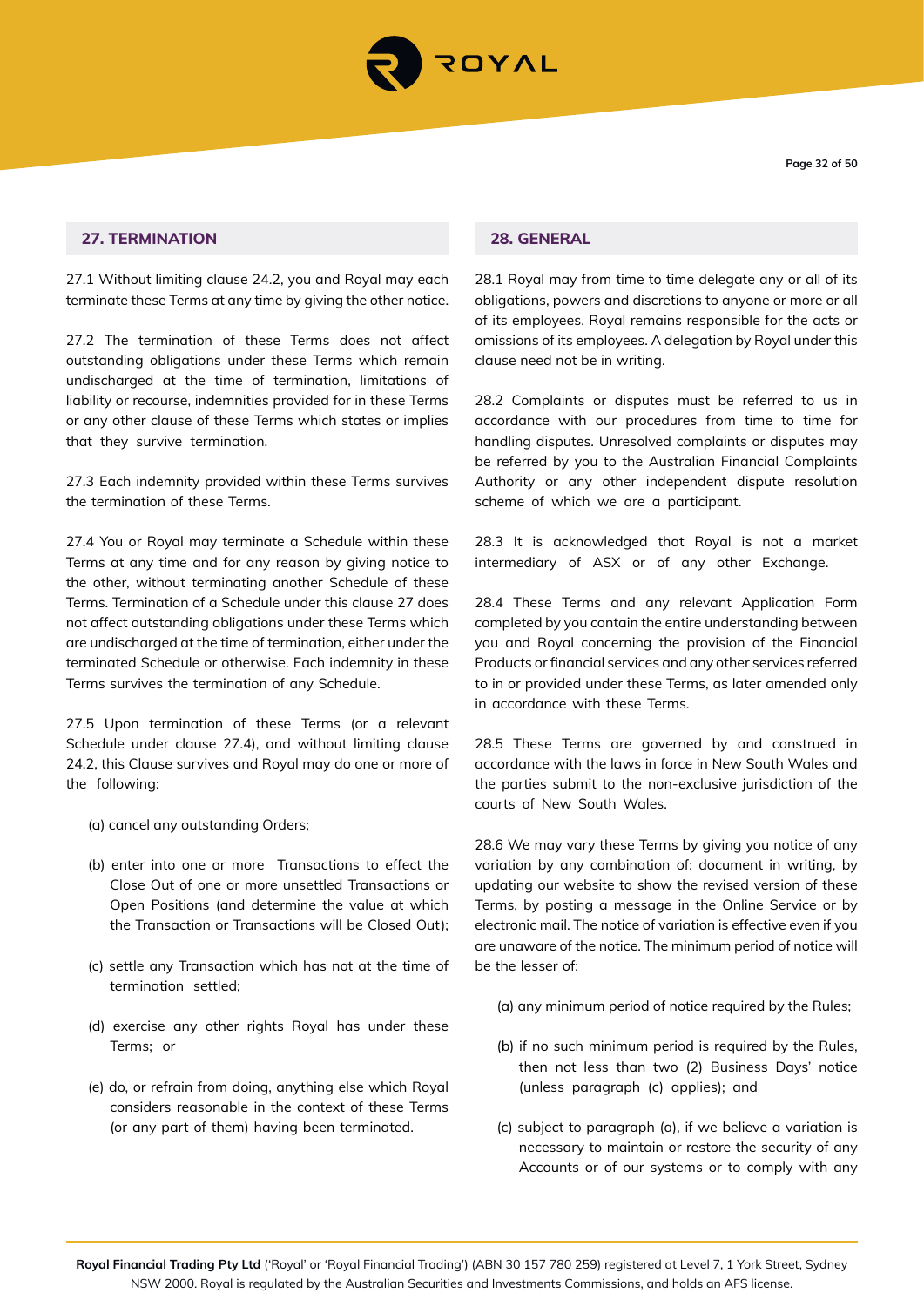

**Page 33 of 50**

legal or regulatory requirement, we may make the variation without prior notice and will notify you of the change as soon as practicable after the change.

28.7 Each part of these Terms is severable from the balance of these Terms and if any part of these Terms is illegal, void, invalid or unenforceable, then that will not affect the legality, effectiveness, validity or enforceability of the balance of these Terms.

28.8 No failure by us to exercise, and no delay by us in exercising, any right, power or remedy in connection with these Terms will operate as a waiver of that right, power or remedy. No single or partial exercise of any right, power or remedy will preclude any other or further exercise of such right, power or remedy or the exercise of any other right, power or remedy.

28.9 These Terms are not to be interpreted against our interests merely because we proposed these Terms or some provision in it or because we rely on a provision of these Terms to protect our interests.

28.10 You may not assign or otherwise transfer any of your rights under these Terms to another person without our prior written consent. Royal may assign, novate or otherwise transfer any of its rights under these Terms to another person without your prior written consent including, without limitation, in connection with a sale or transfer of all or part of our business to another person.

# **SCHEDULE 1**

# **ADDITIONAL REPRESENTATIONS, WARRANTIES AND UNDERTAKINGS**

## **1. TRUSTEE OF A TRUST**

If you are the trustee of a trust (Trust), you represent and warrant to Royal that:

(a) the Trust has been duly constituted and is validly existing in compliance with all applicable laws and the trust deed constituting the trust (Trust Deed) has been duly executed and duly stamped, in each case in accordance with the laws of each State and

Territory of Australia;

- (b) the Trust Deed and its constituent documents enable you to enter into these Terms and any other of your agreements with Royal despite any conflict of interest and duty which may arise on your part; and, if you are a company, any of your directors, when entering into the Transactions contemplated with Royal;
- (c) all necessary resolutions have been duly passed and all consents have been obtained and all other procedural matters have been attended to as required by the Trust Deed, any other document or any law for the entry into, observance and performance by it of its obligations under these Terms;
- (d) each of your obligations under, and the Transactions contemplated by, these Terms constitute binding obligations and are completely and lawfully enforceable against you and the Trust's property in accordance with their terms;
- (e) Royal's rights under these Terms and any other of your agreements with Royal have priority over the interests of the beneficiaries of the Trust;
- (f) you are the only trustee of the Trust;
- (g) no property of the Trust has been re-settled, set aside or transferred to any other trust or settlement;
- (h) the Trust has not been terminated, nor has the date or any event for the vesting of the Trust›s property occurred;
- (i) no determination has been made to distribute the Trust's property on a date which is earlier than the latest date under the Trust Deed by which the Trust›s property must be distributed;
- (j) no action has been taken, or has been proposed, to remove you as trustee of the Trust, or to appoint additional or alternate trustees;
- (k) there is no conflict of interest on your part in entering into these Terms and performing your obligations under them or the Transactions contemplated by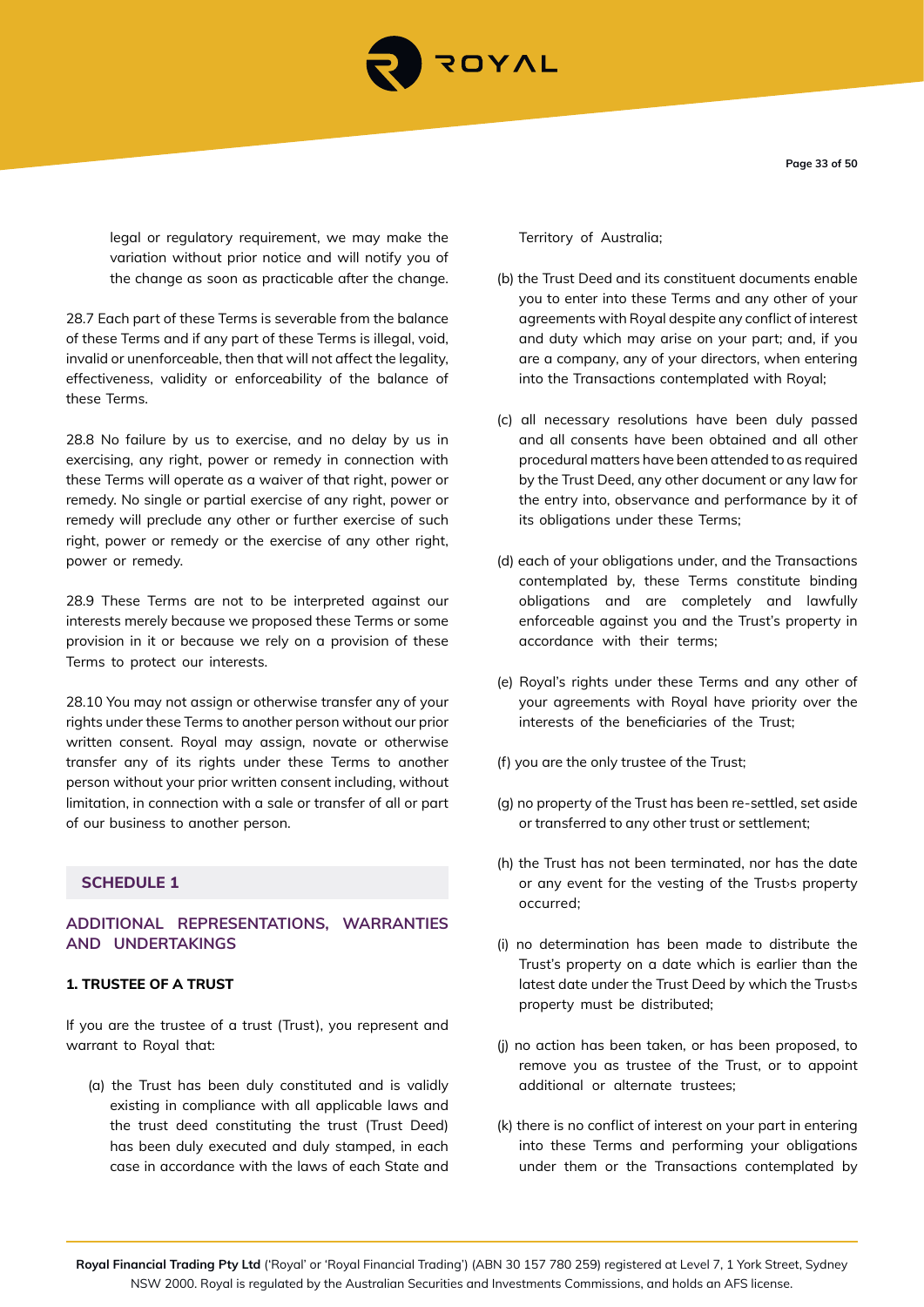

them;

- (l) (as appropriate) each of the manager and the investment manager of the Trust is authorised to act on your behalf and to instruct Royal in relation to any dealing and in relation to all other matters arising under these Terms;
- (m) you will be bound by any instructions given to Royal by or any actions of the manager or the investment manager (as the case may be) as if the actions of the investment manager were your actions for the purpose of these Terms;
- (n) you authorise each of the manager and the investment manager to accept any notices or documents on its behalf and if Royal has an obligation to serve any document or notice on you pursuant to these Terms, or any law, service upon either the manager or the investment manager (as the case may be) will be effective service on you;
- (o) you have an unrestricted right to be fully indemnified or exonerated out of the Trust's property in respect of any losses or liabilities incurred by you (except only in respect fraud or breach of the Trust Deed of or your trustee duties) and the Trust documents do not restrict the right of Royal to have recourse to the assets of the Trust to satisfy and liability to Royal properly incurred by you arising out of the Transactions contemplated with Royal and the Trust's property is sufficient to satisfy that right of indemnity or exoneration;
- (p) you have complied with your obligations in connection with the Trust;
- (q) you are authorised to open bank accounts; and
- (r) you are authorised to enter into contracts in relation to trust property, in your personal capacity.

# **2. RESPONSIBLE ENTITY OF A FUND**

If you are the responsible entity of a fund (Fund):

(a) You undertake that you must not retire as responsible

entity of the Fund unless you give notice to Royal of your intention to retire and upon satisfaction of the following conditions:

- (i) the successor responsible entity must be acceptable to Royal; and
- (ii) the successor responsible entity must execute whatever documents Royal reasonably requires to ensure that these Terms are binding on it.
- (b) You will (or will procure that the following will be done) in relation to the Fund, ensure that other than with Royal's prior consent:
	- (i) the constitution of the fund (Fund Constitution) is not amended in any way which could have a material adverse effect on your ability to comply with your obligations under these Terms or could otherwise be prejudicial to Royal;
	- (ii) the Fund Constitution is not revoked;
	- (iii) if you determine that the Fund Constitution, the compliance plan for the Fund, or any custodian or other agency agreement entered into by you in connection with the Fund is required by law to be changed or replaced, you promptly give to Royal full details of the requirement and copies of the documentation you propose to enter into to comply with that requirement;
	- (iv) there is no re-settlement, setting aside or transfer of any asset of the Fund other than a transfer which complies with the Fund Constitution and these Terms;
	- (v) your obligations under the Fund Constitution and at law are fully complied with
	- (vi) except in accordance with this clause 2 no other person is appointed responsible entity of the Fund;
	- (vii) subject to section 601FL and 601FM of the Corporations Act and except if and to the extent that you have retired as responsible entity of the Fund in accordance with this clause 2 nothing is done which would cause or enable your removal as responsible entity of the Fund, nor retire as responsible entity;
	- (viii) appoint a custodian or other agent to carry out any of your functions as responsible entity of the Fund;
	- (ix) terminate the appointment of any custodian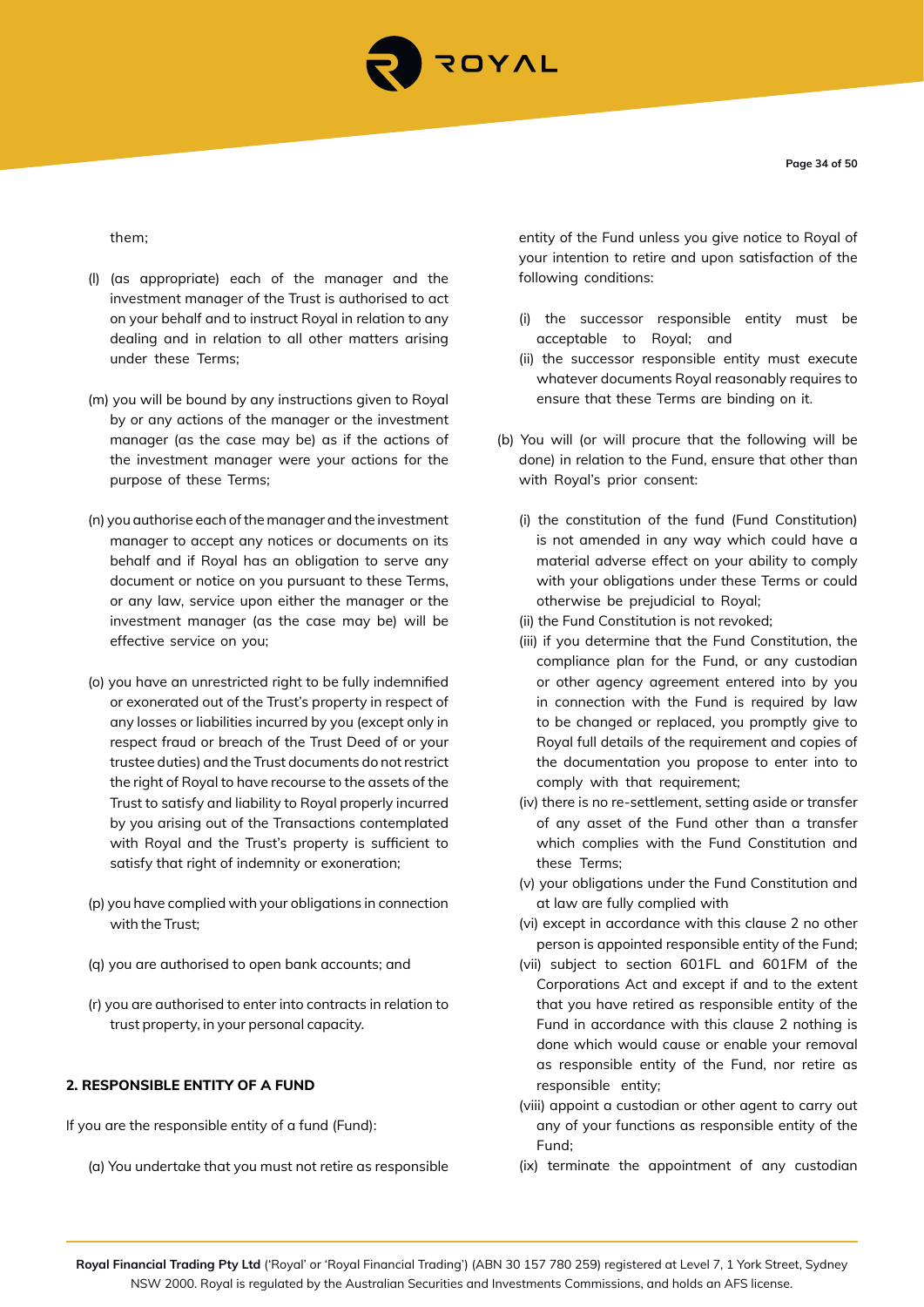

**Page 35 of 50**

or other agent appointed in accordance with paragraph 2(b) (viii) of this clause 2;

- (x) the vesting date under the Fund Constitution is not changed or fixed;
- (xi) subject to the Corporations Act nothing occurs which could limit, exclude or otherwise derogate from in any material way your right under the Fund Constitution and the general law to be indemnified out of the assets of the Fund; and
- (xii) subject to the terms of the Fund Constitution and the general law, your lien over the property of the Fund will have priority over the rights of the members of the Fund.
- (c) You represent and warrant in relation to the Fund as follows:
	- (i) the Fund has been duly constituted and is validly existing in compliance with all applicable laws and the Fund Constitution has been duly executed and duly stamped, in each case in accordance with the laws of each State and Territory of Australia;
	- (ii) the Fund Constitution and its constituent documents give you power:

(A) to carry on all of the business activities now conducted by you in any capacity;

(B) to enter into and comply with your obligations under, and to carry on the Transactions contemplated by, these Terms;

- (iii) all necessary resolutions have been duly passed and all consents have been obtained and all other procedural matters have been attended to as required by the Fund Constitution, any other document or any law for the entry into, observance and performance by you of your obligations under these Terms;
- (iv) each of your obligations under, and the Transactions contemplated by, these Terms constitute binding obligations and are completely and lawfully enforceable against you and the Fund's property in accordance with their terms; (v) you are the only responsible entity of the Fund;
- (vi) no property of the Fund has been re-settled, set aside or transferred to any other trust or settlement; (vii) the Fund has not been terminated,

nor has the date or any event for the vesting of the Fund›s property occurred;

- (viii) no determination has been made to distribute the Fund's property on a date which is earlier than the latest date under the Fund Constitution by which the Fund›s property must be distributed;
- (ix) there is no conflict of interest on your part in entering into these Terms and performing your obligations under them or the Transactions contemplated by them; (x) except as required by the Corporations Act and except to the extent expressly stated in the Fund Constitution, your rights under the Fund Constitution and the general law to be indemnified out of, and have a lien over, the assets of the Fund have not been limited in any way; and without limitation you have no liability which may be set-off against that right of indemnity; and
- (xi) you have complied with your obligations in connection with the Fund.

#### **3. TRUSTEE OF A SUPERANNUATION FUND**

You must notify us if you are using superannuation to fund your account, as this may impact your classification as a wholesale client.

If you are a trustee of the superannuation fund (Fund), you represent and warrant to Royal that:

- (a) the Transactions contemplated by these Terms insofar as they concern the Fund:
	- (i) comply with all requirements of the Superannuation Industry (Supervision) Act 1993 (SIS Act);
	- (ii) have been or are to be implemented in accordance with an investment strategy undertaken in accordance with the SIS Act;
	- (iii) comply with all the requirements of the constitution of the Fund (Fund Constitution) and rules applicable to the Fund, in force at the date of these Terms; and
	- (iv) have been or are undertaken on an arm›s length basis, for value and on commercial terms.

(b) the Fund has been duly constituted and is validly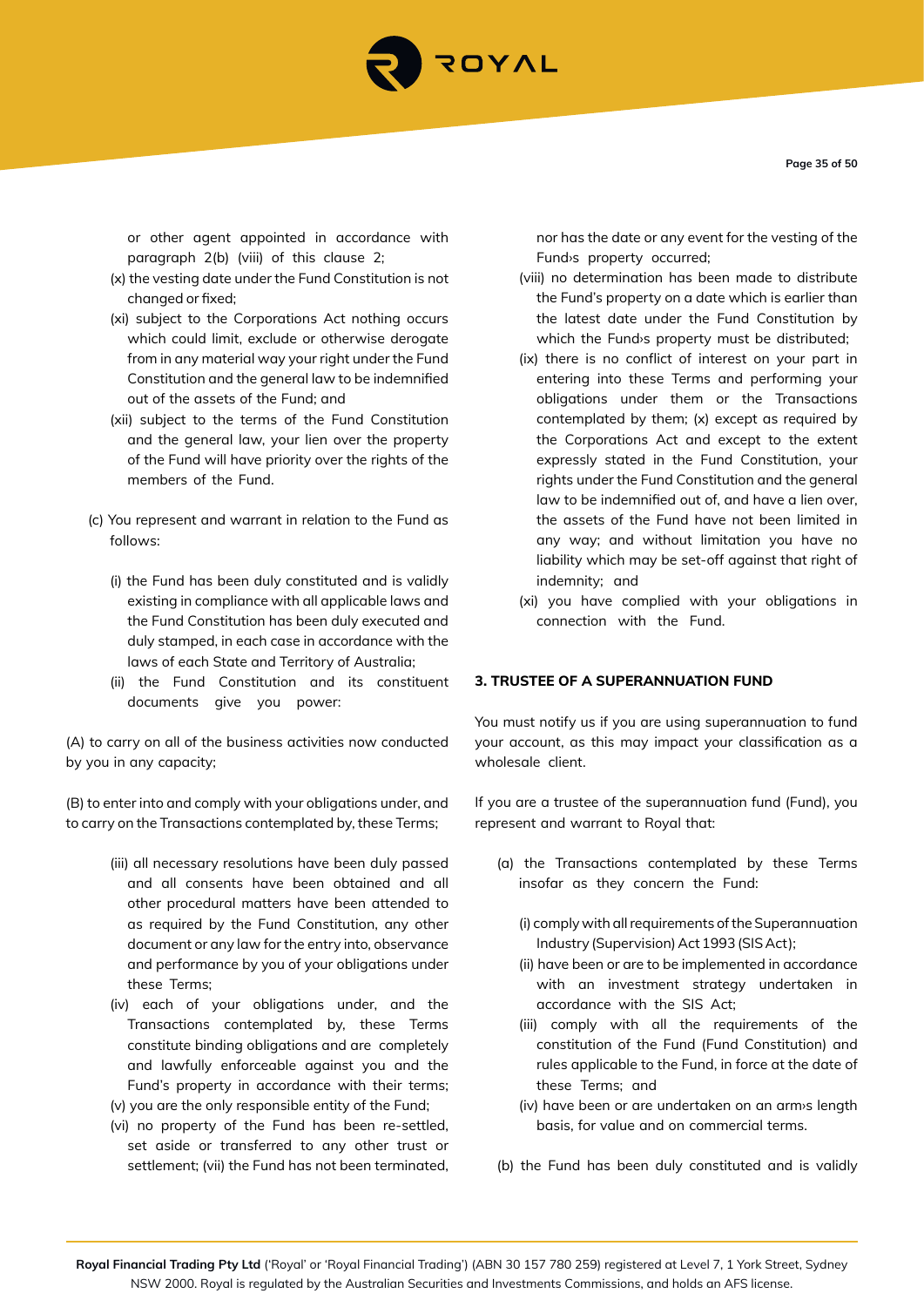

existing and the Fund Constitution has been duly executed and duly stamped, in each case in accordance with the laws of each State and Territory of Australia;

- (c) the Fund Constitution and its constituent documents give you power:
	- (i) to carry on all of the business activities now conducted by you in any capacity;
	- (ii) to enter into and comply with your obligations under, and to carry on the Transactions contemplated by, these Terms;
- (d) all necessary resolutions have been duly passed and all consents have been obtained and all other procedural matters have been attended to as required by the Fund Constitution, any other document or any law for the entry into, observance and performance by you of your obligations under these Terms;
- (e) each of your obligations under, and the Transactions contemplated by, these Terms constitute the Fund›s binding obligations and are completely and lawfully enforceable against you and the property in accordance with their terms;
- (f) you are the only trustee of the Fund;
- (g) no property of the Fund has been re-settled, set aside or transferred to any other trust or settlement;
- (h) the Fund has not been terminated, nor has the date or any event for the vesting of the property occurred;
- (i) no determination has been made to distribute the Fund's property on a date which is earlier than the latest date under the Fund Constitution by which the Fund›s property must be distributed;
- (j) there is no conflict of interest on your part in entering into these Terms and performing your obligations under it or the Transactions contemplated by it;
- (k) you have an unrestricted right to be fully indemnified or exonerated out of the Fund's property in respect of any losses or liabilities incurred by you and the Fund›s

property is sufficient to satisfy that right of indemnity or exoneration; and

(l) you have complied with your obligations in connection with the Fund.

# **4. AGENT UNDER INVESTMENT MANAGEMENT AGREEMENT**

If you are an agent of a client (Investor) who has entered into an agreement relating to the holding and investment of assets (Investment Management Agreement):

- (a) you will ensure that, without Royal›s prior consent:
	- (i) the Investment Management Agreement is not determined or amended in any way which could have a material adverse affect on your ability to comply with your obligations under these Terms or could otherwise be prejudicial to Royal; and
	- (ii) your obligations under the Investment Management Agreement and at law are fully complied with;
- (b) you represent and warrant to Royal that:
	- (i) you have received written acknowledgment from each Investor to the effect set out in the remainder of this paragraph 2(a) and paragraph 2(b) of this Schedule and you are not aware of anything that causes you to suspect that anything in those paragraphs is incorrect;
	- (ii) the Investment Management Agreement is valid and binding on you and the Investor, respectively;
	- (iii) you have the power, as agent for the Investor under the Investment Management Agreement, to enter into and observe all the provisions and to carry on the Transactions contemplated by, these Terms as agent for the Investor;
	- (iv) the Investor will be bound by instructions provided by you to Royal as if the Investor were named in these Terms as you and will be bound by any Transaction entered into by Royal on your instructions;

(c) if an Investor is a trustee, the Investor has warranted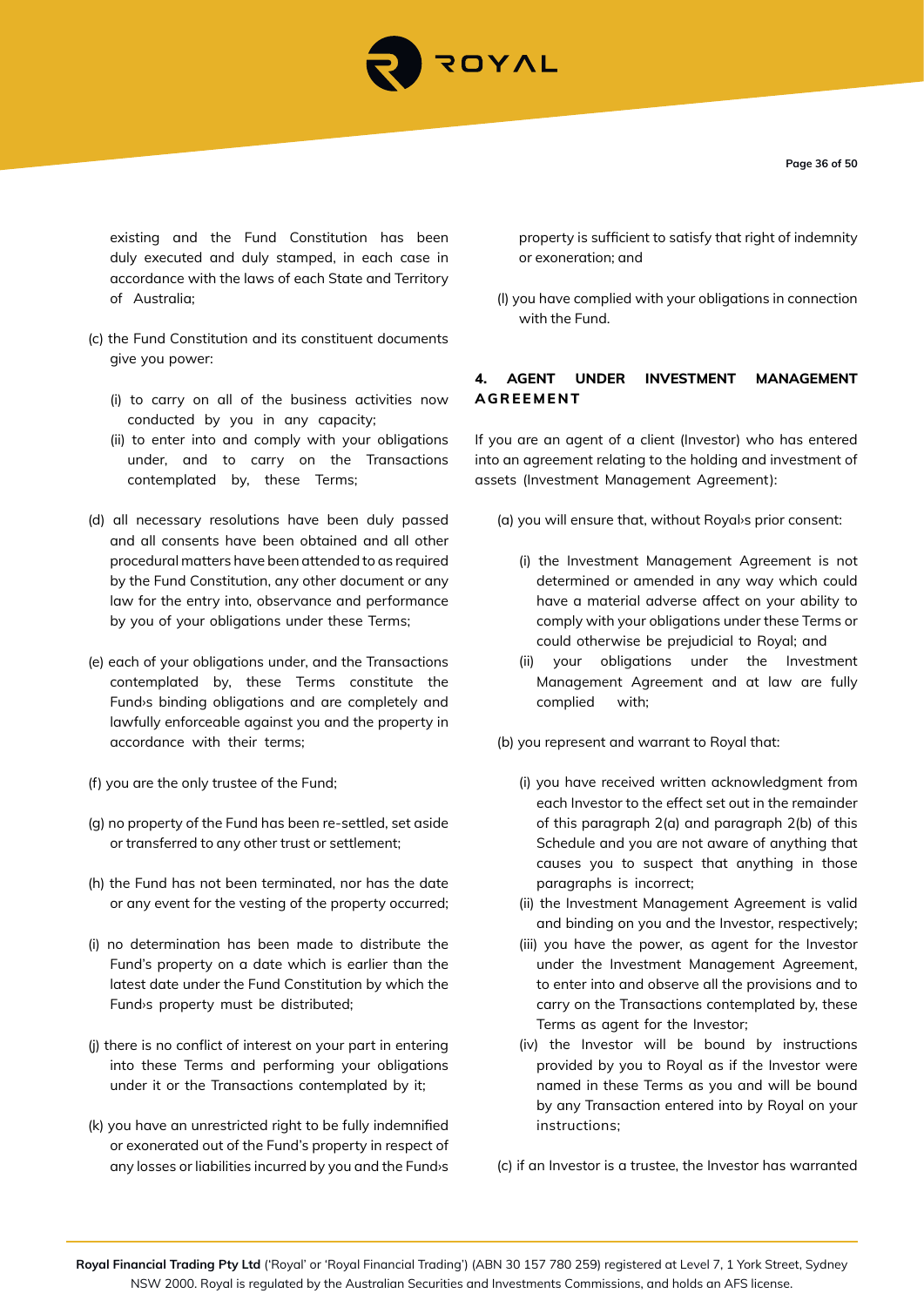

**Page 37 of 50**

to you and you reasonably believe that the Investor is empowered by the relevant trust deed and law:

- (i) to enter into and comply with its obligations under, and to carry on the Transactions contemplated by, the Investment Management Agreement and each Transaction entered into by you on its behalf in connection with these Terms; and each of its obligations under, and the Transactions contemplated by, the Investment Management Agreement constitute binding obligations and are completely and lawfully enforceable against it and the relevant trust›s property in accordance with their terms;
- (ii) to enter into and perform the Investment Management Agreement and each Transaction entered into by you on its behalf in connection with these Terms and to carry on the Transactions contemplated by these Terms;
- (iii) to carry on the trust›s business as now conducted or contemplated and to own the trust's assets, in its capacity as trustee of the relevant trust; and there are no restrictions or conditions on this; and
- (iv) all other procedures have been completed as required by the relevant trust deed for it to enter into and perform the Investment Management Agreement and Transactions entered into by you on its behalf in connection with these Terms (this includes all necessary resolutions and all consents and approvals); and
- (d) you enter into these Terms as agent of each of the Investors and in your personal capacity.

# **SCHEDULE 2**

## **GUARANTEE AND INDEMNITY**

## **1. INCORPORATION OF TERMS INTO THE DEED OF GUARANTEE AND INDEMNITY**

1.1 The terms of this Guarantee and Indemnity are terms which are incorporated into the Deed of Guarantee and Indemnity made by the person who executes it as "guarantor" in the Application Form which expressly refers to and incorporates by reference these terms.

1.2 The Guarantor guarantees to Royal the performance by the Client named in the Application Form of the Client's obligations under the Terms and agrees to indemnify and to keep indemnified Royal and its employees, agents and representatives against any and all liability or Loss (including any consequential loss or damage suffered by Royal) arising from, and any reasonable costs (including any reasonable legal costs and expenses on a solicitor and own client basis), damages, charges and expenses incurred by Royal arising out of any default, whether by act or omission, of the Client:

- (a) to pay Royal any moneys which are due and payable by the Client pursuant to the Terms; or
- (b) to fulfil the Client›s obligations to Royal under the Terms.

1.3 This guarantee and indemnity are continuing several obligations of each person who signs or adopts these terms as Guarantor notwithstanding termination of all or any part of the Terms of dealing and will not be affected in any way by:

- (a) any indulgence, delay or period of grace allowed byRoyal to the Client or a Guarantor;
- (b) any modification or variation of the Terms of dealing between the Client and Royal, including any addition to Financial Products or financial services or change to the Terms applying to Financial Products or financial services or generally;
- (c) any modification or variation of the fees and charges, however described, payable by the Client under the Terms;
- (d) whether any other person has signed or adopted these terms as a "Guarantor" or given any other credit support to Royal regarding the Client›s obligations to Royal;
- (e) any other thing that would otherwise affect the obligations of a Guarantor; or
- (f) any change in the constitution of Royal, the Client or the Guarantor.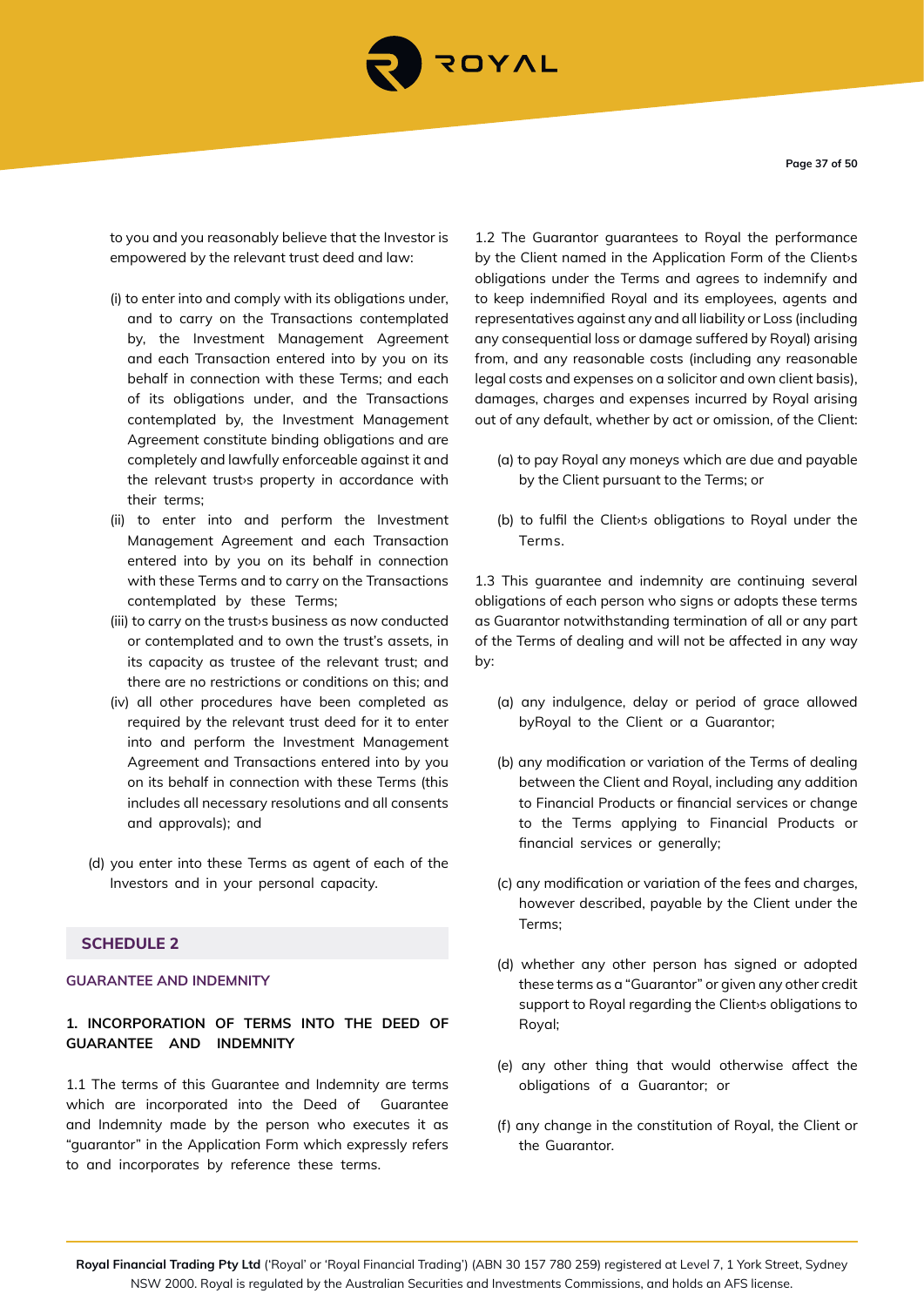

1.4 To the extent permitted by law, this guarantee and indemnity are in addition to and will not merge with, or be affected by, any other security held by Royal in respect of the obligations of the Client or the Guarantor, now or in the future, notwithstanding any rule of law or equity, or any statutory provision to the contrary.

1.5 The Guarantor acknowledges and agrees in favour of Royal that:

- (a) Royal may in its sole discretion choose to enforce this document against any one or more persons who have signed this document or adopted its terms as "Guarantor" or other provider of credit support to Royal regarding the Client›s obligations to Royal;
- (b) this guarantee and indemnity applies to the Terms from the time of commencement of the Terms even if before the date of this document;
- (c) it will do everything to discharge its obligations under this guarantee and indemnity;
- (d) whoever executes this document or adopts its terms on behalf of the Guarantor has the power and authority to do so;
- (e) it has read the Terms; and
- (f) it will pay on demand of Royal a sum equal to all moneys due and payable by the Client to Royal under the Terms and the amount of Royal›s loss suffered or liability incurred in relation to that without set-off or counter claim, whether or not the Guarantor is aware of the amount owed, the Transactions or the Financial Products or financial services used by the Client.

# **SCHEDULE 3**

#### **FOREIGN EXCHANGE TRANSACTIONS**

## **1. INTRODUCTION**

1.1 The following terms will apply to you, and you agree to be bound by them, each time you place an Order with Royal to deal in a Foreign Exchange Transaction (as defend in clause 2).

1.2 Any term not defend in this Schedule has the same meaning given to it in the Terms.

#### **2. INTERPRETATION**

In this Schedule, the following terms have the following meanings:

Authorised Person means a person authorised pursuant to clause 5 to bind you under these Terms.

Bought Currency means the currency to be received by you in exchange for the currency to be provided by you under a Position and in the case of an Option the currency to be received by you if it is exercised (and the amount of that currency may be nil).

Bought Option means an Option purchased by you pursuant to these Terms.

Call Option means an option which gives its buyer the right, exercisable at any time until Expiry Date, but not the obligation, to require the seller of the option to enter into with the buyer, a Position whereby the seller agrees to exchange a given amount of the Bought Currency for an amount of the Sold Currency, at the Strike Price of that option, for delivery on the Value Date of that Position. Deal has the meaning given in the Corporations Act. Expiry Date means, in relation to each Option, is the last day upon which the Option may be exercised.

Foreign Exchange Transaction means a Transaction in respect of Foreign Exchange.

Market Rate means the rate of exchange which Royal determines in its discretion is its prevailing rate of exchange. Royal is not obliged to obtain quotes or to derive it directly or indirectly from quoted prices by a bank dealing in the interbank Foreign Exchange market nor is Royal obliged to substantiate its determination.

Option means a Call Option or Put Option bought or sold pursuant to these Terms.

Position means a Foreign Exchange Transaction entered into by you pursuant to these Terms under which the parties agree to exchange an agreed amount of one currency for an agreed amount of another currency for cash settlement (not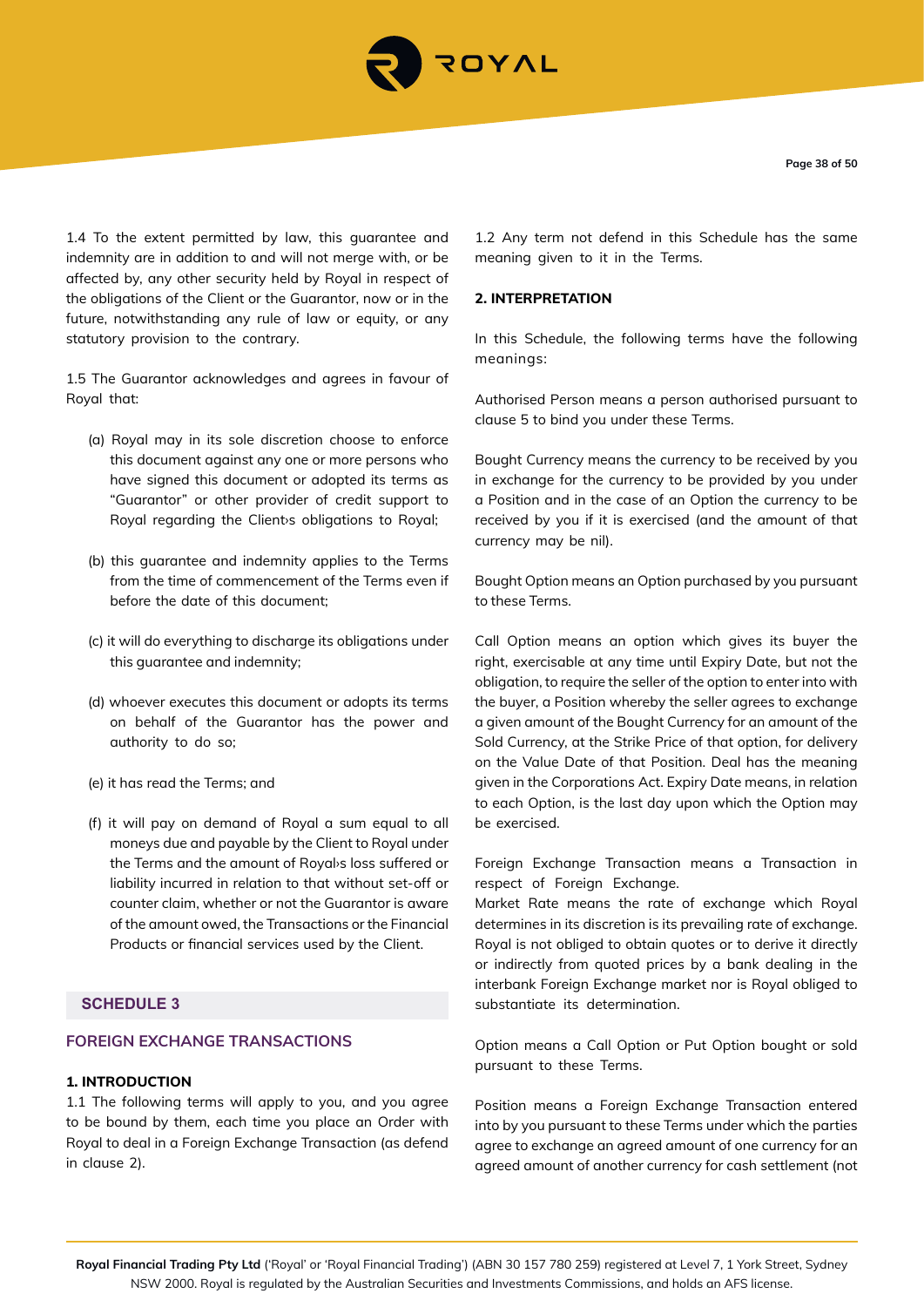

physical delivery) on the Value Date (and, for the avoidance of doubt, either agreed amount may be nil).

Premium is the price of an Option as notified by Royal. Put Option means an option which gives its buyer the right exercisable at any time until Expiry Date, but not the obligation, to require the seller of the Option to enter into with the buyer, a Position whereby the seller agrees to exchange a given amount of the Sold Currency for an amount of the Bought Currency at the Strike Price of that option, for delivery on the Value Date of that Position. Sold Currency means in the case of a Position, the currency to be provided by you in exchange for the currency to be received by you, and in the case of an Option, the currency to be provided by you if it is exercised (the amount of that currency may be nil).

Sold Option means an Option sold by you pursuant to these Terms.

Spot Date means the date on which a Position entered into for spot delivery falls due for settlement in accordance with prevailing conventions in the interbank market.

Strike Price means the rate of exchange at which an Option may be exercised.

Unusual Volatility means, in respect of a Position or Option, such fluctuation in inter-day rates and intra-day rates as Royal determines from time to time in its absolute discretion is unusual for the purposes of these Terms. Value Date means the date agreed at the time the relevant deal is entered into, to be the date of settlement of that deal (specified in the Confirmation) and in the case of a Position created on exercise of an Option, two Business Days after the Option is exercised or such other date agreed at that time.

Variation Margin means an amount deposited by you with Royal including any increase or reduction on settlement of a Closed Out Position or Option.

#### **3. ACKNOWLEDGEMENTS**

In these Terms you acknowledge the following in favour of Royal:

(a) A Foreign Exchange Transaction is cash settled with no physical exchange of the Underlying Security.

- (b) There is no definitive term attached to a Foreign Exchange Transaction, such a contract will continue until the Closing Date.
- (c) Anything Royal is permitted to do in accordance with this Schedule may be done in its absolute discretion, and any opinion or view required to be formed by Royal may be formed in its absolute discretion.
- (d) A Position or Option may be Closed Out without a physical exchange of the Bought Currency for the Sold Currency and references in the definition of Position to an exchange of currency and settlement and in the definitions of Bought Currency and Sold Currency to amounts to be received by you or provided by you under a Position will be construed as if that Position were to be unwound by delivery.
- (e) Notwithstanding it has an agreed Value Date, each Position continues indefinitely until it is unwound by delivery or by being Closed Out and references in the definitions of Position and Value Date to settlement will be construed as if that Position were to be unwound by delivery.

#### **4. ENTERING INTO POSITIONS AND OPTIONS**

- (a) On any Business Day you may request Royal by telephone or otherwise to quote
	- (i) the rate at which you may enter a Position and the Initial Margin required by nominating the amount; or
	- (ii) the Premium at which you may sell or buy an Option and (if applicable) the Initial Margin then required by nominating whether you wish to buy or sell, whether a Put Option or a Call Option is required, the amount and currency of either the Bought or the Sold Currency, the currency against which it is to be exchanged, the Strike Price and the Expiry Date.
- (b) Immediately upon receiving the quote, you may by telephone or otherwise instruct Royal to arrange the entry into by you of a Position or Option equivalent to that for which the quote was sought. Receipt by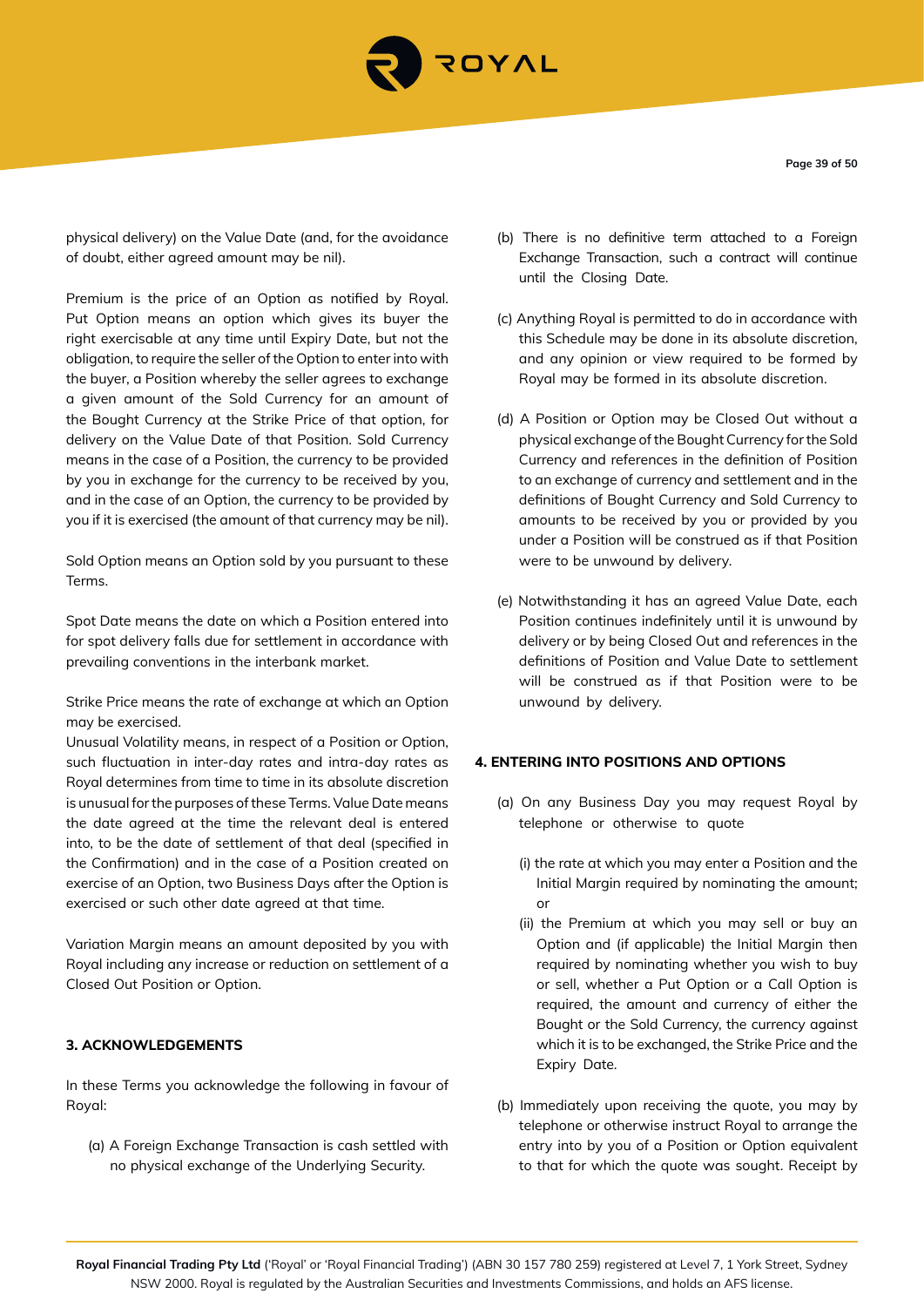

Royal of your instruction will constitute an offer by you to Royal to enter into such a Position or Option.

- (c) Royal is under no obligation to accept your offer to enter into a Position or Option, and without limitation, is not obliged to accept your offer to enter into a Position or Option:
	- (i) if you have exceeded or would exceed a limit applying to you as notified by Royal; or
	- (ii) until Royal has received the Initial Margin and the Premium required in respect of that Position or Option into the Trust Account, in cleared funds.
- (d) The Initial Margin required in respect of a Position or Sold Option or the Premium required in respect of a Bought Option (if not already received from you by Royal) will be payable prior to Royal accepting your offer to enter into a Position or buy or sell an Option.
- (e) If Royal accepts your offer to enter into a Position or Option, Royal will issue to you a written confirmation (or publish a written Confirmation available to you in your Online Service) of that Position or Option promptly after it has been entered into, in the form of a deal confirmation, but failure by Royal to issue or to publish a confirmation will not prejudice or affect that Position or Option. Royal will not have any liability as a result of a failure to issue or to publish a deal confirmation. If Royal decides not to accept your offer to enter into a Position or Option, Royal will advise you of that decision as soon as is practicable, subject to Trading Conditions.
- (f) You undertake to examine the terms of each Confirmation immediately upon receipt (or publication) and unless within 48 hours of issue of a confirmation you notify Royal of any disputed detail in the confirmation, you agree that the contents of the confirmation, in the absence of manifest error, will be conclusive evidence of the executed deal. Upon receipt within that 48 hours of written notice as to a disputed detail, Royal will investigate the matters disputed and you must co- operate with Royal in good faith to resolve the dispute. You must, notwithstanding any such dispute, continue to satisfy your obligation to pay Margin calls made by Royal

in respect of that Position or Option as if the details contained in the confirmation were correct and not the subject of dispute.

- (g) Royal may, in its absolute discretion, limit the value of Positions or Options you may have outstanding under these Terms:
	- (i) beyond which if you decide to enter into any further Positions or Options, you must seek and obtain credit approval from Royal; and
	- (ii) beyond which you may not enter into any further Positions or Options.
- (h) Royal may vary this limit at any time by notice to you.
- (i) You may exercise an Option by notice to Royal between the hours of 8:30 a.m. and 5:00 p.m. (Sydney time) on any Business Day until the Expiry Date for the Option. The exercise of an Option, subject to these Terms, creates the rights and obligations that constitute a Position.
- (j) Royal is under no obligation to accept the exercise of a Bought Option until Royal has received the Margin required in respect of the Option in cleared funds into the Trust Account. If Royal exercises a Sold Option, it will credit the Margin to your Account.
- (k) You undertake to advise Royal of your intention to take delivery of the Bought Currency at the time you offer to enter into a Position or exercises an Option and you agree that if you fail to advise of such intention, Royal may, in its absolute discretion, allow you to unwind that Position or Option on terms acceptable to Royal. Any notice to take delivery is irrevocable.

# **5. INTEREST CHARGES ON POSITIONS REMAINING OPEN AFTER VALUE DATE**

(a) Royal is entitled to interest which will accrue on a daily basis and be payable daily by you in respect of a borrowing by you of the Sold Currency under a Position.

(b) You are entitled to interest which will accrue on a daily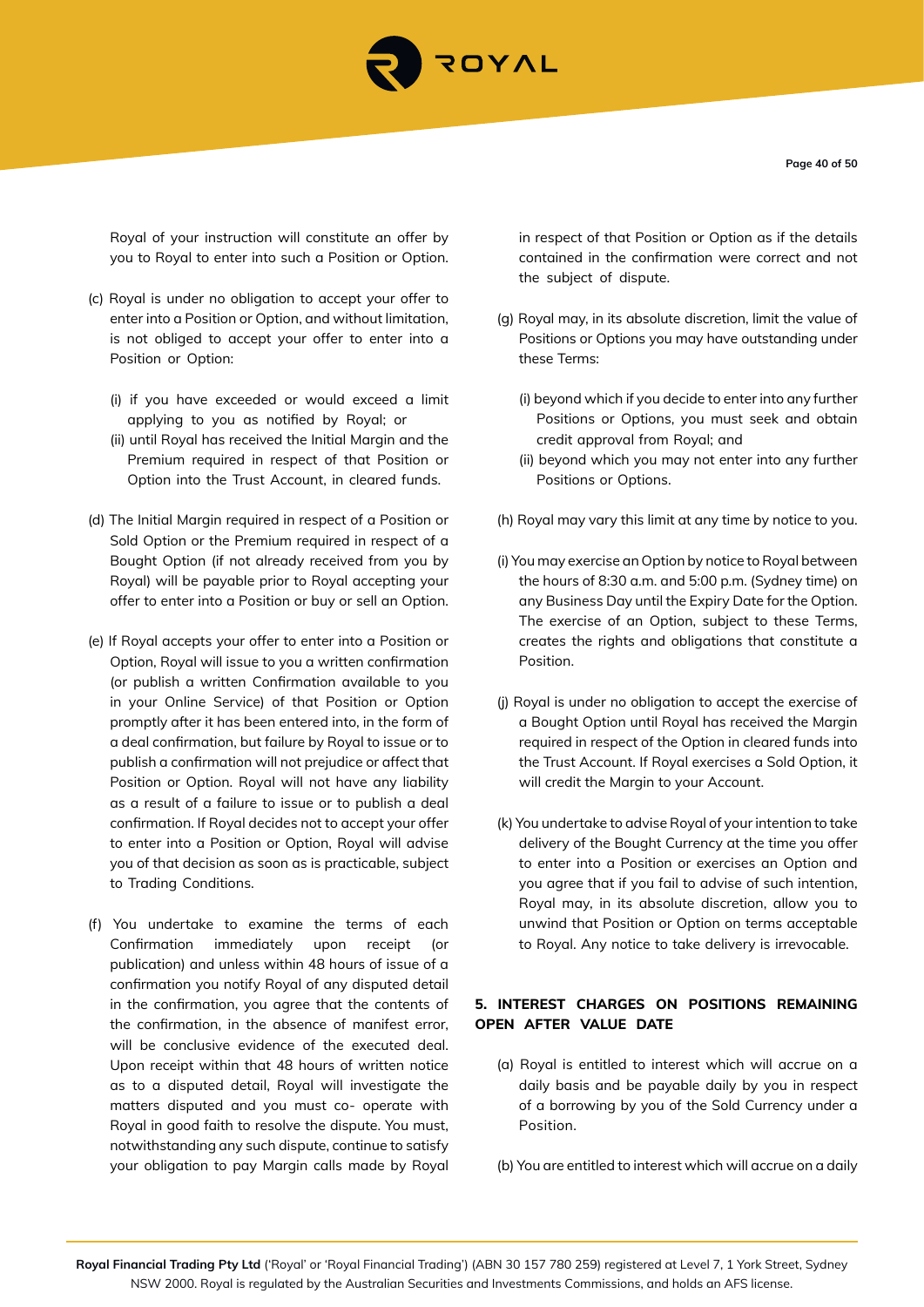

basis and be payable daily by Royal in respect of a borrowing by Royal from you of the Bought Currency under a Position, from the Value Date of the Position until the date that the Position is unwound by delivery or by being Closed Out at Royal›s prevailing rates of interest.

- (c) Interest payments will be settled by Royal on each day by debiting or crediting your Account with the daily interest rate differential between the amount of interest payable by you under the Position and the amount of interest payable by Royal to you under the Position. In the event that there is no Free Margin in your Account, you acknowledge that any amount due under this Schedule is a debt due and owing by you to Royal.
- (d) In debiting or crediting interest to your Account, Royal may charge or pay you interest at a rate different to the interest rate which Royal is charged or paid on equivalent borrowings of foreign currency by a bank and may retain the difference.
- (e) The rates of interest applicable under this Schedule may be as agreed between you and Royal from time to time and, in the absence of such agreement, will be a rate determined by Royal in its absolute discretion.

#### **6. CLOSE OUT OF POSITIONS AND OPTIONS**

(a) You may at any time give Royal notice of your request to have all or any of your Positions or Options Closed Out. Following receipt of such a notice Royal may at a time it chooses in its absolute discretion, enter into a matching an opposite Position or Option to Close Out those Transactions. Without limiting Royal's discretion you acknowledge that this may occur as soon as practicable after the later of:

(i) receipt from you of such notice; and

(ii) any time and date specified in such notice at which you request the Close Out to occur, Royal will Close Out at the Market Rate for delivery on the later of the Value Date of the original Position and the Spot Date in respect of the matching Position.

- (b) The difference (if any) between the amount of the Bought Currency under the matching Position and the amount of the Sold Currency under the original Position or, in respect of an Option the difference between the Premium paid by you for the original or matching Option and the Premium received by you for the matching or original Option respectively, if positive, will be a «Realised Gain» and, if negative, will be a «Realised Loss».
- (c) The Closing Out of a Position or Option in accordance with this Schedule will constitute a complete discharge of all obligations of Royal and you will give or take delivery of any currency under that Position or Option and has the effect of immediately cancelling the Position or Option so that the only obligations that continue in respect of the Position or Option are those provided for under this Schedule.
- (d) You acknowledge that if you give Royal standing instructions to enter into a Position or Option when a particular price level is reached, then the price at which the Position or Option is entered into might not be that exact price.

# **7. SETTLEMENT OF CLOSED OUT POSITIONS AND OPTION**

- (a) When a Position or Option is Closed Out in accordance with this Schedule which:
	- (i) results in a Realised Gain, Royal will credit your Account the Realised Gain; or
	- (ii) results in a Realised Loss, you must pay to Royal the Realised Loss in such currency as Royal may require in cleared funds within 24 hours of being advised of the amount so payable.
- (b) If there is then no Free Margin any amount owing by you under this Schedule may be settled in whole or in part by debiting your Account with Royal.
- (c) If you have requested payment of any money owed to you under this Schedule, Royal will (at its discretion) deduct that money from your Account and pay it to you by cheque or in such other manner as may be agreed between Royal and you.

**Page 41 of 50**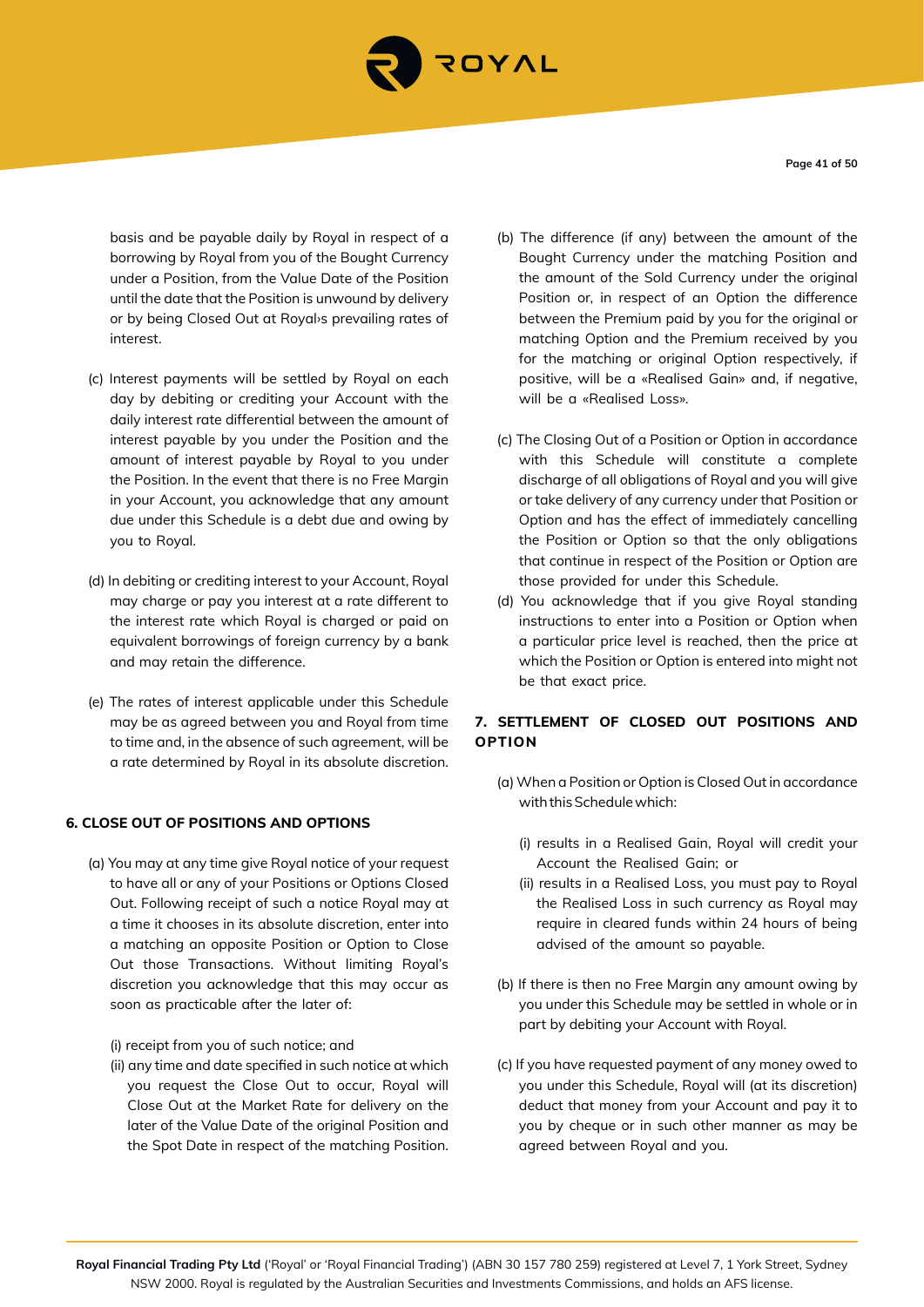

(d) Royal may set off any money owed to you under this Schedule against any money owed by you in respect of a Foreign Exchange Transaction. If such a set-off is made, references in this Schedule to Realised Gain and Realised Loss will be read as including the net amount of Realised Gain or Realised Loss (as the case may be) remaining after the set-off.

#### **8. REVALUATIONS**

Royal may at any time, by reference to the Market Rate, revalue all Positions and Options. Such revaluation will be affected in the following manner:

- (a) for the purpose of this Schedule:
	- (i) an Option created by the sale by you to Royal of a Call Option («Sold Option») will be treated as a Position under which the amount and denomination of the currency specified in the Call Option will be regarded as that amount of currency sold at the Strike Price of the Call Option;
	- (ii) an Option created by the sale by you to Royal of a Put Option («Sold Option») will be treated as a Position under which the amount and denomination of the currency specified in the Put Option will be regarded as that amount of currency bought at the Strike Price of the Put Option; and (iii) any other Option will be referred to as a «Bought
	- Option»;
- (b) in order to carry out a revaluation under this Schedule, Royal will ascertain:
	- (i) in relation to each Position or Sold Option, the amount of the Sold Currency which could be purchased with the amount of the Bought Currency at the prevailing Market Rate; or
	- (ii) in relation to each Bought Option, the rate at which Royal would repurchase the Option;
- (c) if the amount calculated in accordance with subclause 9(b):
	- (i) is greater than the amount of the Sold Currency under the Position or Sold Option or greater than

the original Premium paid for a Bought Option, then the difference will represent an Unrealised Gain; and

- (ii) is less than the amount of the Sold Currency under the Position or Sold Option or less than the original Premium paid for a Bought Option, then the difference represents an Unrealised Loss; and
- (d) the sum of each Unrealised Gain will be the «Unrealised Gains» and the sum of each Unrealised Loss will be the "Unrealised Losses".

## **SCHEDULE 4**

## **SYNTHETIC EQUITIES**

#### **1. INTRODUCTION**

1.1 The following terms will apply to you, and you agree to be bound by them, each time you place an Order with Royal to deal in a Synthetic Equity (as defend in clause 2 of this Schedule).

1.2 Any term not defend in this Schedule has the same meaning given to it in the Terms.

#### **2. INTERPRETATION**

In this clause, the following terms have the following meanings: Adjustment Event means, any event in respect of which Royal considers in its absolute discretion an adjustment to the terms of a Synthetic Equity is appropriate including, for example:

(a) if the Reference Asset is a share, debenture, unit or other security (or depositary receipt of any kind in respect of any of them) a bonus issue for combination of rights issued, rights issue, stock split, share or other capital consolidation, security reclassification or subdivision return of capital, buy back, special dividend (however legal constituted), in specie distribution, takeover, scheme of arrangement or similar event or other corporate action event in respect of the security, whether or not the event triggers an adjustment to any Exchange traded derivative of it,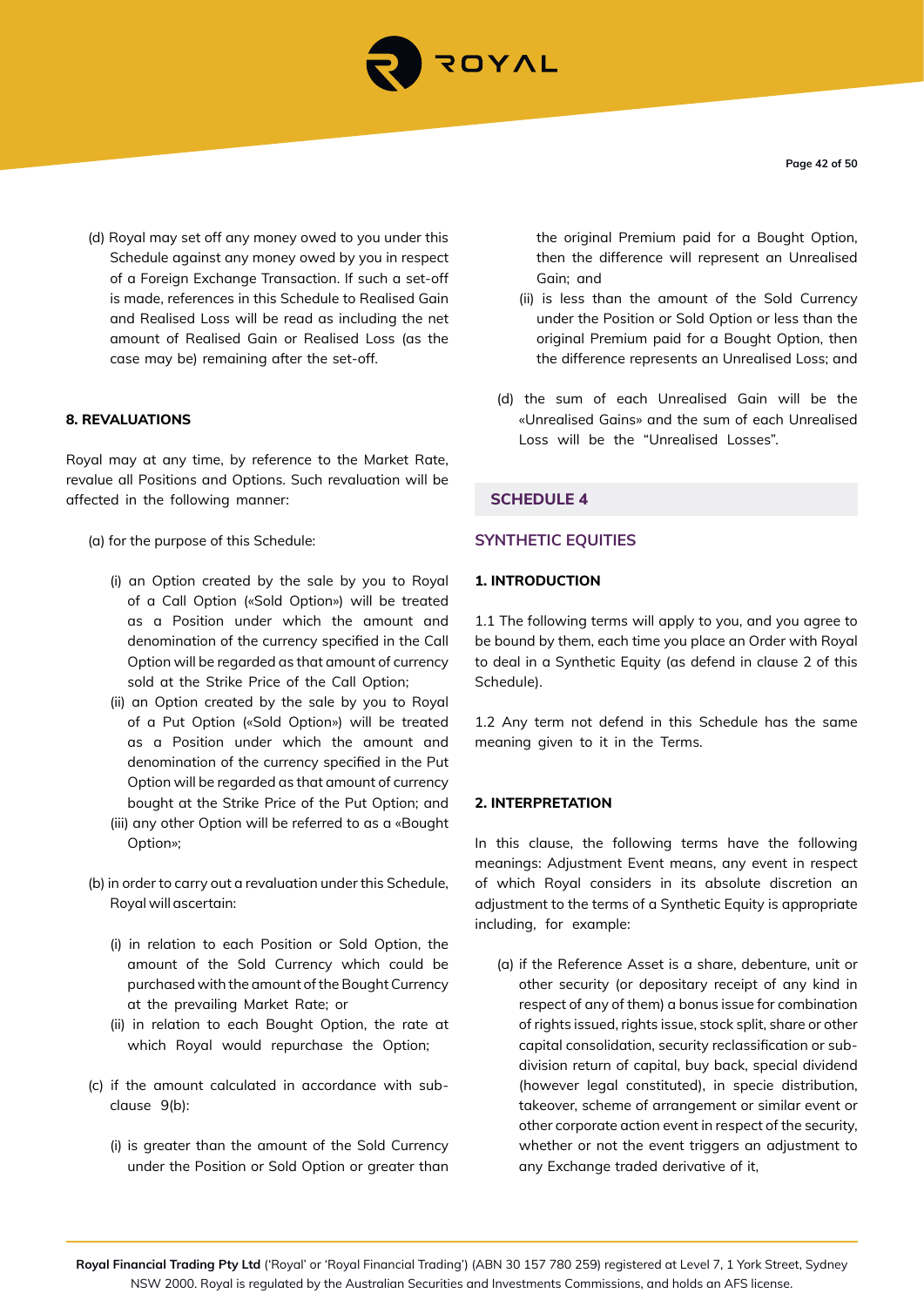

**Page 43 of 50**

- (b) a distribution to existing holders of additional shares or other securities or other Financial Products granting them the right to receive dividends or other proceeds equally and proportionately with payments made to holders of the underlying securities; or securities, rights or warrants granting the right to a distribution of shares or to purchase, subscribe, or receive shares, in any case for payment (in money cash or money's worth) at less than the prevailing market price per share as determined by Royal;
- (c) an event that has a dilutive or concentrative effect on the market value of the shares;
- (d) if the Reference Asset is an index, a substantial adjustment to the composition of the index outside its own terms allowing for adjustments or weightings; a failure to publish the index or a suspension or cancellation of the index; and
- (e) if the Reference Asset is a Derivative which is able to be traded on a Financial Market any event in respect of which the operator of the Financial Market makes an adjustment to the terms of the Derivative.

Close of Business means the normal time of close of trading of the relevant Exchange.

Close Out, in relation to a Synthetic Equity Transaction, means discharging or satisfying your obligations to Royal under the Synthetic Equity Transaction and this includes:

- (a) by delivering the amount or value of the Underlying Security (including a dollar multiple of an index) required in accordance with the terms of the Synthetic Equity Transaction; or
- (b) as a result of the matching up of the Synthetic Equity Transaction with a Synthetic Equity Transaction of the same kind under which you have assumed an offsetting opposite position;
- (c) making adjustments for fees and charges. Closing Date means the date on which the Synthetic Equity Transaction is agreed to be Closed Out, or earlier, if actually or deemed to be Closed Out in accordance with the Terms or the Underlying Security expires

according to its terms or the Rules governing its contract specifications. Closing Price means the price of the Synthetic Equity at the Closing Date.

Closing Value means the value determined by multiplying the number of Synthetic Equities by the value or level of the Synthetic Equity›s Underlying Security at the Closing Date. Contract Value means the face value of the Synthetic Equity, and is calculated by Royal by multiplying the price (or, if an index, the level) of the relevant Underlying Security by the number of securities (or, if an index, multiplier) specified in the Synthetic Equity.

Hedge Contract means a contract between Royal and a Hedge Counterparty on the same, or substantially similar, terms as the Synthetic Equity (including if one or more Synthetic Equities from you and other clients which in aggregate correspond with the Hedge Contract).

Hedge Counterparty means a person with whom Royal enters into a Hedge Contract to hedge Royal›s exposure to Synthetic Equities or other products.

Reference Asset means an Underlying Security, as determined by Royal and, in the case of a Synthetic Equity Transaction, the Underlying Security specified in the Confirmation. The Reference Asset can refer to an index, in which cases, references in these Terms must be applied and interpreted with such changes as necessary to re-elect an index instead of a Financial Product. Synthetic Equity means a Transaction, being a Derivative, which derives its value by reference to one or more Reference Assets and is on the Terms including this Schedule.

Synthetic Equity Transaction means a Transaction in respect of one or more Synthetic Equities.

## **3. ACKNOWLEDGEMENTS**

In these Terms you acknowledge the following in favour of Royal:

- (a) Synthetic Equity Transactions are cash settled with no physical exchange of the Underlying Security;
- (b) there is no definitive time to the life of a Synthetic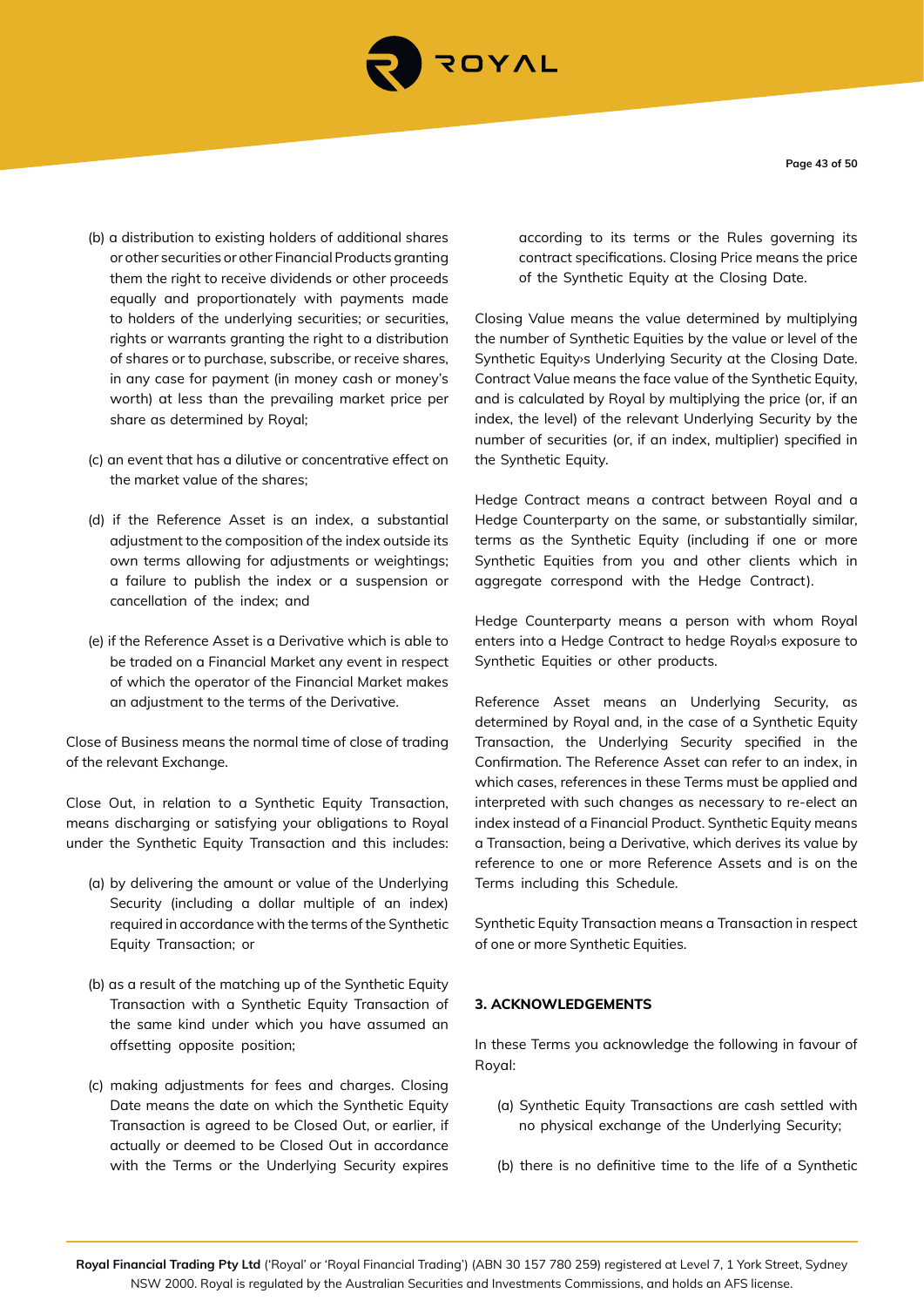

**Page 44 of 50**

Equity, so such a contract will continue until the Closing Date (including when the Closing Date occurs by reason of the Underling Security expiring).

# **4. OPENING AND CLOSING SYNTHETIC EQUITY TRANSACTIONS**

4.1 All Synthetic Equity Transactions are entered into between you and Royal as principal. The acquisition of a Synthetic Equity involves entering into, or opening, a Synthetic Equity. The disposal of a Synthetic Equity requires Closing Out an open Synthetic Equity.

4.2 Royal will from time to time state the prices or values at which it may enter into a Synthetic Equity Transaction with you, either to open or to Close Out a Synthetic Equity. If you wish to enter into a Synthetic Equity Transaction you may submit an Order to Royal (including by Online Service). Royal is not bound to enter into any Synthetic Equity Transaction with you and reserves the right to state another price or value at which it may deal with you.

- (a) You may request on any given Business Day Royal to quote a price at which Royal may be prepared to enter into a Synthetic Equity. You agree to and acknowledge that a price quotation pursuant to this request does not constitute an offer to enter into a new or close an existing Synthetic Equity.
- (b) Upon receiving the quote from Royal, you may offer to enter into a Synthetic Equity with Royal at the price quoted by Royal.
- (c) Royal is not obliged to accept your offer to enter into a Synthetic Equity and, without limitation, is not obliged to accept your offer to enter into a Synthetic Equity:
	- (i) if you have exceeded or would exceed a predetermined limit imposed on you under clause 4.2(g) below; or
	- (ii) until Royal has received from you the Initial Margin required in the form of cleared funds to enter into the respective Synthetic Equity.
- (d) The Initial Margin required to enter into a Synthetic Equity, if not already received from you, will be

payable to Royal upon acceptance by Royal of your offer to enter into the Synthetic Equity.

- (e) If Royal accepts your offer to enter into a Synthetic Equity, Royal will issue to you an electronic Confirmation of the Synthetic Equity entered into shortly after it has been entered into. Failure by Royal to issue a Confirmation will not prejudice or affect the relevant Synthetic Equity. Royal will not bear any liability whatever resulting from the failure to issue a Confirmation. Royal will promptly advise you if Royal decides not to accept your offer to enter into a Synthetic Equity.
- (f) You agree to examine the terms of each Confirmation immediately upon receipt and you agree that the contents of the Confirmation, in the absence of manifest error, will be conclusive evidence of the executed deal, unless within 48 hours of issue of a written Confirmation you notify Royal of any disputed detail in the Confirmation received by you. Upon receipt of written notice within 48 hours of a disputed Transaction, Royal will investigate the dispute and in cooperation with you must endeavour to resolve the dispute in good faith. Notwithstanding any such dispute, you must continue to satisfy your obligations to maintain Margin Cover and to pay Margin calls made by Royal in respect of the Synthetic Equity as if the Confirmation was correct and the details contained in the Confirmation were not the subject of dispute.
- (g) In its absolute discretion, Royal may limit the value of Synthetic Equities you may have outstanding under these Terms. If you wish to enter into any further Synthetic Equities, you must seek and obtain approval from Royal, beyond which you may not enter into any further Synthetic Equities whatever.
- (h) Royal may vary the limit imposed at any time in its absolute discretion.

4.3 If Royal enters into a Synthetic Equity Transaction with you for the acquisition of one or more Synthetic Equities:

(a) Royal will give you a Confirmation in respect of the Synthetic Equity Transaction setting out, among other things, the number of Synthetic Equities acquired and the amount or amounts which you are required to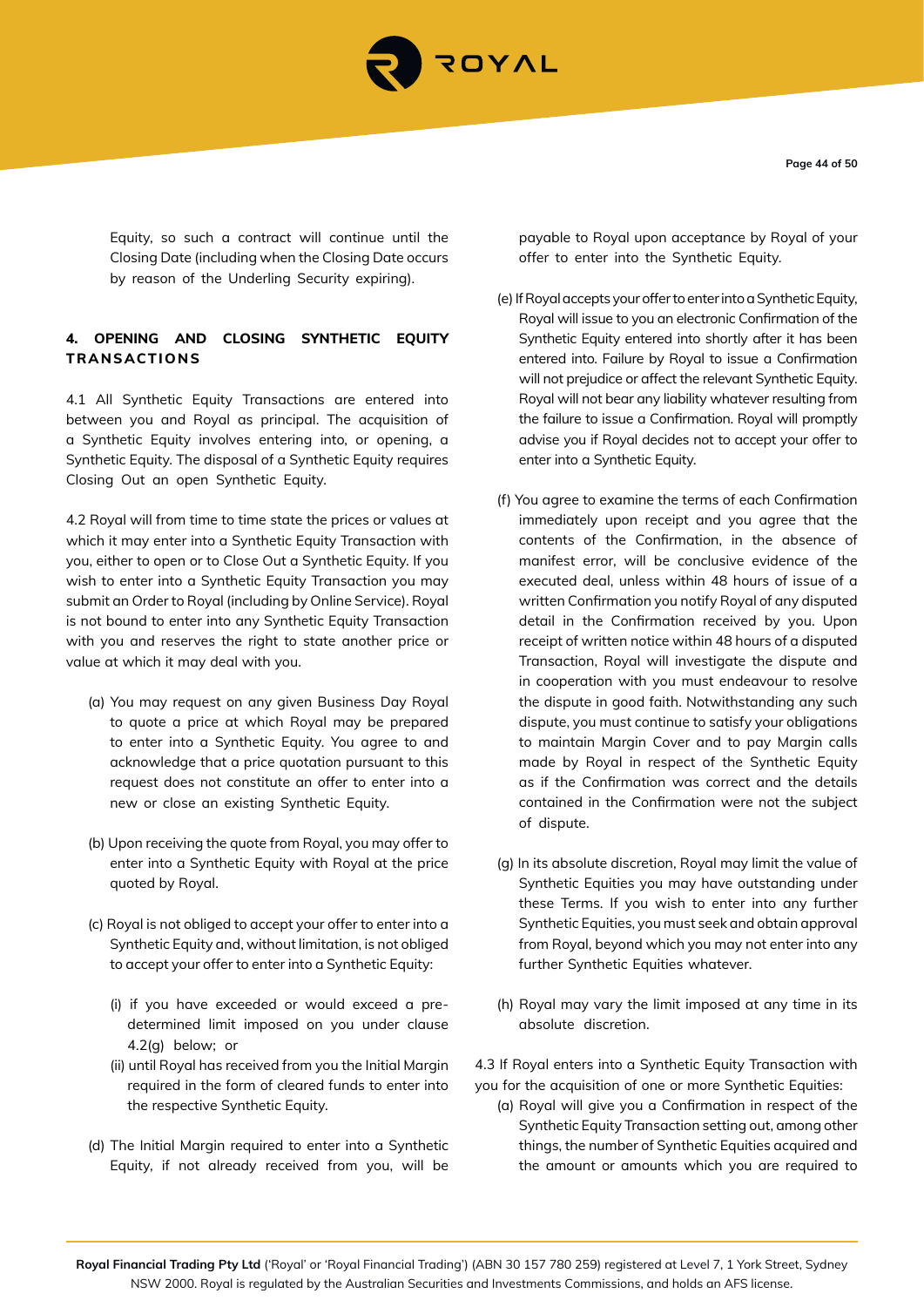

**Page 45 of 50**

pay, or are entitled to receive, in connection with the acquisition of the Synthetic Equity; and

(b) you or Royal (as applicable), must pay the relevant amount referred to in paragraph (a) by the time specified in the Confirmation.

4.4 If Royal enters into a Synthetic Equity Transaction with you for the disposal of one or more Synthetic Equities (by way of Closing Out that contract):

- (a) Royal will give you a Confirmation in respect of the Synthetic Equity Transaction setting out, among other things, the number of Synthetic Equities disposed of and the amount or amounts which you are required to pay, or are entitled to receive, in connection with the disposal of the Synthetic Equity; and
- (b) you or Royal (as applicable) must pay the relevant amount referred to in paragraph (a) by the time specified in the Confirmation or Trading Conditions, subject to this Schedule.

4.5 All communications, notices, offers, statements and Orders for Synthetic Equities must be made by an Online Service unless Royal expressly agrees that they may be made by telephone or otherwise.

#### **5. SETTLEMENT OF DIFFERENCE**

- (a) After Close of Business on each Business Day over the term of an open Synthetic Equity, Royal will determine at Close of Business the Contract Value of the Synthetic Equity.
- (b) If the Contract Value determined by Royal in accordance with clause 5(a) above is higher than the Contract Value determined by Royal in respect of the previous Close of Business, then the Short Party must pay to the Long Party the difference.
- (c) If the Contract Value determined by Royal in accordance with clause 5(a) above is lower than the Contract Value determined by Royal in respect of the previous Close of Business, then the Long Party must pay to the Short Party the difference.
- (d) In order to determine in accordance with clause 5(b) or 5(c) the Contract Value at Close of Business on the Business Day on which the Synthetic Equity is entered into, the Contract Value will be determined by Royal using the Underlying Security Price at which Royal and you agreed to enter into the Synthetic Equity.
- (e) If Royal determines that the Contract Value of a Synthetic Equity at Close of Business cannot be determined in accordance with clause 5(a) above for any reason, the Contract Value at Close of Business will be the value determined by Royal in its sole discretion.
- (f) Without limiting clause 5(e), if at any time trading on an Exchange is suspended or halted in any Underlying Security, Royal will, when determining the Contract Value, at its discretion consider (but is not limited to) the last traded price before the trading suspension or halt.

#### **6. DIVIDEND PAYMENT AND RECEIPT**

(a) If you are the Long Party to a Synthetic Equity, and the issuer of the Reference Asset makes a cash distribution in respect of the Reference Asset (for example, a dividend in respect of a Reference Asset which is a security), Royal will credit to your Account in respect of the Synthetic Equity an equivalent amount (less any Taxes and costs) within a reasonable period following the date the cash distribution is paid in respect of the Reference Asset corresponding with your Synthetic Equity being the amount that will be equal to the cash dividend payable to the holder of the Underlying Security multiplied by the quantity on the first Business Day following the ex-dividend date for the Underlying Security. Royal is not obliged to pay to you any amount under this clause (a) unless and until it receives that amount as the owner of the Reference Asset or an equivalent amount under the Hedge Contract acquired in respect of the Synthetic Equity. Further, Royal is not liable to pay to you any amount in excess of the amount (less any Taxes and costs) which Royal itself receives either as the owner of the Reference Asset or pursuant to a Hedge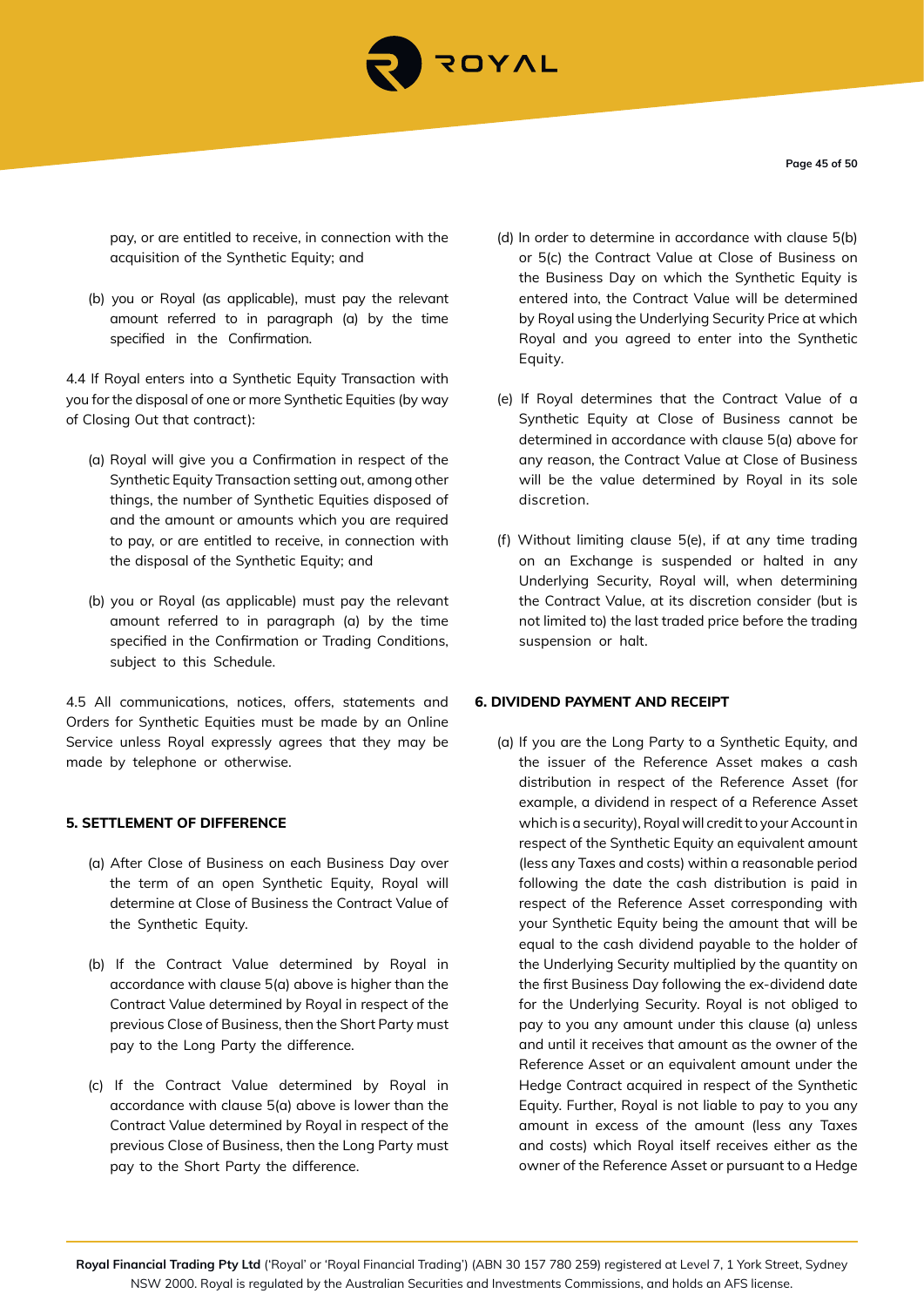

Contract acquired in respect of the Synthetic Equity.

(b) If you are the Short Party to a Synthetic Equity, Royal will debit your (relevant) Account with an amount that will be equal to the cash dividend plus any imputation or franking credits payable to the holder of the Underlying Security multiplied by the quantity on the first Business Day following the ex-dividend date for the Underlying Security.

## **7. CLOSING OUT A SYNTHETIC EQUITY**

- (a) At any time you may give Royal notice of your intention to close any Synthetic Equity (whether in whole or part) by specifying the Underlying Security and the quantity of Synthetic Equities that you wish to close.
- (b) Upon receipt of notice of intent to close a Synthetic Equity, Royal will use reasonable endeavours to provide a quote for the Closing Price and notify you of that quote (by telephone or otherwise). It is your obligation to notify Royal as soon as possible as to whether you are willing to accept the Closing Price quote. If you accept the Closing Price quoted by Royal, the Synthetic Equity, or relevant portion of the Synthetic Equity, will be closed on the Closing Date by issuing you with a Synthetic Equity which is equal but opposite to the open Synthetic Equity, or relevant portion of the Synthetic Equity, to be closed.
- (c) If the Underlying Security for the Synthetic Equity is on terms that provide for its redemption, exchange or termination and you do not give notice to Royal of your intention to Close out the Synthetic Equity or to roll it over on terms and by the time acceptable to Royal (whether or not you have any prior notice of that), you will be deemed to have given notice to Royal to Close Out that Synthetic Equity at the Closing Price reasonably determined by Royal. In this case, Royal will Close Out the Synthetic Equity as at the time determined by it.
- (d) At the Close of Business on the Closing Date, if there is a difference between the Closing Value and the Contract Value of the Synthetic Equity (or portion of it

closed under clause 7(b)) it must be accounted for in the following way:

- (i) If the Closing Value is greater than the Contract Value, the Short Party must pay to the Long Party the difference; and
- (ii) If the Closing Value is less than the Contract Value, the Long Party must pay to the Short Party the difference.
- (e) If the issuer whose security represents the Underlying Security on which all or part of a Synthetic Equity is based becomes externally administered in accordance with the meaning in the Corporations Act (or equivalent legislation), the Synthetic Equity will be taken to have been Closed at that time. The Closing Price of the Synthetic Equity will be determined by Royal who may consider a number of factors it deems appropriate including, for example, the last traded price of the Underlying Security.
- (f) If the Underlying Security on which the Synthetic Equity is based ceases to be listed for quotation on an Exchange, or is suspended from quotation for 5 consecutive Business Days, Royal may, in its absolute discretion, without limiting clause 7(g) elect to terminate the relevant Synthetic Equity. If Royal elects to do so then:
	- (i) the Closing Date will be deemed to be the date which Royal determines (Early Closing Date); and
	- (ii) you will be treated as having given notice under clause 7(a) on the Early Closing Date.
- (g) If Royal determines that the Closing Value of a Synthetic Equity cannot be calculated on or with effect on the Closing Date for any reason, the Closing Value will be the value determined by Royal in its sole discretion.
- (h) Without limiting clause 7(g), if at any time trading in the Underlying Security on an Exchange is suspended or halted at any time, Royal will, in its absolute discretion in determining the Closing Value of a Synthetic Equity, have regard to (but is not limited by) the last traded price before the suspension or halt.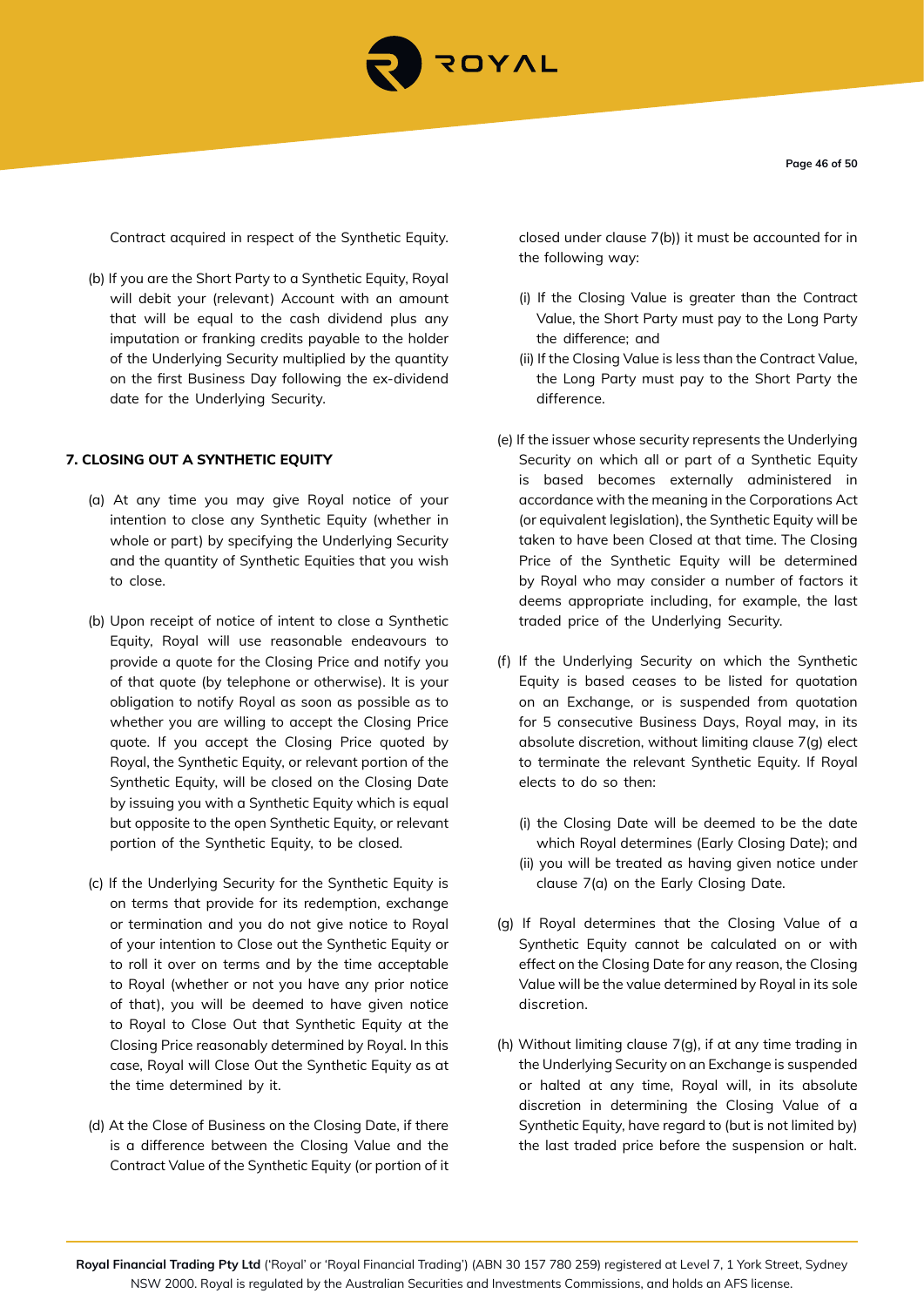

**Page 47 of 50**

(i) All calculations made by Royal in accordance with these Terms in the absence of any manifest error will be binding on you.

## **8. SETTLEMENT OF POSITIONS**

- (a) Payments to be made to you with respect of any Synthetic Equity must be made in accordance with this clause 8.
- (b) If a Synthetic Equity is Closed Out in accordance with clause 7 above, or settlement for difference being made in accordance with clause 5 above:
	- (i) Royal will credit to your (relevant) Account any amount payable by Royal to you; or
	- (ii) subject to clause 8(c) below you must pay to Royal any amount payable by you to Royal in cleared funds in any such currency that Royal may require immediately upon the payment request being made.
- (c) If there is any Free Margin in your Account, any amount owing by you in accordance with clause 8(b) above will be settled in whole or in part by debiting your Account with Royal.
- (d) If you request payment of any money owed to you under this clause 8, Royal will deduct the amount of the requested payment from your Account and pay you, electronically, by cheque or in any other manner as agreed. Money owed to you that has not been the subject of any payment request by you will remain in your Account.
- (e) Royal may offset any money owed to you under these Terms or any other agreement against any moneys owed by you under these Terms or any other agreement.

#### **9. ADJUSTMENT EVENTS**

(a) If the Underlying Security on which a Synthetic Equity is quoted is subject to an Adjustment Event or possible Adjustment Event, Royal will determine the adjustment, if any, that will be made to the Contract Value of that Underlying Security, the related quantity (or both) that would have placed the parties in substantially the same economic position they would have been in had the event not occurred. Royal will notify you as soon as practicable of the adjustment. In the absence of any manifest error any adjustment determined will be deemed to be conclusive and binding on you.

- (b) Royal may give you an opportunity to elect to participate in an adjustment to the Synthetic Equity which corresponds with the Adjustment Event, but Royal is not obliged to give you that opportunity, or give reasonable notice of it or make its terms correspond exactly with the Adjustment Event, nor is Royal obliged to accept in part or at all any election you make to participate. Any adjustment will take effect at the time determined by Royal.
- (c) If the Underlying Security is subject to a takeover offer or similar event, Royal may at any time prior to the closing date of the offer provide you notice of Royal›s intention to Close the Synthetic Equity, in accordance with clause 7, with the Closing Price being the price notified to you by Royal.
- (d) If at any time an Adjustment Event occurs and it is not reasonably practicable as determined by Royal in its absolute discretion to make an adjustment in accordance with clause 9(a) above, then without limiting 9(a) above, Royal may at any time after the Adjustment Event give you notice of Royal›s intention to Close Out the Synthetic Equity. If this occurs you will be taken to have been provided with Closing Notice in accordance with clause 7 above, with the Closing Price being the price notified to you by Royal.
- (e) References to «offer», «take-over» and «closing date» in this clause 9(a) above will have the same meaning given to them in the Corporations Act 2001.

## **10. INTEREST ON OPEN SYNTHETIC EQUITY POSITIONS**

- (a) Finance Charges:
	- (i) when you are a Long Party under a Synthetic Equity, Royal charges you a Finance Charge by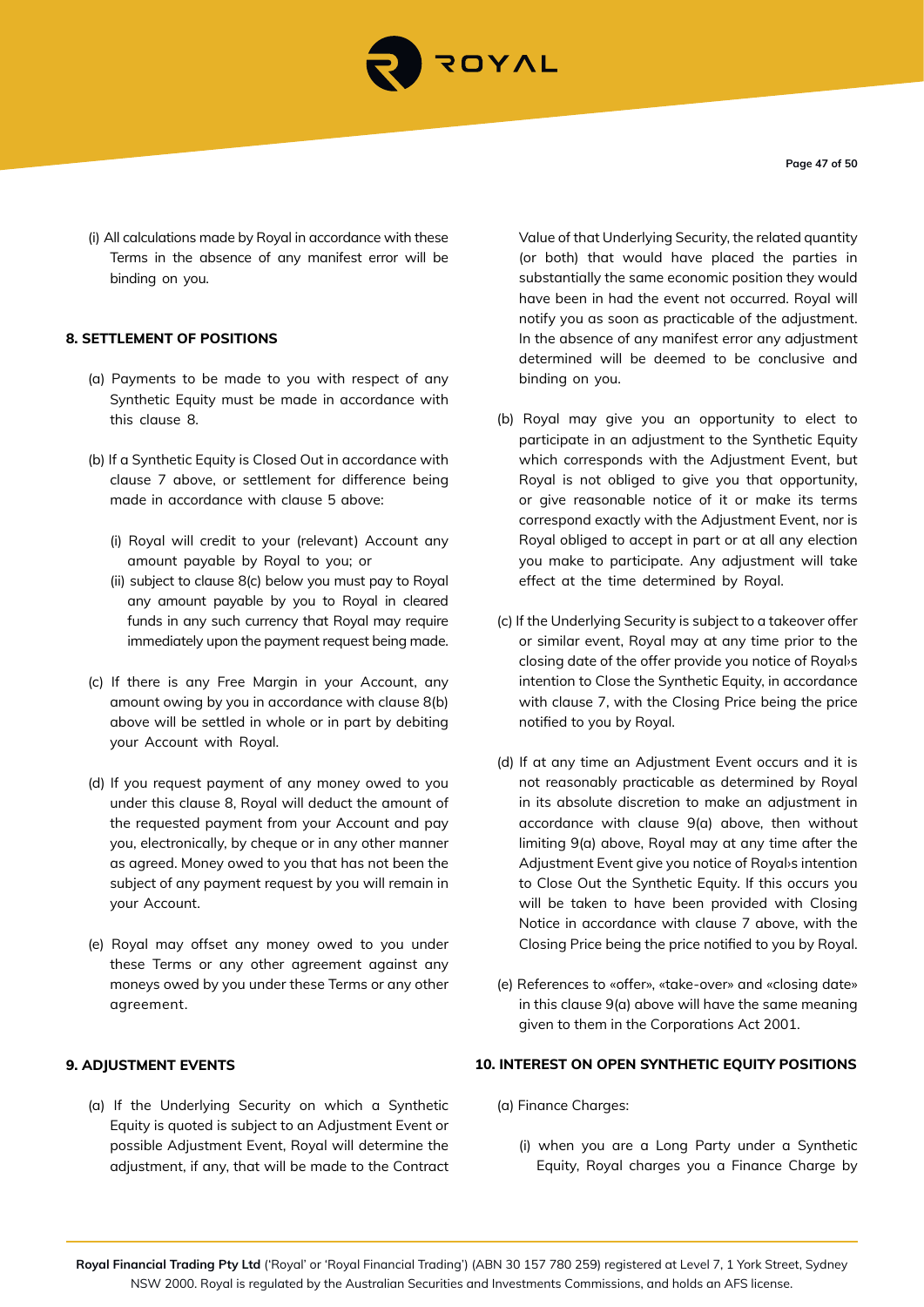

interest payments which accrue on a daily basis and are payable to Royal daily by you; and

- (ii) when you are a Short Party under a Synthetic Equity, you may be entitled to receive interest payments (which is a credit of a Finance Charge in your favour) which will accrue on a daily basis and are payable to you by Royal daily, from the date the Synthetic Equity is entered into until the Closing Date at the interest rate and on the terms referred to in accordance with clause 10(e) below.
- (b) Each day Royal will make interest payments by debiting or crediting your Account with the interest rate differential between the Finance Charges (being the amount of interest payable by you under the Finance Charges and the amount of interest payable by Royal to you as a credit of Finance Charges). If you have insufficient free equity in your Account such that there is a net Finance Charge payable by you, under this clause you acknowledge that any such amount is a debt owed by you to Royal.
- (c) When debiting or crediting amounts of interest to your Account, Royal may charge or pay you interest at different rates and at rates that are different from the rates which Royal is charged or is paid on equivalent borrowings from its bank or any other client or counterparty, including Hedge Counterparties.
- (d) Royal will retain the difference between the amount Royal may charge or pay you and the amount Royal may charge or paid on equivalent or similar borrowings with its bank or counterparty.
- (e) The interest rate applicable under this clause is the Base Rate. The basis for charging you the Finance Charge or crediting you the Finance Charge will be as notified to you from time to time, by email to you or posting the information on Royal›s website or on the Online Service which is accessible by you.

# **11. MARGIN REQUIREMENTS**

(a) This clause 11 supplements clause 15 of the Terms and only prevails over it to the extent of any inconsistency.

- (b) Prior to entering into a Synthetic Equity with Royal you acknowledge that Royal requires you to pay cleared funds into the Trust Account as an Initial Margin and to maintain the minimum Margin Cover determined by Royal in its absolute discretion from time to time. The Margin Cover requirements may be determined automatically by an Online Service. The required Margin Cover may change at any time, including outside of trading hours and without prior notice to you. The amount of Initial Margin required by Royal and the time at which it is required will be at the absolute discretion of Royal. Royal is not obliged to permit any offset of any Initial Margin required by Royal.
- (c) A Margin payment is credited by Royal at the time cleared funds have been received into the Trust Account or such earlier time as allowed by Royal so a Margin Cover requirement or a Margin call is not satisfied until your payment is received in cleared funds into the Trust Account.
- (d) You have an absolute obligation to maintain the amount of Margin Cover required by Royal from time to time, even if Royal also calls for more Margin. Your failure to maintain the required Margin Cover is automatically a Default.
- (e) The Initial Margin requirement applicable in respect of any Synthetic Equity may be increased by Royal in its absolute discretion in respect of the time for payment and the amount of it. In the event of such an increase Royal may require that you pay Royal additional cleared funds equal to such an increase.
- (f) Without affecting your obligation to maintain the required amount of Margin Cover, at any time in the discretion of Royal you may be required by Royal to pay additional Margin by paying Royal cleared funds into the Trust Account.
- (g) Without affecting your obligation to maintain the required amount of Margin Cover, if Royal requires additional funds from you to pay Margin (sometimes referred to as "calling for more Margin") or making a Margin call you must pay the amount called by Royal by the time required by Royal, which could be immediately. If no time is specified, the time specified

**Page 48 of 50**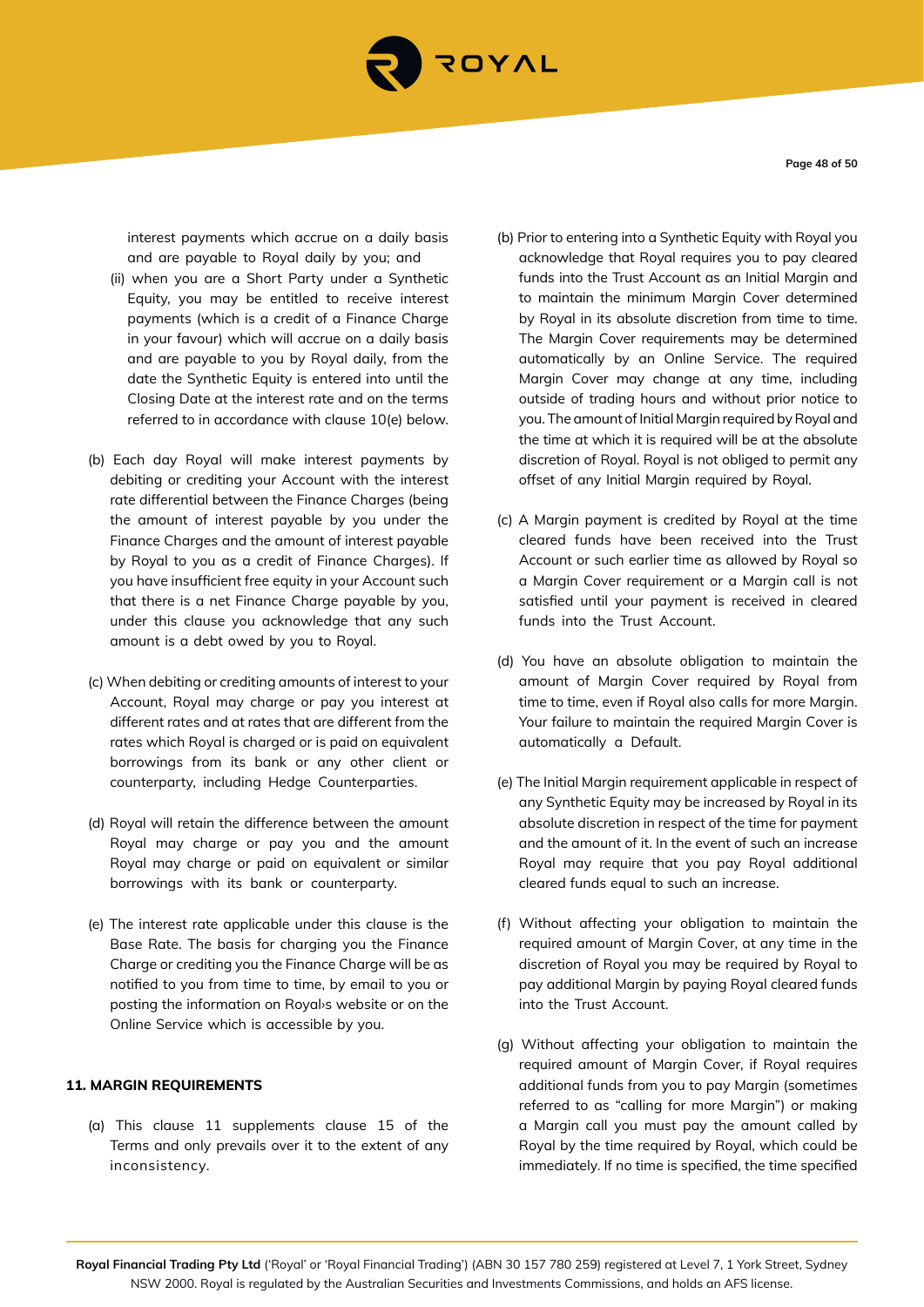

**Page 49 of 50**

for payment of the Margin is within 24 hours of the Margin call being made, whether or not you actually receive notice of the Margin call. Failure to satisfy a Margin call will result in you being taken to be in Default under these Terms. Royal may require payment within a shorter time period (for example, without limitation, when there is Unusual Volatility).

- (h) Your payment into a Trust Account will not satisfy your obligation to make payment to Royal in cleared funds, even if Royal temporarily waives reliance on this term. The payment obligation is not satisfied unless and cleared funds are received for the benefit of Royal.
- (i) In all respects, time is of the essence for all of your payment obligations to Royal.
- (j) If Royal increases the required Margin Cover or makes a call for more Margin, you acknowledge and agree that Royal may refuse any request by you to enter into any further Synthetic Equity positions until Royal has confirmed the receipt of the payment for more Margin in the form of cleared funds.
- (k) Any net positive amount of Margin credited to your Account will not constitute a debt due by Royal to you. Subject to you meeting all Margin Cover requirements and all Margin calls, you are entitled to be paid by Royal an amount equal to the Withdrawable Funds and, on being paid, there will be a corresponding reduction in the balance of your Account.
- (l) You acknowledge that your liability with respect to maintaining Margin Cover or to pay calls for more Margin (if any) is not limited to the amount you initially or later pay Royal. You authorise Royal to withdraw or otherwise apply funds or Financial Products held for your benefit by Royal in any Account, or funds in any Trust Account, to satisfy partially or fully any liability you have to maintain Margin Cover or to pay a Margin Call.
- (m) Royal will have sole, absolute, and unfettered, discretion, as to the exercise of any power or right under this clause 11, including, without limitation, the calling of Margin.
- (n) Any power or right exercised by Royal under this clause 11, including, without limitation, the calling of Margin, will be binding upon you.
- (o) Any reference to time under this clause 11 includes weekends and public holidays.

## **12. ACTIONS FOLLOWING A DEFAULT**

- (a) Upon or after any Default occurs, Royal, without prejudice to any other rights it may have under these Terms, has the right and power in its sole absolute and unfettered discretion and without necessity to give prior or any notice to you to do any one or more of the following:
	- (i) in accordance with clause 15 terminate these Terms;
	- (ii) Close Out all or any open Synthetic Equity positions you may have as if you had given a Closing Notice to Royal and had accepted the Closing Price determined by Royal in accordance with clause 7;
	- (iii) in accordance with clause 12(d) treat all or any open Synthetic Equity positions as having been terminated by you;
	- (iv) terminate any agreement or account whatever you have or may have with Royal;
	- (v) in the event of there being insufficient funds in your Account to satisfy amounts owing to Royal (including to maintain the Margin Cover), Royal may cancel any outstanding Orders in order to close your Account;
	- (vi) satisfy obligations that you have to Royal out of any property belonging to you including, money or security in Royal's custody or control including, without limitation, the Trust Account or by selling securities lodged by you with Royal or setting off obligations such that security transferred as collateral is not required to be returned but instead the value of them (as determined by Royal) is applied in calculation of the set-off of obligations and to enforce any asset or security held by Royal in such manner as it sees ft at your risk and expense;
	- (vii) transfer from your other accounts or the Trust Account, if any, such funds as may be required